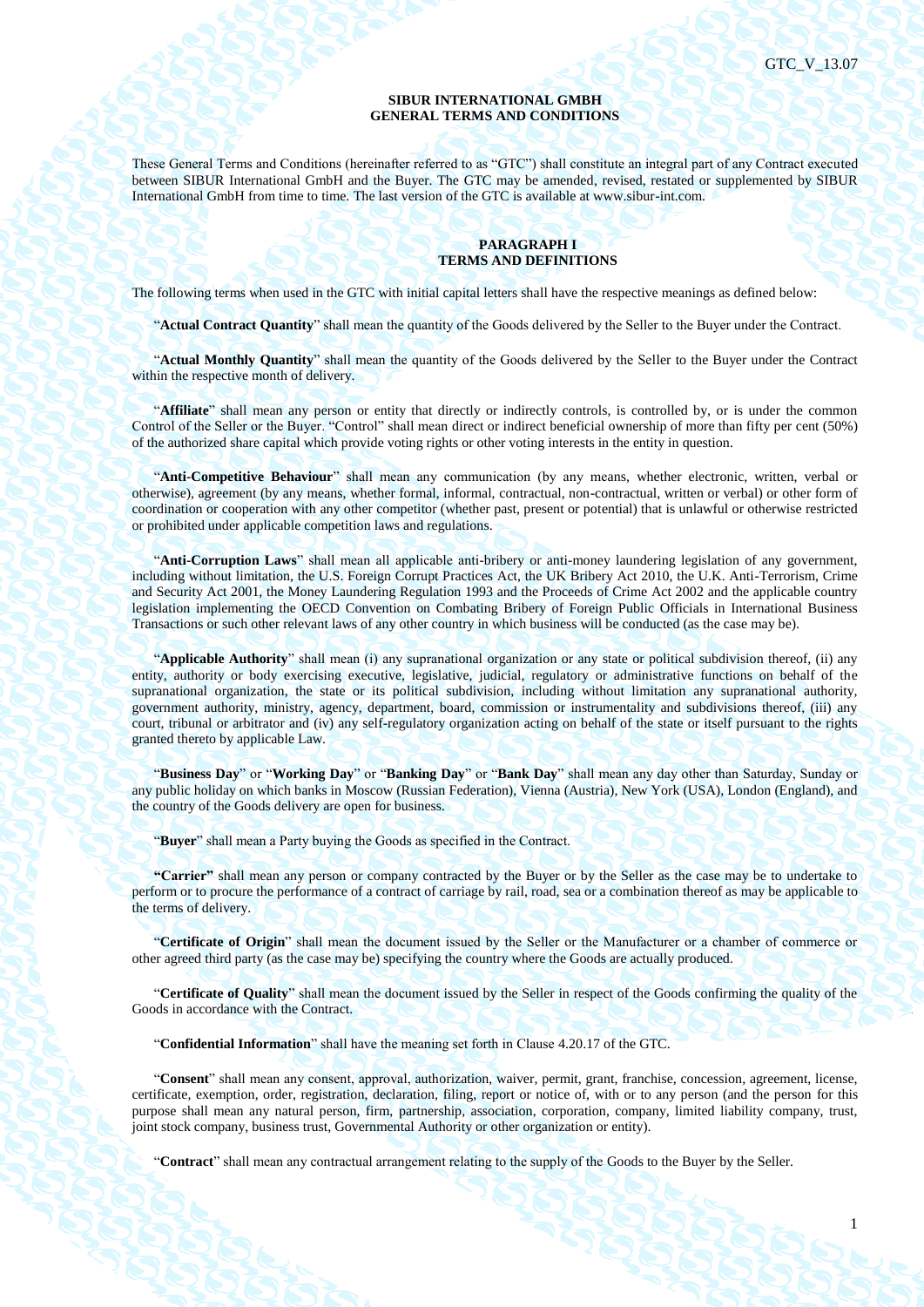"**Delivery Date**" shall mean the moment when the Goods are deemed delivered to the Buyer. The Delivery Date shall be specified in the Contract.

"**ETA**" or "**Estimated Time of Arrival**" shall mean estimated time of arrival.

**"Euro**" or "**EUR**" or "**€**" shall mean the official currency of the European Union.

"**Force Majeure Event**" shall have the meaning set forth in Claus[e 4.19.4](#page-40-0) of the GTC.

"**Goods**" shall mean the Goods to be delivered by the Seller to the Buyer as specified in the Contract.

"**Governmental Approval**" shall mean any Consent of or from an Authorized Authority, including without limitation any certificates, licenses or permits issued by an Authorized Authority.

"**GTC**" shall mean the standard terms and conditions of purchase set out in this document.

"**Incoterms**" shall mean the international commercial terms, the official publication by the International Chamber of Commerce No. 715, 2010.

"**Inspector**" shall mean an independent inspector appointed pursuant to the GTC to perform quality and quantity inspection of the Goods.

"**Inspector's Report**" shall mean any report, conclusion, opinion, certificate or other written document (or combination thereof) issued by the Inspector and reflecting results of the Goods' quantity and quality inspection as described in greater detail in Clause [4.8.3](#page-31-0) of the GTC.

"**Law**" shall mean all applicable (i) provisions of all constitutions, treaties, statutes, laws, customs, codes, rules, regulations, ordinances or orders of any Applicable Authority, (ii) Governmental Approvals including without limitation any consent, approval, authorization, waiver, permit, grant, franchise, concession, agreement, license, certificate, exemption, order, permit, registration, declaration, filing, report or notice of or from an Applicable Authority and (iii) orders, decisions, injunctions, judgments, awards and decrees of any Applicable Authority.

"**Letter of Credit**" or "**Stand-by Letter of Credit**" shall have the meanings set forth in the Uniform Customs and Practice for Documentary Credits, 2007 Revision, ICC Publication No. 600 (UCP).

"**Manufacturer**" shall mean the plant by which the Goods are produced.

"**MT**" shall mean metric tonne (i.e. 1,000 kilograms).

"**Nomination**" shall mean the nomination of the Vessel which is to be loaded with the Goods, as would be described in greater detail in the Contract (when applicable).

"**NOR**" shall mean the notice of readiness tendered by the Vessel upon arrival of the Vessel at the Place of Destination (unloading port or customary anchorage or area or such other place as the Vessel may be ordered to await unload), if applicable.

"**Packaging**" shall mean all products made of any materials of any nature to be used for the containment, protection, handling, delivery and presentation of the Goods, including (but not limited to) paper, wooden, plastic and metal boxes, bags, pallets, and not fall within the definition of Transport as specified herein.

"**Party**" and "**Parties**" shall mean parties to the Contract referred to individually and collectively.

"**PDPR**" means per day pro rata.

"**Place of Destination**" shall mean the place the Goods are to be delivered to as specified in the Contract.

"**Place of Shipment**" shall mean the place where the Goods are to be loaded (dispatched), which shall be without limitations (i) the Manufacturer or warehouse or storehouse, (ii) the load port or terminal, or (iii) any other place, whichever is applicable and as may be specified in the Contract.

**"Planned Contract Quantity"** shall mean the quantity of the Goods set forth in the Contract agreed by the Parties to be delivered under the Contract during the terms of the Contract.

"**Planned Monthly Quantity**" shall mean the quantity of the Goods set forth in the Contract agreed by the Parties to be delivered under the Contract in a month.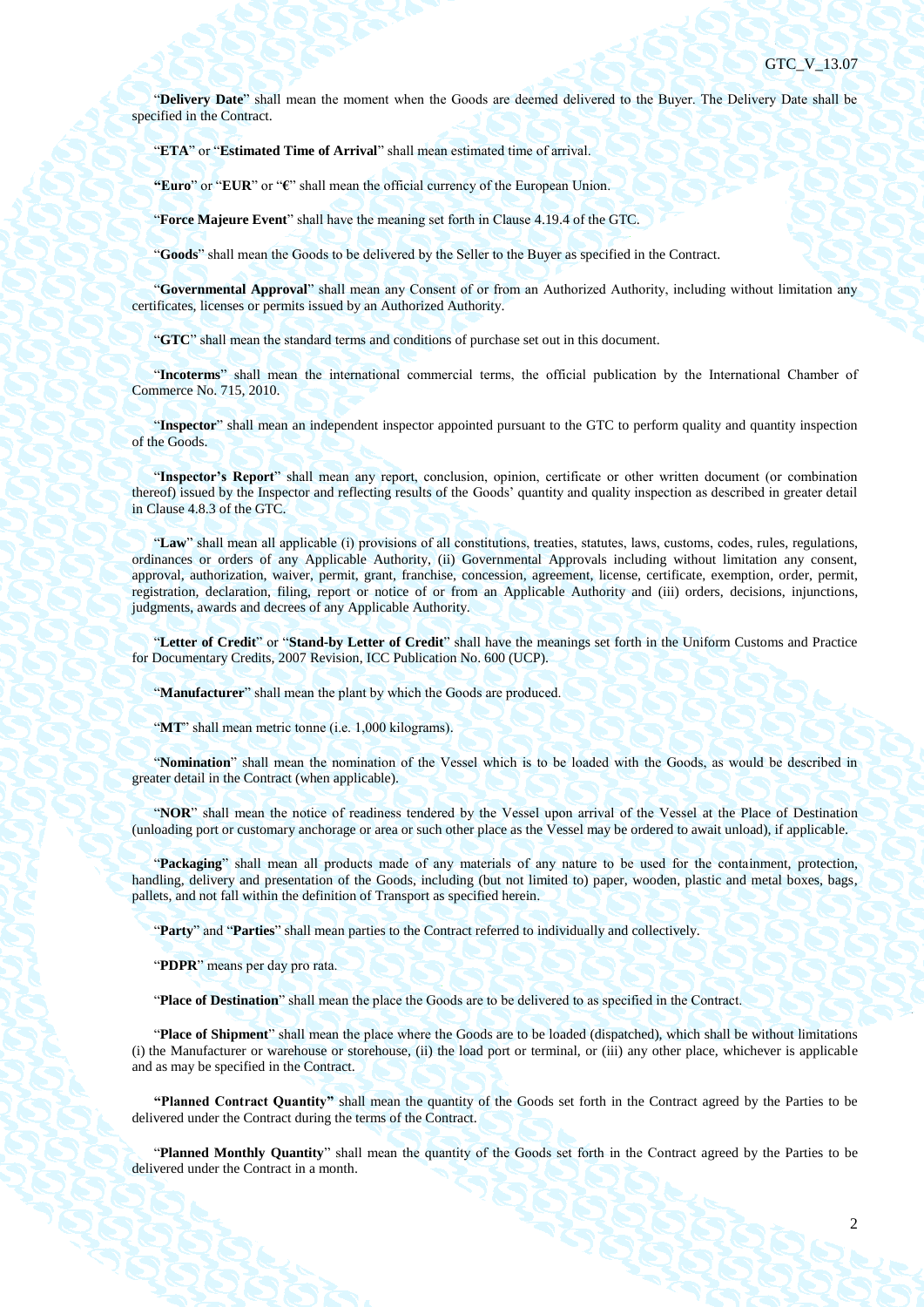"**Price**" shall mean the price per metric ton of the Goods at which the Seller sells the Goods to the Buyer as stipulated in the Contract.

"**Quarter**" shall mean the period of the three consecutive months commencing on 1<sup>st</sup> January ("Q I"), or 1<sup>st</sup> April ("Q II"), or  $1<sup>st</sup>$  July ("Q III"), or  $1<sup>st</sup>$  October ("Q IV").

"**RMB**" or "**Yuan**" or "**CNY**" or "**Renminbi**" shall mean the lawful official currency of the People Republic of China.

"**RUB**" shall mean Russian Rubles, the lawful currency of the Russian Federation.

"**Seller**" shall mean SIBUR International GmbH that sells the Goods under the Contract.

"**Signing Date**" shall have the meaning set forth in the introductory paragraph of the Contract.

"**Specification**" shall mean the specification describing the quality of the Goods agreed by the Parties set forth in the Contract.

"**Transport**" shall mean containers, tank cars, cisterns, other means of transport used for the Goods delivery, transportation, storage, etc.

"**Transport Return Date**" shall mean the period within which the Buyer shall return the Transport (when applicable) and at the address specified in the Contract.

"**Tax**" or "**Taxes**" shall mean all (i) taxes, fees, duties, tariffs, levies, imposts, or other public charges of any kind, including, without limitation, taxes, required contributions or other charges on or with respect to income, franchise, gross receipts, property, sales, use, profits, capital stock, payroll, employment, social security, health insurance fund, pension fund and other social funds, workers compensation and unemployment or related compensation, (ii) taxes or charges in the nature of excise, withholding, ad valorem, stamp, transfer, value added or gains taxes, (iii) license registration or documentation fees, (iv) customs duties, tariffs and similar charges of any kind whatsoever and (v) any interest, penalties, additions to tax or additional amounts imposed by any taxing authority with respect to those items enumerated in clauses (i), (ii), (iii) and (iv) of this definition.

"**Third Party**" shall mean any person or entity other than a Party of the Contract.

"**Total Goods Value"** shall mean the amount, calculated by multiplying the Actual Contract Quantity by the Price.

"**Transport Document**" shall mean a document issued by a Carrier to a shipper, acknowledging that specified the Goods have been received on board as cargo for conveyance to a named Place of Destination as described in greater detail in Clause 2.2.2 of the GTC.

"**USD**" or **"US Dollar"** or "**Dollar**" or "**US\$**" or "**\$**" shall mean United States Dollars, the lawful official currency of the United States of America.

"**Verification Act**" shall mean verification act executed between the Buyer and the Seller and confirming the quantity of and amount paid for delivered the Goods for a particular period and as described in greater detail in Clause [4.5.9](#page-27-0) hereof.

"**Vessel**" shall mean the ship contracted by the Buyer or the Seller, as the case may be, for the delivery of the Goods (if applicable).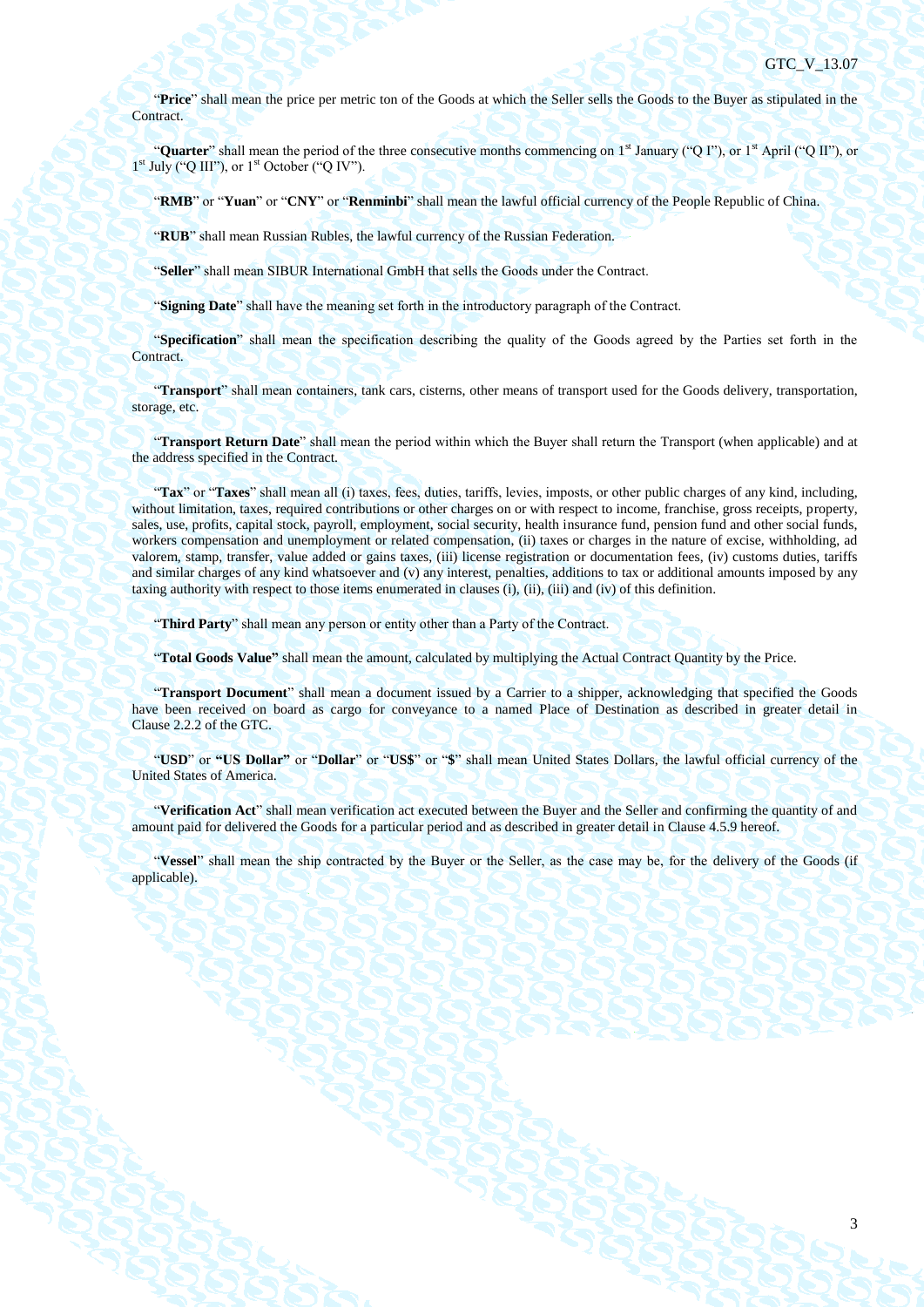4

## **PARAGRAPH II CONDITIONS**

## **2.1. Application of the GTC**

- **2.1.1.** The GTC shall govern and be incorporated into every Contract.
- **2.1.2.** Execution of the Contract by the Buyer shall (without affecting any other manner in which acceptance of the GTC may otherwise be evidenced) be deemed to constitute unqualified acceptance of the GTC.
- **2.1.3.** If there is any conflict between the terms of the Contract and the GTC, the Contract shall prevail.
- **2.1.4.** The GTC shall apply to the exclusion of, and shall prevail over, any terms or conditions contained in or referred to in the Buyer's acceptance of the Contract, or in any other documentation submitted by the Buyer, or in any correspondence or elsewhere, or implied by trade custom, practice or course of dealing, unless specifically excluded or varied in writing by any authorized representative of the Seller.
- **2.1.5.** If, subsequent to any Contract which is subject to the GTC, a Contract is made with the Buyer in any form without reference to any conditions of sale or purchase, the GTC shall apply to the new Contract.

### **2.2. Delivery**

- **2.2.1. General Delivery Terms**
	- **a**) The delivery shall be in accordance with relevant Incoterms subject to provisions of the Contract and GTC.
	- **b)** The Goods may be delivered by the Seller by sea, railroad, road transport or self-delivered by the Buyer as specified by the Contract. If the means of transport is not specified in the Contract, the Seller may choose a means of transport suitable for delivery of the Goods at the Place of Destination at its own discretion; in such event the Buyer hereby unconditionally accepts the means of transport chosen by the Seller and waives any claims in this regard.
	- **c)** The Seller shall use its reasonable endeavours to deliver the Goods on the date or between the dates (as the case may be) as specified in the Contract, but the time of delivery shall not be of the essence. The Seller shall notify the Buyer immediately if the delivery dates for the Goods cannot be met; in such a case the Parties shall re-schedule in good faith.

### **2.2.2. Transport Documents**

- **a)** Transportation documents shall be:
	- $\bullet$  Bill of Lading (or "B/L" or "BL" or "BOL") for delivery by sea;
	- Railway bill (or "RWB" or "Rail way bill" or "CIM consignment note") for delivery by railroad;
	- CMR (or consignment note) for delivery by road.
- **b)** Delivery of the Goods shall be immediately followed and witnessed by presentation by the Seller to the Buyer or Carrier, or the Buyer's representative of a valid transportation document. Such documents shall be signed and marked by the Seller and Carrier of the Goods or by authorized employee / representative of railway Carrier at the place of loading or by Master of the Vessel respectively and shall be a nondisputed proof of delivery by the Seller.
- **c)** The Buyer warrants that the Place of Destination is (i) reachable by the agreed means of transport and (ii) suitable and equipped, if necessary, for unloading of the Goods.
- **2.2.3. Shipping information**
	- **a)** If the Goods' transportation is arranged by the Seller, the Buyer shall submit to the Seller shipping information required for the Goods delivery via facsimile, or by other means agreed upon by the Parties, at least 5 (five) Business Days before the first day of laytime of each shipment.
	- **b)** The shipping information shall include: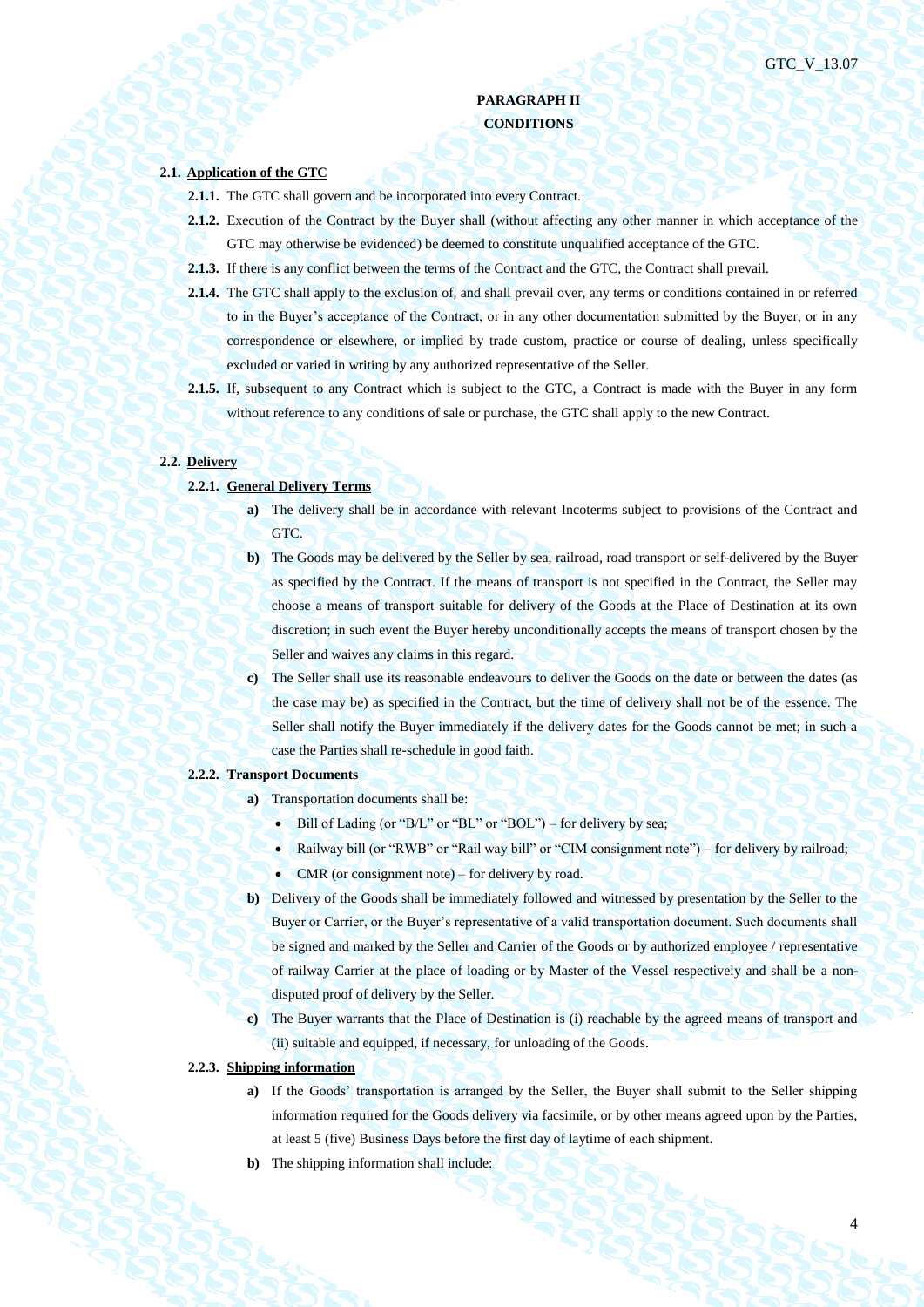- all instructions regarding customary documentation which may be required at the Place of Destination;
- the identity of the terminal(s) at the Place of Destination, with instructions to enable the Carrier to prepare and submit necessary information to the customs or border authorities; and
- any other documents requested by the Seller.
- **c)** Should the Buyer fail to timely submit shipping information, the Seller may, at their sole discretion, choose to extend the time for delivery of the Goods which, if so extended, will not constitute a waiver of the Buyer's breach of the Contract. The Seller shall send the shipping details to the Buyer via facsimile or by other means agreed upon by the Parties within 5 (five) Business Days after shipment of the Goods. The shipping details shall include: transport details/Vessel name, the Goods quantity and ETA at the Place of Shipment or the Place of Destination (whichever is applicable).
- **d)** Date of shipment shall be the date stamped on the Shipping Document at the departure point.
- **e)** Any delays in loading the Goods at the Place of Shipment (including circumstances where the Seller is entitled to delay shipment) or in unloading the Goods at the Place of Destination caused by the Buyer's failure to provide any necessary information, or as a result of omissions or inaccuracies in the information provided, will be for the Buyer's account. The Buyer shall indemnify the Seller for all costs, losses and damages, including, but not limited to, demurrage and/or detention incurred by the Seller as a result thereof.

## **2.2.4. The Seller's right to refuse.**

The Seller is entitled to refuse at any time to undertake or complete the delivery if:

- **a)** the delivery under an intended or customary route to the Place of Destination becomes unable whatsoever reason beyond the Seller's control;
- **b)** the cost of the delivery to the Place of Destination (including Taxes) and/or insurance, if applicable, has been significantly increased (more than by 20 (twenty)% within 1 (one) month), which could not be expected by the Seller acting reasonably; and/or
- **c)** at any time after the Good's loading but before the commencement of the Goods unloading:
	- i. importation of the Goods at the Place of Destination is prohibited under the laws of the country in which such the Goods were produced, or by regulations, rules, directives or guidelines applied by the government of that country or any relevant agency thereof; and/or
	- ii. the country, state, territory or region at which the Place of Destination becomes an embargoed country,
- **d)** Should the Seller agree to undertake or complete the delivery under an alternative route or at an alternative Place of Destination nominated by the Buyer, that is not subject to any such prohibition and that is acceptable to the Seller (which acceptance shall not be unreasonably withheld), or under changed circumstances as the case may be, the Buyer shall reimburse the Seller for any additional costs and/or expenses incurred by the Seller.

## **2.2.5. Transfer of risk and title.**

The risk and title to the Goods shall transfer from the Seller to the Buyer at the Delivery Date, unless otherwise provided in the Contract or the GTC. The Parties agree that the transfer of risk, and title to, the Goods is not conditional upon delivery of the Transport Document or any other documentation. Neither the time, method, or place of payment, method of transportation, form of shipping document, manner of consignment nor place of acceptance of the Goods shall alter the foregoing.

#### **2.2.6. Laytime.**

The time allowed to the Buyer for the loading or unloading of the quantity of the Goods deliverable under the Contract shall be as set out in the Contract. If the amount of laytime permitted is not set out in the Contract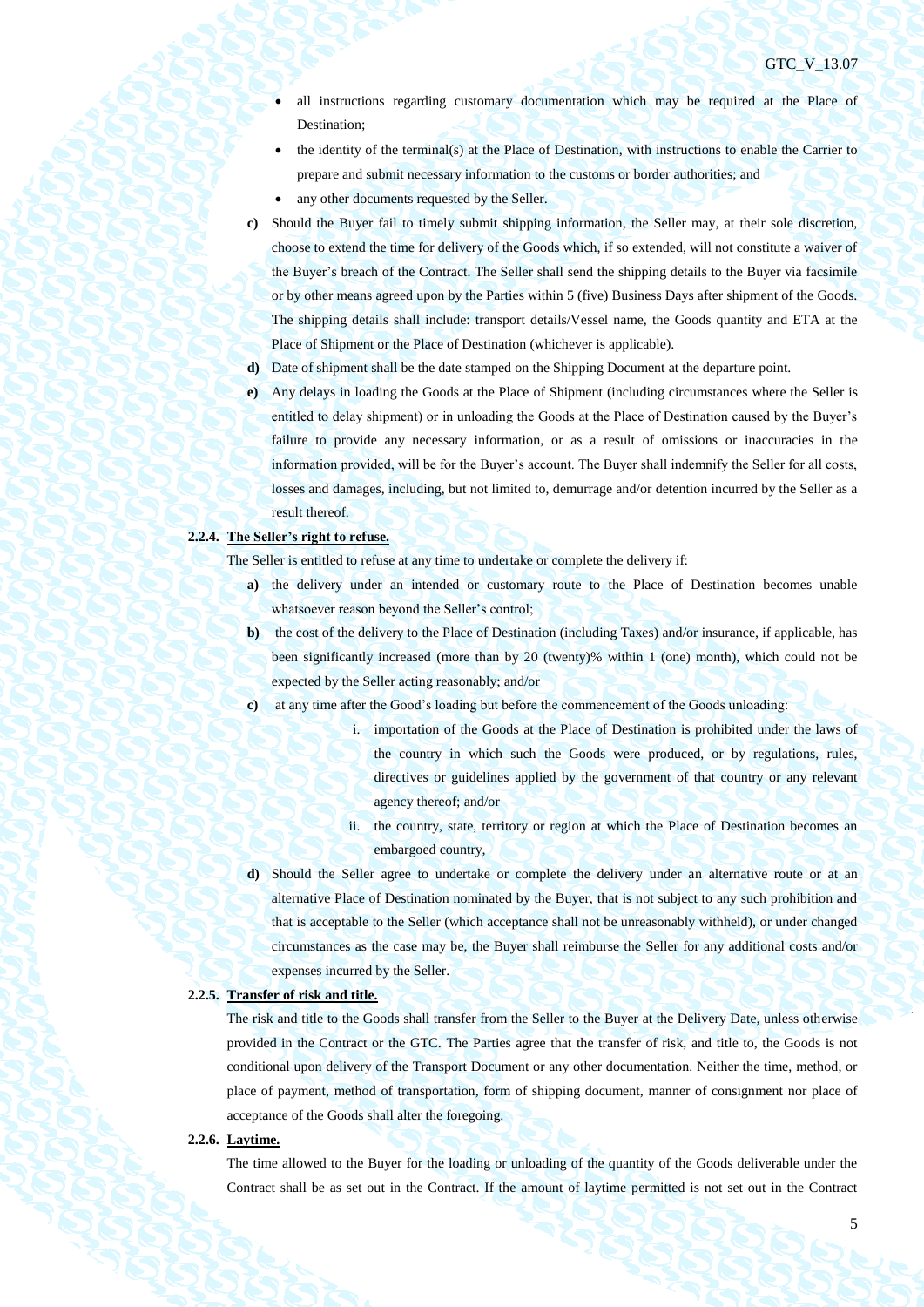## GTC\_V\_13.07

laytime shall be 24 (twenty four) hours for the delivery by sea and railroad and 6 (six) hours for the delivery by road respectively or such a lesser period as may be specified in the relevant charterparty, unless otherwise expressly mutually agreed by the Parties in writing. Sundays and Holidays shall be included unless loading on the Sunday or Holiday in question is prohibited by Law or regulation or custom at the unloading terminal. Laytime shall commence: (i) 6 (six) hours after NOR has been tendered (berth or no berth) for each voyage; or when the Vessel is all fast at the berth; whichever is the earlier or (ii) 2 (two) hours after the relevant train or truck has arrived at the Place of Destination. The train will be deemed to have arrived according to the schedule (the exact arrival time, when required, can be evidenced from the records of the relevant train station) and the truck will be deemed to have arrived as of the moment a relevant notice is furnished by the Carrier at the Place of Destination. The Buyer may not refuse to certify the receipt of the notice and if it does so, the Carrier must immediately notify the Buyer thereof and the time of arrival shall be according to the Carrier's records. The Carrier may, but not obliged to, to engage a third party to certify the truck's arrival. The Buyer shall pay in full any Carrier's and Seller's expenses and costs related to the Buyer's refusal to certify the notification.

For the purpose of calculating laytime, loading and unloading of the Goods shall be deemed to have been completed upon disconnection of the discharging hoses or the loading or unloading of the last portion of the firm cargo.

#### **2.2.7. Demurrage**

- **a)** Without prejudice to the Contract, these demurrage terms apply to all supplies of the Goods, unless they are specified and/or extended in the provisions of a particular Incoterms term.
- **b**) If the Goods are not loaded or unloaded (whichever is applicable) by the Party which shall load/unload the Goods (whichever is applicable) within the time allowed in accordance with the laytime provisions of the Contract, such Party shall pay to the other Party demurrage in respect of the excess time at the rate set out in the Contract. Unless otherwise is provided in the Contract or the GTC, a Force Majeure Event shall not interrupt the running of laytime or vary or excuse the obligation to pay demurrage. The Party which shall load/unload the Goods shall indemnify the other Party for all costs for demurrage or detention of RTC / railway wagon(s) or detention of auto truck(s). In order to be indemnified, such demurrage and/or detention must result from delay in loading or unloading of the Goods by the Party which shall load/unload the Good or its action.
- **c)** Where no demurrage rate has been provided in the Contract, the demurrage rate shall be as set out in the relevant agreement with the Carrier or, if the agreement does not specify a demurrage rate, as per the market rate for the relevant/applicable means and size of transport on the date of the completion of loading/unloading as shall be assessed by a mutually agreed independent broker. In the event that the Parties do not agree on a mutually acceptable broker, then each Party will appoint an independent broker and the two so appointed will appoint a third. The assessment that is the furthest away from the median will be discounted and the applicable demurrage rate will be the average of the two remaining assessments.
- **d)** Unless otherwise agreed in the Contract or the GTC, the Parties understand that demurrage claims could be addressed to the Buyer within 9 (nine) months after the Delivery Date (and the Parties acknowledge this term as reasonable); however, it shall not be considered as time-barred by this Clause. The Parties consider this period reasonable as the Seller usually receives demurrage claims from the Carrier more than 6 (six) months after the Delivery Date.
- **e)** Demurrage claims shall be considered within 30 (thirty) days after their receipt by a relevant Party and shall be paid by the relevant Party not later than 5 (five) days after receipt of the Seller's invoice. If no motivated comments have been given within the specified 30 days period, the claim shall be deemed accepted.

## **2.2.8. Transport and Packaging**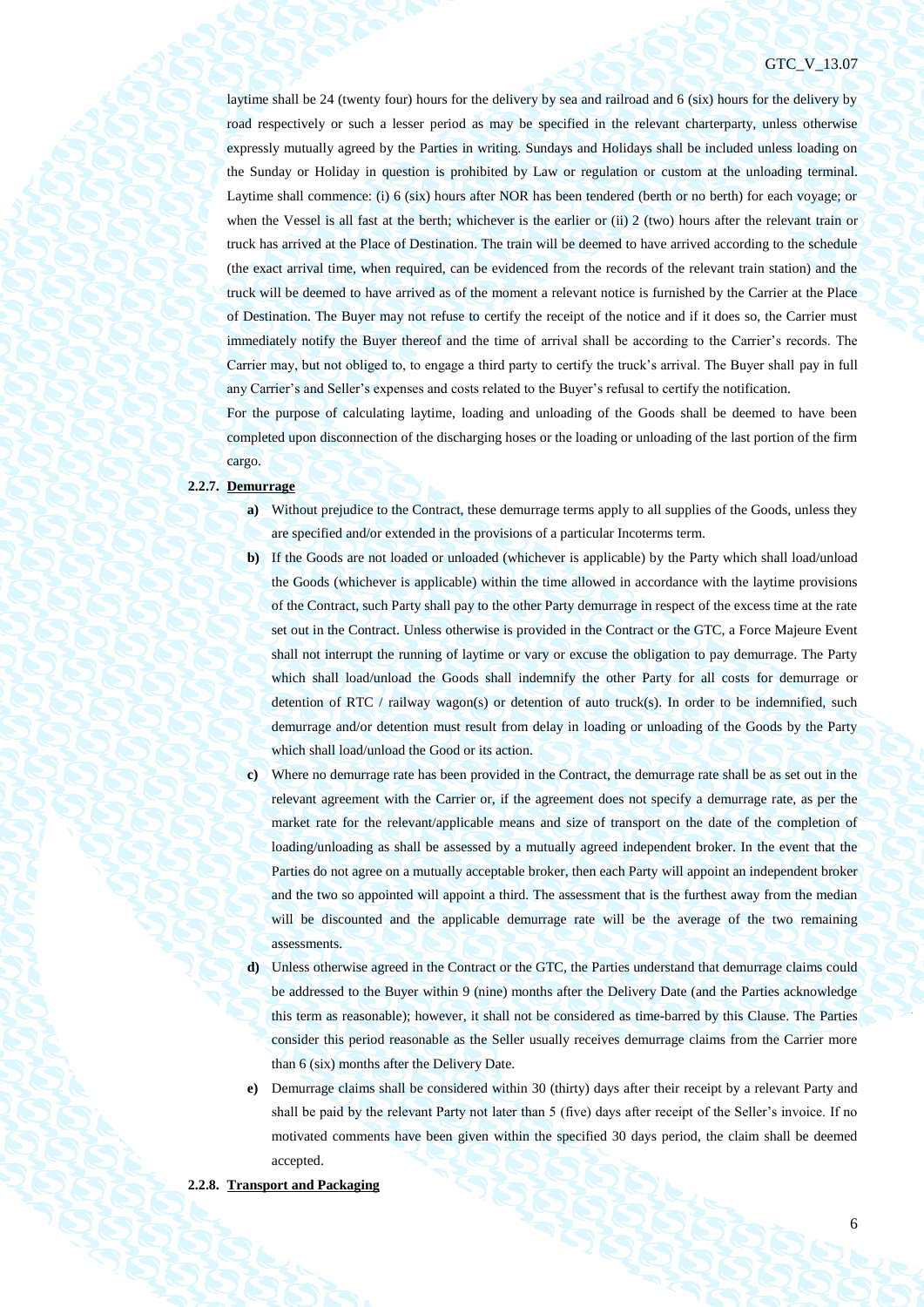- **a)** The Goods may be supplied in Transport. The Transport and Transport Return Date are to be specified in the Contract.
- **b**) Late Transport return. In the event that the Buyer (or the Buyer's authorized representative, or the Buyer's Carrier, etc.) fails to return Transport in Transport Return Date, the Buyer shall reimburse all and any Seller's costs and expenses arising out of or in connection with such late Transport return.
- **c)** The Transport, unless otherwise provided in the Contract, shall be returned at the Buyer's expense and risk at the address specified by the Seller.
- **d)** Defective Transport. In the event that the Buyer (or the Buyer's authorized representative, or the Buyer's Carrier, etc.) returns the Transport defective, unrepaired, or affected (the "Defective Transport"), the Buyer shall reimburse all and any Seller's costs and expenses arising out of or in connection with such Defective Transport.
- **e)** Unless otherwise specified in the Contract or the GTC, the Packaging shall be per good commercial practice, taking into account the type of the Goods, transportation, storage used. The Packaging could be returnable and non-returnable as provided in the Contract.

## **2.2.9. Documents**

Both Parties shall perform any and all acts and execute and deliver any and all documents as may be necessary and proper under applicable law or under the circumstances in order to accomplish the intents and purposes of the Contract and to carry out its provisions.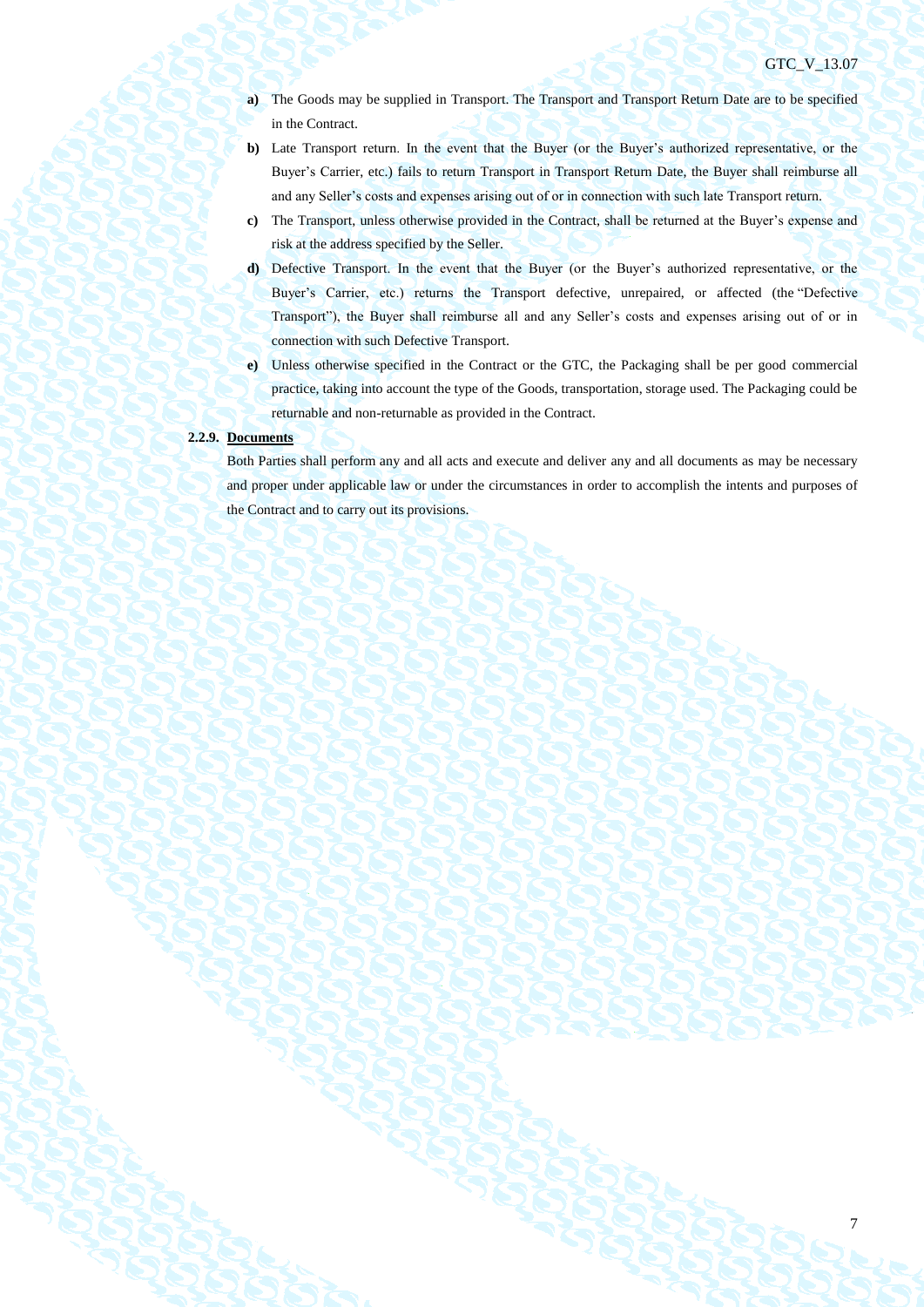## **PARAGRAPH III DELIVERY CONDITIONS**

# **3.1. EXW 3.1.1. Delivery Date** Delivery Date shall mean the moment of the receipt of the Seller's notice to the Buyer, within the agreed shipment period(s), that the Goods are ready for loading. **3.1.2. Delivery Terms** a) The loading of the Goods at the Place of Shipment shall be at the Buyer's risk and expense; the Seller may load the Goods at the Buyer's risk and expense if specified in Article I of the Contract. b) The Seller shall provide the usual packaging and marking of the Goods, except when the Buyer gave special instructions to the Seller on this matter within reasonable time before shipment. The Seller may charge the Buyer any additional costs in connection with performing such special instructions unless these special requirements are not provided in Clause 2. 1.5 of the Contract and considered in the Goods' Price. **3.1.3. Licenses and clearances**  Where necessary, the Seller shall provide the Buyer with reasonable support in acquisition of all appropriate export and import licenses and clearances; provided that the Buyer shall reimburse the Seller's costs and expenses arising out of or in connection with such support. **3.1.4. Taxes prior to delivery** All taxes, customs and other duties and fees incurred as a result of the conclusion and execution of the Contract which are levied on the Goods prior to delivery or required for the dispatch of the Goods outside the customs territory of the Russian Federation will be paid by the Seller. However, the Buyer shall reimburse the Seller for any related expenses. **3.1.5. Taxes after delivery** Unless otherwise expressly agreed by the Parties in the Contract, all taxes, customs and other duties and fees incurred as a result of or in connection with the conclusion and execution of the Contract if any, after delivery will be paid by the Buyer.

## **3.2. FCA**

## **3.2.1. Delivery Date**

The Delivery Date shall mean the moment when:

- **a)** Seller's auto truck(s), loaded with the Goods, arrive to Place of Destination (or closest possible to the Place of Destination in case the access to the Place of Destination is restricted) and stand ready for unload by Buyer's representative or Carrier.
- **b)** Seller's RTC / railway wagon(s), loaded with the Goods, arrive to Place of Destination (or closest possible to the Place of Destination in case the access to the Place of Destination is restricted) and gives Notice of Arrival ("NOA") to the Carrier or Buyer's representative at the zone of unloading.
- **c)** Seller's Vessel, loaded with the Goods, arrives to Place of Destination (or closest possible to the Place of Destination in case access to the Place of Destination is restricted) and gives Notice of Readiness ("NOR") to the Carrier or the Buyer's representative at the port of unloading.
- **d)** The Goods have been loaded at the Place of Shipment on the means of transport provided by the Carrier nominated by the Buyer – if the delivery is at the Manufacturer or warehouse or storehouse.

### **3.2.2. Delivery Terms**

**a)** Discharging and unloading of the Goods is the Buyer's sole responsibility and shall not prejudice completed delivery of the Goods by the Seller, except for the delivery is at the Manufacturer or warehouse or storehouse in which case the loading of the Goods shall be the Seller's responsibility and risk.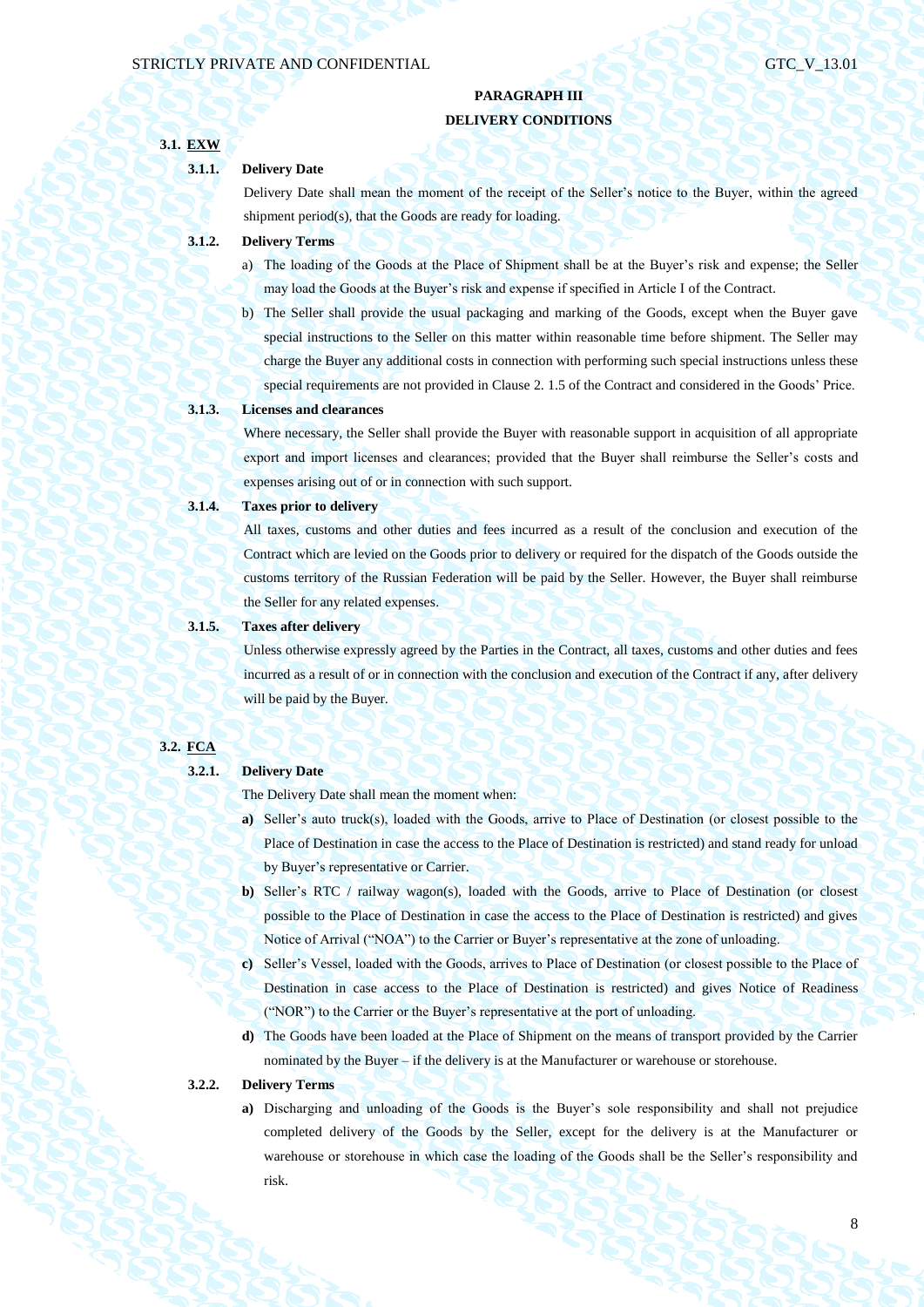**b)** The Buyer provides the Seller with full and timely information about the Place of Destination and the Carrier, including any special location access instructions and all contact information of the Carrier. The named information is to be provided to the Seller via facsimile or by other means agreed upon by the Parties, at least 5 (five) Business Days prior to each scheduled date of shipment of the Goods by the Seller. Such information can be changed by the Buyer with written notification to the Seller and no later than 1 (one) Business Day before each scheduled shipment.

The information must include:

- i. The name of the Carrier (person or entity).
- ii. Documentation testifying Carrier's rights to accept and carry the Goods (should be presented by the Carrier at delivery).
- iii. The identity, location and address of Place of Destination, with instructions for access to the Place of Destination.
- iv. Any other information requested by the Seller.

Should the Buyer fail to timely submit the named information, the Seller is not required to initiate the shipping and delivery of the Goods, which will not constitute a waiver of the Buyer's breach of Contract. Any delays in delivery of the Goods which result from inaccuracies of provided information will be on the account of the Buyer and shall not be viewed as breach of Contract by the Seller.

- **c)** If applicable, the Nomination shall be made in accordance with the GTC.
- **d)** Immediately upon the receipt of Seller's Nomination, but not later than one day from the receipt of Seller's Nomination, the Buyer shall provide the Seller with full written instructions regarding the particulars for the Bills of Lading including consignee, contact details and address of the authorized person of the consignee, other information necessary for the delivery and reasonably required by the Seller, number of the copies, addresses, etc. and such other information which may be required by the Place of Shipment, Place of Destination and/or the Seller. The Seller shall have the right to issue its own instructions if the Buyer fails to provide such instructions and/or information required by this Clause. Any delays or time lost caused by any failure of the Buyer to comply with this Clause shall count as laytime or time on demurrage.
- **e)** The Parties shall obtain any licenses, permits and documents which are necessary for successful import and export clearance of the Goods.
- **f)** Export permits shall be timely obtained by the Seller.
- **g)** Import permits shall be timely obtained by the Buyer.
- **h)** All delays for the reason of absence of custom clearance shall be at the expense of the liable Party.

## **3.2.3. Taxes prior to delivery**

All taxes, customs and other duties and fees incurred as a result of the conclusion and execution of the Contract which are levied on the Goods prior to delivery or required for the dispatch of the Goods outside the customs territory of the Russian Federation will be paid by the Seller.

### **3.2.4. Taxes after delivery**

Unless otherwise expressly agreed by the Parties in the Contract, all taxes, customs and other duties and fees incurred as a result of or in connection with the conclusion and execution of the contract if any, after delivery will be paid by the Buyer.

#### **3.3. FOB**

### **3.3.1. Delivery Date**

**a)** The Delivery Date shall mean the moment when the Goods have been loaded on board of the nominated Vessel by customary means of the loading port at the Place of Destination which date is set in the Bill of Lading.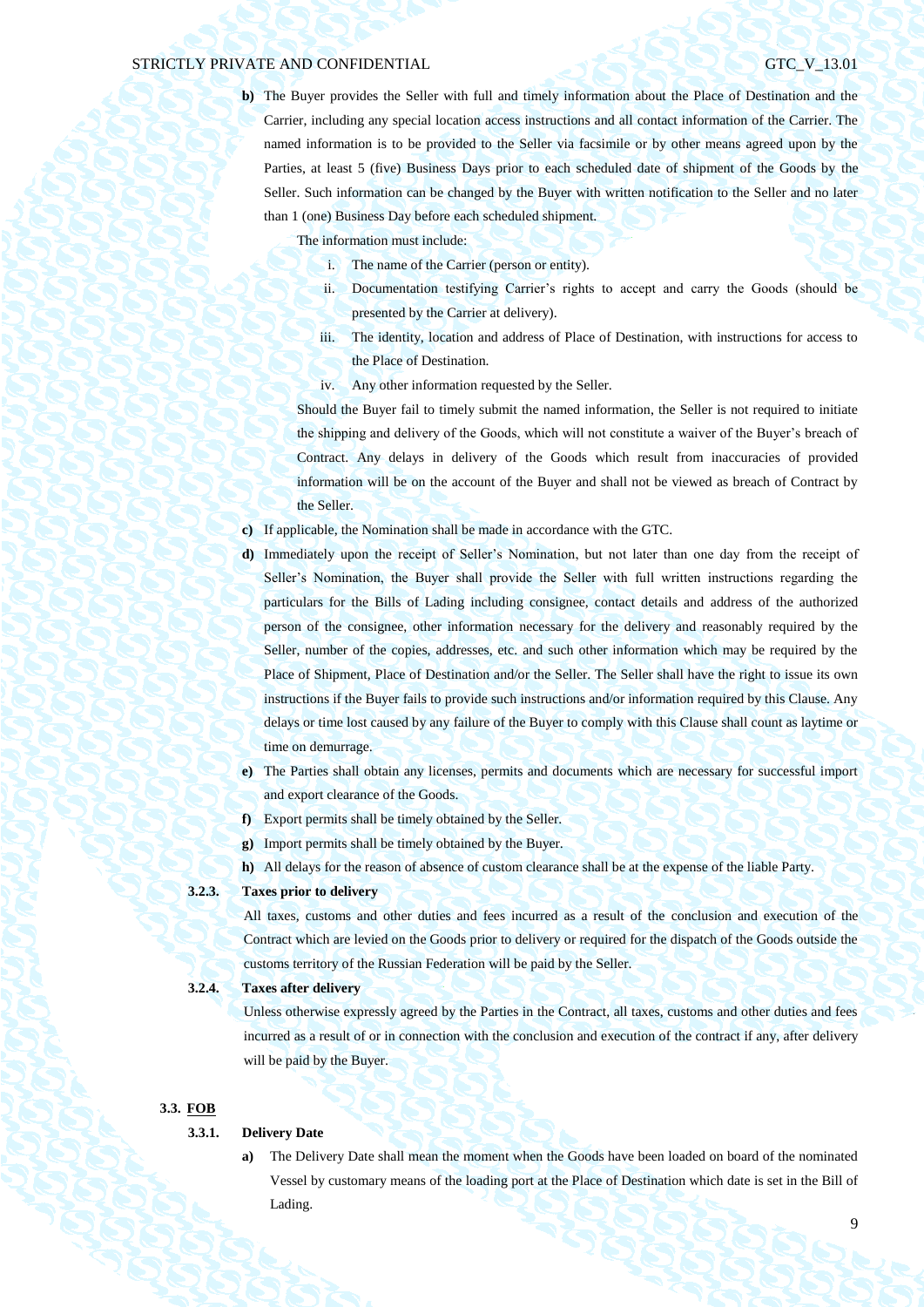**b**) For the liquid Goods the Delivery Date means the moment when the Goods passes the flange connection between the delivery hose and the permanent hose connection of the vessel at the Place of destination.

## **3.3.2. Delivery terms**

- **a)** Discharging and unloading the Goods is the Buyer's sole responsibility and shall not prejudice completed delivery of the Goods by the Seller.
- **b)** The time required by the Vessel to clean the tanks or otherwise prepare the Vessel for the loading of the Goods or start the voyage shall not be included in the laytime.
- **c)** The Buyer provides the Seller with full and timely information about the Vessel and the Place of Destination, including but not limited to the required documents, the mode of operation. The named information is to be provided to the Seller via facsimile or by other means agreed upon by the Parties, at least 5 (five) Business Days prior to each scheduled date of shipment of the Goods by the Seller.

The information must include:

- i. The name of the Place of Destination (loading port).
- ii. The identity of the expected arrival terminal(s) at loading port.
- iii. The name of the Vessel and Vessel's Master contact information.
- iv. Any other information requested by the Seller.
- **d)** Should the Buyer fail to timely submit the named information, the Seller is not required to initiate the shipping and delivery of the Goods, which will not constitute a waiver of the Buyer's breach of Contract. Any delays in delivery of the Goods which result from inaccuracies of provided information will be on the account of the Buyer and shall not be viewed as breach of the Contract by the Seller.

**e)** The Nomination, if applicable, shall be made in accordance with the GTC.

The information on the Vessel to be submitted by the Buyer shall include:

- i. name of vessel, date built, flag;
- ii. position at 10:00 gmt on the date of nomination and ETA loadport;
- iii. deadweight;
- iv. draft;
- v. length and width;
- vi. ballast type;
- vii. type of hull;
- viii. cp speed;
- ix. three previous cargoes;
- x. demurrage rate;
- xi. vessel's approvals;
- xii. ship's agents loadport;
- xiii. details of any other cargo on board and conditions of segregation

The substitution of the nominated Vessel shall be subject to acceptance by the Seller and loading terminal.

## **3.3.3. Notice of Readiness (NOR)**

- **a)** The Buyer shall arrange for the Master of the Vessel loading under the contract to advise telegraphically to Seller's local representative about the following notices within the limits specified:
	- i. At least 72 (seventy-two) hours before arrival to advise ETA.
	- ii. At least 48 (forty-eight) hours before arrival to confirm or amend ETA.
	- iii. At least 24 (twenty-four) hours before arrival to confirm or amend ETA.
	- iv. On arrival to advise the exact time of arrival.
- **b)** Upon arrival of the Vessel at the customary anchorage for the Place of Destination, the Master of the Vessel or his local representative shall give Seller's local representative a written NOR evidencing the Vessel's readiness to load the Goods. Such NOR shall not be given until the Vessel has clean tanks ready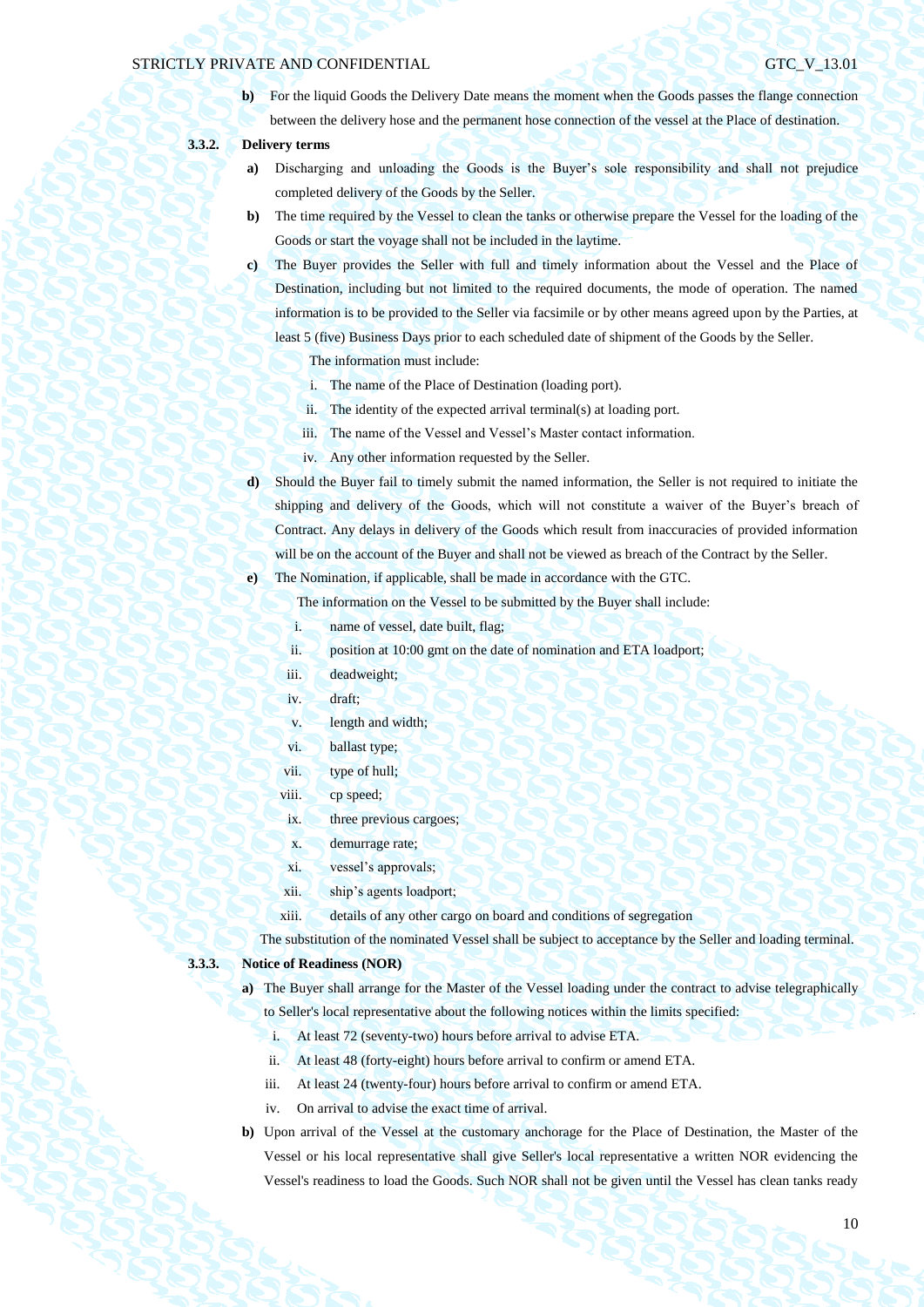for loading and has received all clearances required by Customs and/or other local government authorities.

- **c)** The Buyer shall ensure that the Vessel and its Master shall comply with the rules and regulations at Place of Destination. All damage which may occur to the Vessel, port infrastructure, surroundings and people for the reason of such non-compliance shall be on account of the Buyer alone.
- **d)** If the Vessel tenders NOR at the Place of Destination before the first day of the loading date-range allocated to that Vessel, it can be given a loading berth as soon as possible but without commitment or obligation by the Seller to load immediately and laytime shall begin on commencement of loading or at 06:00 hours a.m. local time on the first day of the loading date-range, whichever occurs first.
- **e)** If the Vessel tenders NOR after the loading date-range as well as if the Vessel is not ready (not suitable) for loading of the Goods, the Seller shall not be obligated to deliver the Goods which should have been loaded on such Vessel unless the Seller specifically agrees to do so, in which case laytime shall begin when vessel is all fast at berth.
- **f)** In case the Vessel has not arrived at the port within the agreed delivery range, as well as if the Vessel is not ready (not suitable) for loading of the goods but the Seller agrees to deliver the Goods, laytime shall commence when vessel is all fast at berth.
- **g)** If the Buyer fails to submit notifications and NOR when due, the Seller shall not be responsible for any eventual demurrage at loading port.
- **h)** The Parties shall obtain any licenses, permits and documents which are necessary for successful import and export clearance of the Goods.
- **i)** Export permits shall be timely obtained by the Seller.
- **j)** Import permits shall be timely obtained by the Buyer.
- **k)** All delays for the reason of absence of custom clearance shall be at the expense of the liable Party.
- **3.3.4. Demurrage**
	- **a**) The Seller shall indemnify the Buyer for all costs for Demurrage. In order to be indemnified, such demurrage must result from delay in loading of the Goods by the Seller's fault beyond allowed laytime.
	- **b)** The Seller shall pay demurrage for time used for loading in excess of laytime allowed. Seller's liability for demurrage under the contract shall not exceed the actual demurrage which the Buyer is held liable for under the terms of the charter party, as evidenced by the Buyer's documentation to Seller's reasonable satisfaction.
	- **c)** The Seller shall not be liable for demurrage for any delay due to fault or failure of the Vessel or its Master or crew, or if loading is suspended for Vessel's own purposes, in which case the the Buyer shall pay all expenses incurred by the Seller as a result thereof.
	- **d)** The demurrage rates referred to above shall be reduced by 50% (fifty percent) where demurrage is caused by events such as accidents occurring to equipment affecting the loading at the loading port or fire in or near the loading facilities.
	- **e)** The Seller shall be unloaded and released from all liability for payment of demurrage if claims for demurrage have not been presented to the Seller in writing with complete supporting documentation within 60 (sixty) days from the date of the Bill of Lading under which the claim for demurrage arises.

## **3.3.5. Taxes prior to delivery.**

All taxes, customs and other duties and fees incurred as a result of the conclusion and execution of the Contract which are levied on the Goods prior to delivery or required for the dispatch of the Goods outside the customs territory of the Russian Federation will be paid by the Seller.

### **3.3.6. Taxes after delivery.**

Unless otherwise expressly agreed by the Parties in the Contract, all taxes, customs and other duties and fees incurred as a result of or in connection with the conclusion and execution of the contract if any, after delivery will be paid by the Buyer.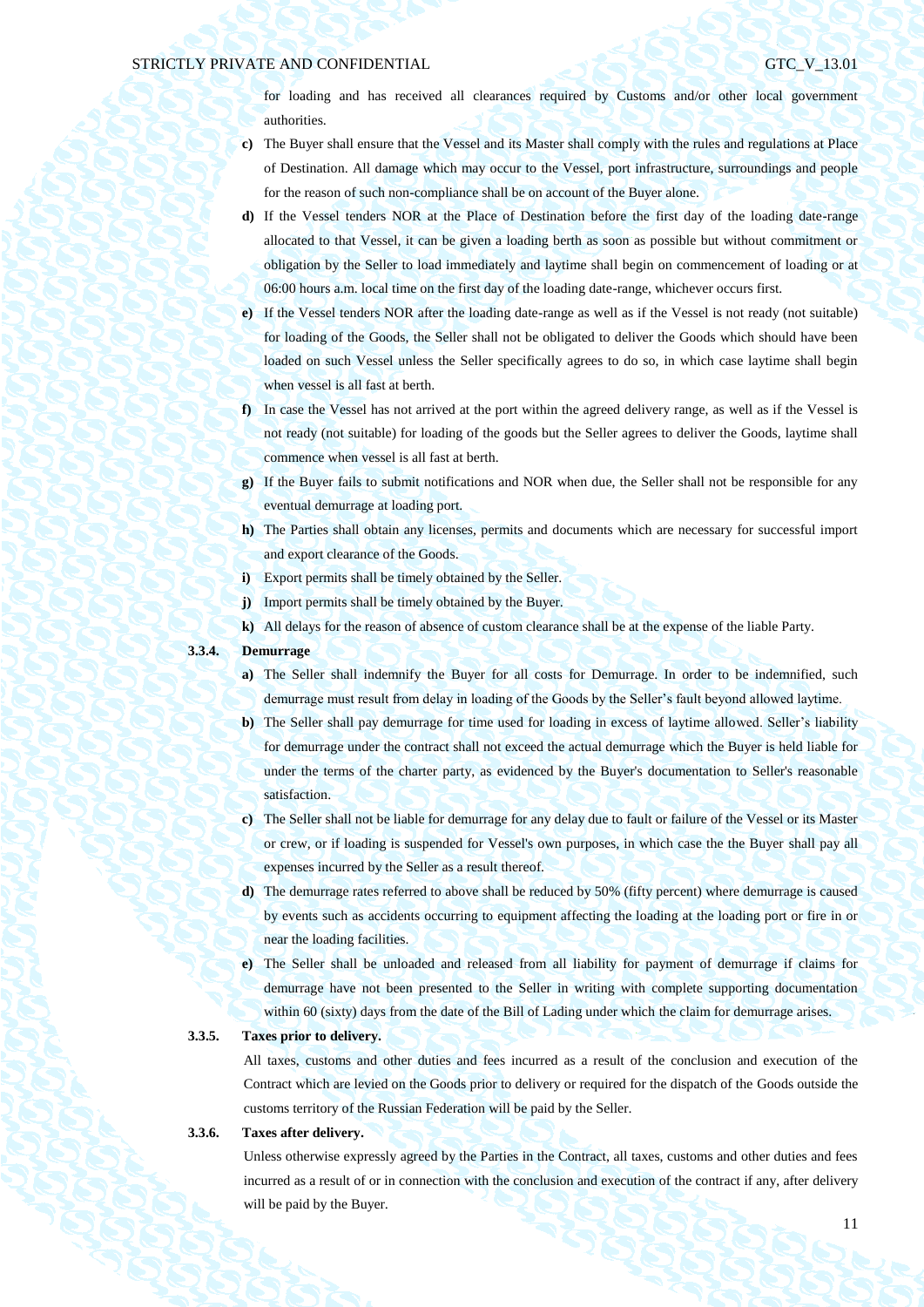## **3.3.7. Deadfreight.**

Only deadfreight through the Seller's fault will be compensated by the Seller. If the Buyer requires the Seller to compensate for the deadfreight it shall provide the Seller with a relevant claim accompanied by all documents substantiating the Buyer's costs and expenses. Only reasonable deadfreight will be compensated.

**3.4. CFR**

### **3.4.1. Delivery Date**

- **a)** The Delivery Date shall mean the moment when the Goods have been loaded on board of the nominated Vessel by customary means of the loading port at the Place of Destination which date is set in the Bill of Lading.
- **b)** For the liquid Goods the Delivery Date means the moment when the Goods passes the flange connection between the delivery hose and the permanent hose connection of the vessel at the Place of destination.
- **c)** Discharging and unloading the Goods is the Buyer's sole responsibility and shall not prejudice completed delivery of the Goods by the Seller.

## **3.4.2. Delivery terms**

**a)** The Buyer provides the Seller with full and timely information about the unloading port. The named information along with the Buyer's documentary instructions is to be provided to the Seller via facsimile or by other means agreed upon by the Parties, at least 5 (five) Business Days prior to each scheduled date of shipment of the Goods by the Seller.

The information must include:

- i. The name of the unloading port.
- ii. All instructions regarding customary documentation which may be required at the unloading port.
- iii. The identity of the terminal(s) at unloading port with instruction to enable the Vessel to prepare and submit necessary information to the customs or border authorities.
- iv. Any other information requested by the Seller.

Should the Buyer fail to timely submit the named information, the Seller is not required to initiate the shipping and delivery of the Goods, which will not constitute a waiver of the Buyer's breach of Contract. Any delays in delivery of the Goods which result from inaccuracies of provided information will be on the account of the Buyer and shall not be viewed as breach of Contract by the Seller.

- **b)** If applicable, the Nomination shall be made in accordance with the GTC.
- **c)** Where the Seller expressly or impliedly provides the Buyer with a date or a range of dates within which a nominated Vessel shall arrive at the unloading port these shall be indicative only, made by the Seller as an honest assessment without guarantee. The Seller shall not assume any responsibility for the delivery of the Goods at the unloading port in indicated period.
- **d)** Immediately upon the receipt of Seller's Nomination, but not later than one day from the receipt of Seller's Nomination, the Buyer shall provide the Seller with full written instructions regarding the particulars for the Bills of Lading including consignee, contact details and address of the authorized person of the consignee, other information necessary for the delivery and reasonably required by the Seller, number of the copies, addresses, etc. and such other information which may be required by the Place of Shipment, Place of Destination and/or the Seller. The Seller shall have the right to issue its own instructions if the Buyer fails to provide such instructions and/or information required by this Clause. Any delays or time lost caused by any failure of the Buyer to comply with this Clause shall count as laytime or time on demurrage.

#### **3.4.3. Charterparty Conditions**

12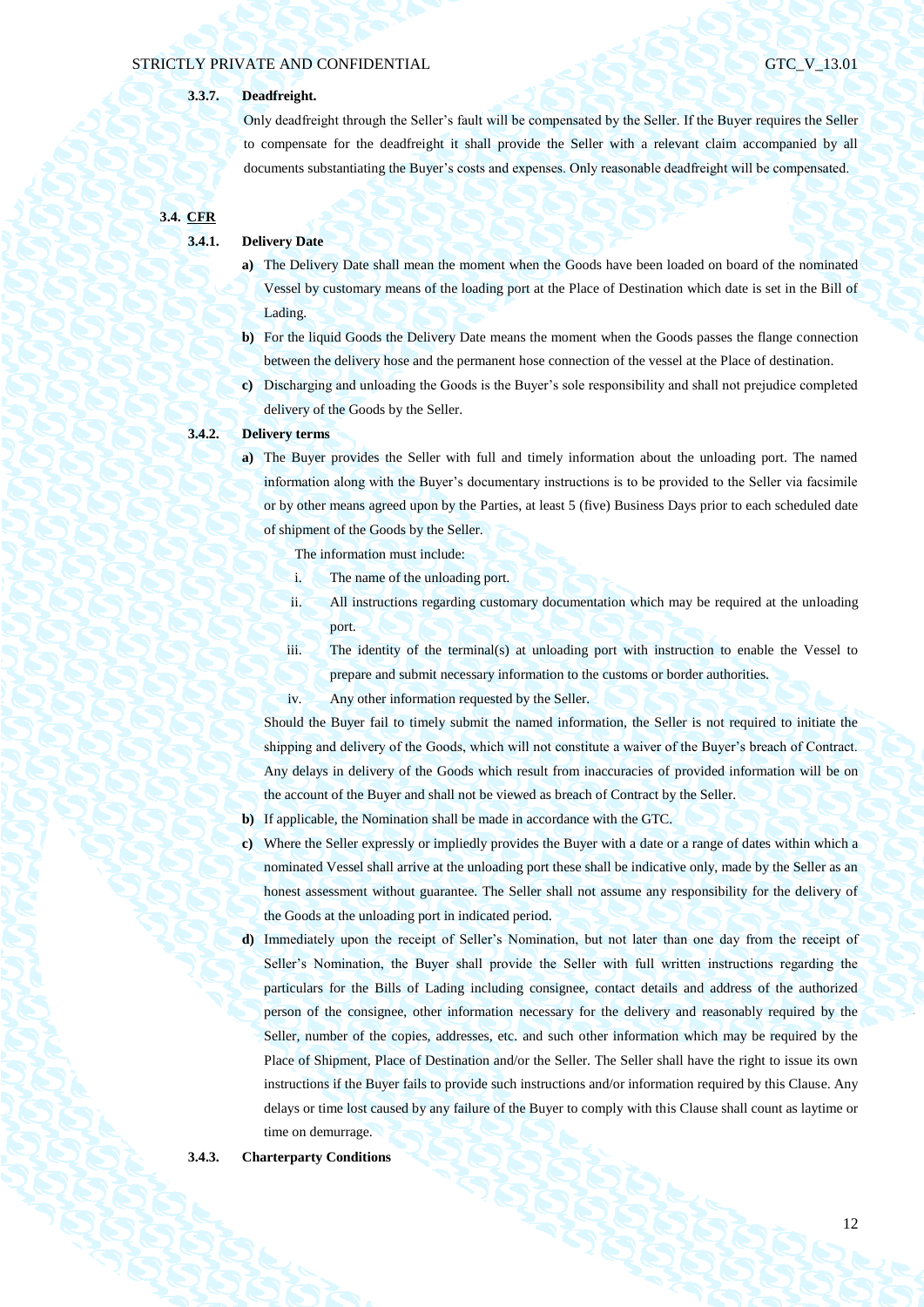The Seller may arrange shipment under the Bills of Lading which incorporate charterparty conditions normally in use for Vessels. Without prejudice to the generality of the foregoing, such conditions shall be deemed to include:

- **i.** the provision that the Goods shall be unloaded from the Vessel at the Buyer's expense; and
- **ii.** the provision that where, at any time after loading, but before the commencement of unloading:
	- importation of the Goods at the Place of Destination is prohibited under the laws of the country in which such the Goods were produced, or by regulations, rules, directives or guidelines applied by the government of that country or any relevant agency thereof; and/or
	- the country, state, territory or region at which the Place of Destination becomes an embargoed country,

the Goods shall be unloaded at an alternative safe port nominated by the Buyer that is not subject to any such prohibition and that is acceptable to the Seller (which acceptance shall not be unreasonably withheld).

In such circumstances, such alternative port of unloading shall be deemed to be the unloading port stipulated under the contract for the shipment in question and all extra expenses (if any) involved in the Vessel's reaching such alternative Place of Destination and/or in the unloading of the shipment thereat shall be for the Buyer's account.

### **3.4.4. Licenses and clearances.**

- (i) The Parties shall obtain any licenses, permits and documents which are necessary for successful import and export clearance of the Goods.
- (ii) Export permits shall be timely obtained by the Seller.
- (iii) Import permits shall be timely obtained by the Buyer.
- (iv) All delays for the reason of absence of custom clearance shall be at the expense of the liable Party.

## **3.4.5. Taxes prior to delivery.**

All taxes, customs and other duties and fees incurred as a result of the conclusion and execution of the Contract which are levied on the Goods prior to delivery or required for the dispatch of the Goods outside the customs territory of the Russian Federation will be paid by the Seller.

### **3.4.6. Taxes after delivery.**

Unless otherwise expressly agreed by the Parties in the Contract, all taxes, customs and other duties and fees incurred as a result of or in connection with the conclusion and execution of the contract if any, after delivery will be paid by the Buyer.

#### **3.4.7. Customs formalities**

If Goods are exported from the customs territory of the Russian Federation, the Buyer shall ensure the departure of Goods from the territory of the Russian Federation within 180 (one hundred and eighty) calendar days from the date when the customs procedures for export are completed on the territory of the Russian Federation (date of the stamp "Clearance allowed" in CCD).

For the delivery by sea the Buyer shall provide the Seller by e-mail or fax with the certified copies of the following documents with legible notes not later than 14 (fourteen) calendar days from the date of issue of bill in port on the territory of the Russian Federation:

- loading order (for Goods) indicating the port of discharge (POD) with stamp "loading is allowed" in CCD made by Russian Federation frontier customs authority,

- bill of lading indicating in column "POD" the place outside the customs territory of the Russian Federation. In case the Buyer fails to fulfill the obligations under this Clause the Buyer shall pay the Seller liquidated damages amounting to 22,5% of Goods' value, export of which is documentary unsupported in accordance with this Clause.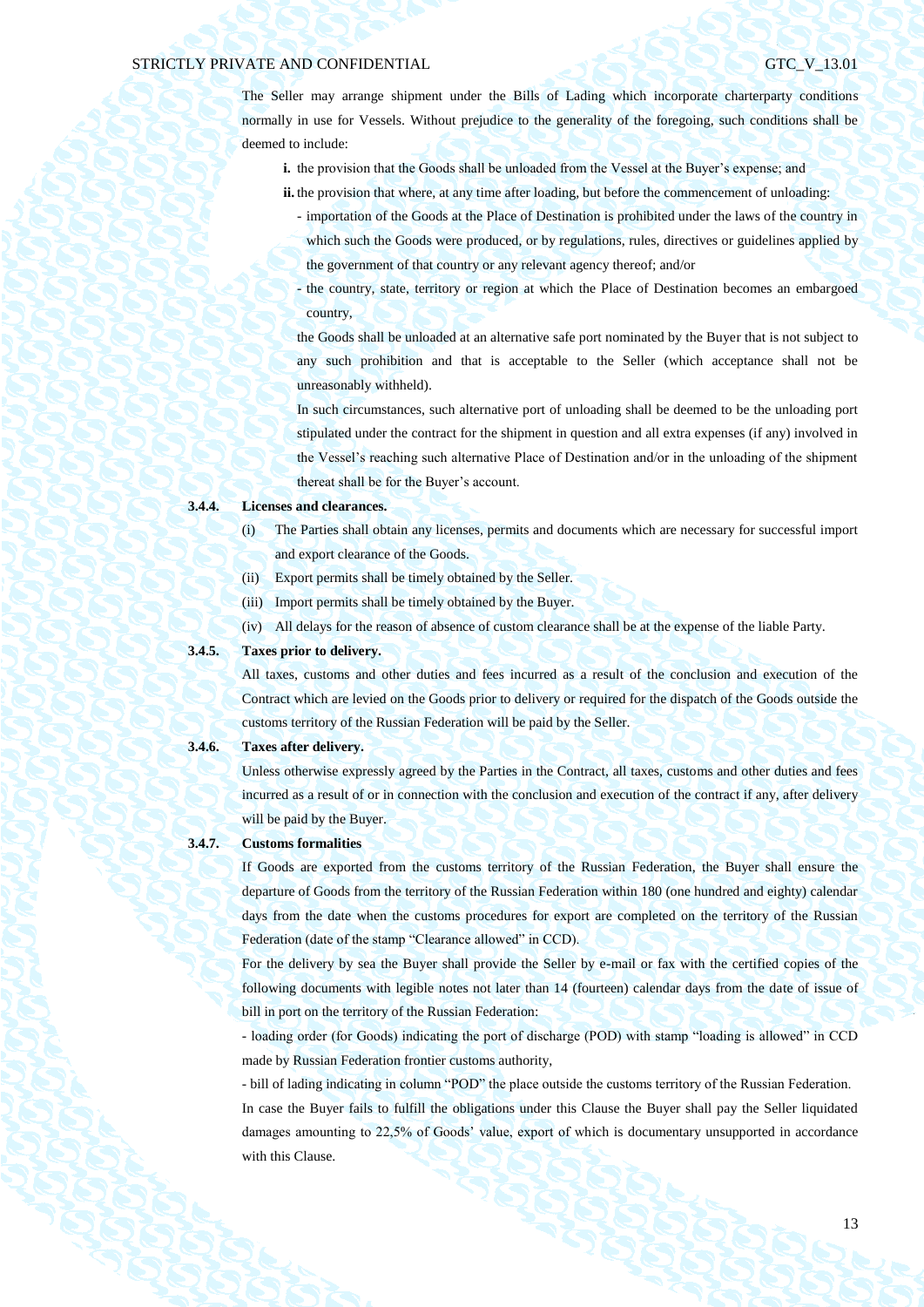The Parties expressly agreed that the above liquidated damages are the genuine pre-estimate of the Seller's losses in the event the railway bills are not provided to the Seller within specified period.

**3.5. CIF**

## **3.5.1. Delivery Date**

The Delivery Date shall mean the moment when the Goods have been loaded on board of the nominated Vessel by customary means of the loading port at the Place of Shipment which date is set in the Bill of Lading.

For the liquid Goods the Delivery Date means the moment when the Goods passes the flange connection between the delivery hose and the permanent hose connection of the vessel at the Place of Shipment.

## **3.5.2. Delivery terms**

- a) Indicative dates of arrival. Where the Seller expressly or impliedly provides the Buyer with a date or a range of dates within which a nominated Vessel shall arrive at the Place of Destination these shall be indicative only, made by the Seller as an honest assessment without guarantee. The Seller shall not assume any responsibility for the arrival of the Goods at the Place of Destination.
- b) If applicable, the Nomination shall be made in accordance with the GTC.
- c) Where the Seller expressly or impliedly provides the Buyer with a date or a range of dates within which a nominated Vessel shall arrive at the unloading port these shall be indicative only, made by the Seller as an honest assessment without guarantee. The Seller shall not assume any responsibility for the delivery of the Goods at the unloading port in indicated period.
- d) Immediately upon, but not later than one day from the receipt of the Seller's Nomination, the Buyer shall provide the Seller with the following information:
	- full written instructions regarding the particulars for the Bills of Lading (consignee, contact details and address of the authorized person);
		- other information necessary for the delivery and reasonably required by the Seller (number of the copies, addresses, etc.);
	- other information which may be required or by the Place of Shipment, Place of Destination and/or the Seller.
- e) The Seller shall have the right to issue its own instructions if the Buyer fails to provide such instructions and/or information required by this Clause. Any delays or time lost caused by any failure of the Buyer to comply with this Clause shall count as laytime or time on demurrage.

## **3.5.3. Charterparty Conditions**

The Seller may arrange shipment under the Bills of Lading which incorporate charterparty conditions normally in use for Vessels. Without prejudice to the generality of the foregoing, such conditions shall be deemed to include:

**i.** the provision that the Goods shall be unloaded from the Vessel at the Buyer's expense unless the Seller informed the Buyer reasonably in advance that the Seller bears the unloading costs; and

ii. the provision that where, at any time after loading, but before the commencement of unloading:

- importation of the Goods at the Place of Destination is prohibited under the laws of the country in which such the Goods were produced, or by regulations, rules, directives or guidelines applied by the government of that country or any relevant agency thereof; and/or
- the country, state, territory or region at which the Place of Destination becomes an embargoed country,

the Goods shall be unloaded at an alternative safe port nominated by the Buyer that is not subject to any such prohibition and that is acceptable to the Seller (which acceptance shall not be unreasonably withheld).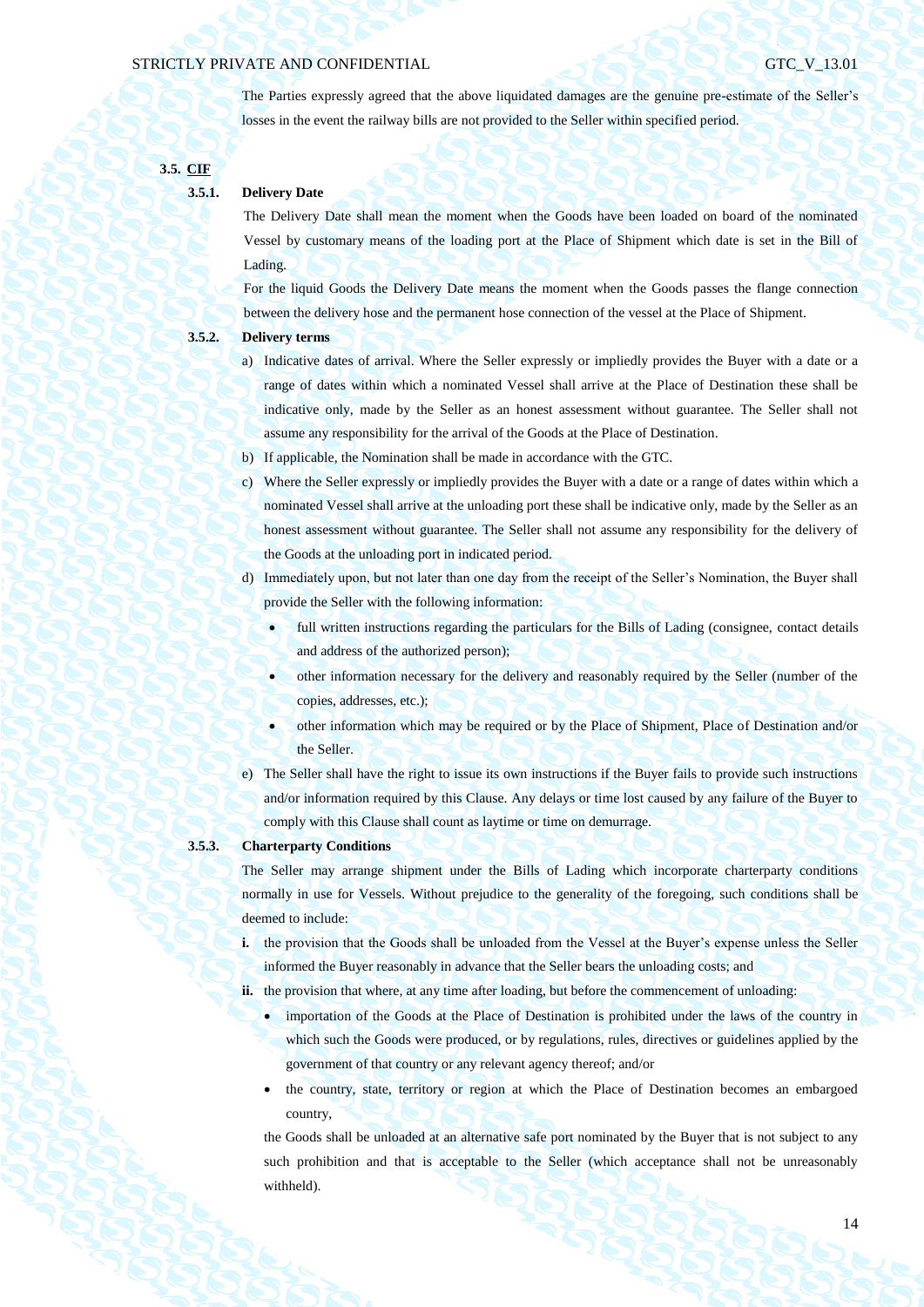In such circumstances, such alternative port of unloading shall be deemed to be the unloading port stipulated under the contract for the shipment in question and all extra expenses (if any) involved in the Vessel's reaching such alternative Place of Destination and/or in the unloading of the shipment thereat shall be for the Buyer's account.

### **3.5.4. Licenses and clearances**

Where necessary, the Seller shall provide the Buyer with reasonable support in acquisition of all appropriate licenses and clearances for the unloading of the Goods; provided that the Buyer shall reimburse the Seller's costs and expenses arising out of or in connection with such support.

### **3.5.5. Taxes prior to delivery**

All taxes, customs and other duties and fees incurred as a result of the conclusion and execution of the Contract which are levied on the Goods prior to delivery or required for the dispatch of the Goods outside the customs territory of the Russian Federation will be paid by the Seller.

## **3.5.6. Taxes after delivery**

Unless otherwise expressly agreed by the Parties in the Contract, all taxes, customs and other duties and fees incurred as a result of or in connection with the conclusion and execution of the contract if any, after delivery will be paid by the Buyer.

## **3.6. CPT**

#### **3.6.1. Delivery Date**

The Delivery Date shall mean the day when the Goods are loaded

- **i.** in Seller's auto truck(s) to be shipped to the Place of Destination named by the Buyer which day is stated in the stamp on the CMR at the Place of Shipment;
- **ii.** in RTC / railway wagon(s) to be shipped to the Place of Destination named by the Buyer which day is stated in the stamp on the Railway Bill at the Place of Shipment (dispatched railway station);
- **iii.** in Vessel(s) to be shipped to the Place of Destination named by the Buyer which day is stated in the stamp on the Bill of Lading at the Place of Shipment.

## **3.6.2. Delivery terms**

- a) Discharging and unloading the Goods at the Place of Destination is the Buyer's sole responsibility and shall not prejudice completed delivery of the Goods by the Seller.
- b) The Buyer provides the Seller with full and timely information about the Place of Destination, including any special location access instructions. The named information is to be provided to the Seller via facsimile or by other means agreed upon by the Parties, at least 5 (five) Business Days prior to each scheduled date of shipment of the Goods by the Seller.

The information must include:

- **i.** The identity, location and full address of the Place of Destination, with instructions for access to the Place of Destination.
- **ii.** All instructions regarding customary documentation which may be required at the Place of Destination (if any).
- iii. Any other information requested by the Seller.

Should the Buyer fail to timely submit the named information, the Seller is not required to initiate the shipping and delivery of the Goods, which will not constitute a waiver of the Buyer's breach of Contract. Any delays in delivery of the Goods which result from inaccuracies of provided information will be on the account of the Buyer and shall not be viewed as breach of Contract by the Seller.

### **3.6.3. Nomination**

If applicable, the Nomination shall be made in accordance with the GTC.

**3.6.4. Licenses and clearances**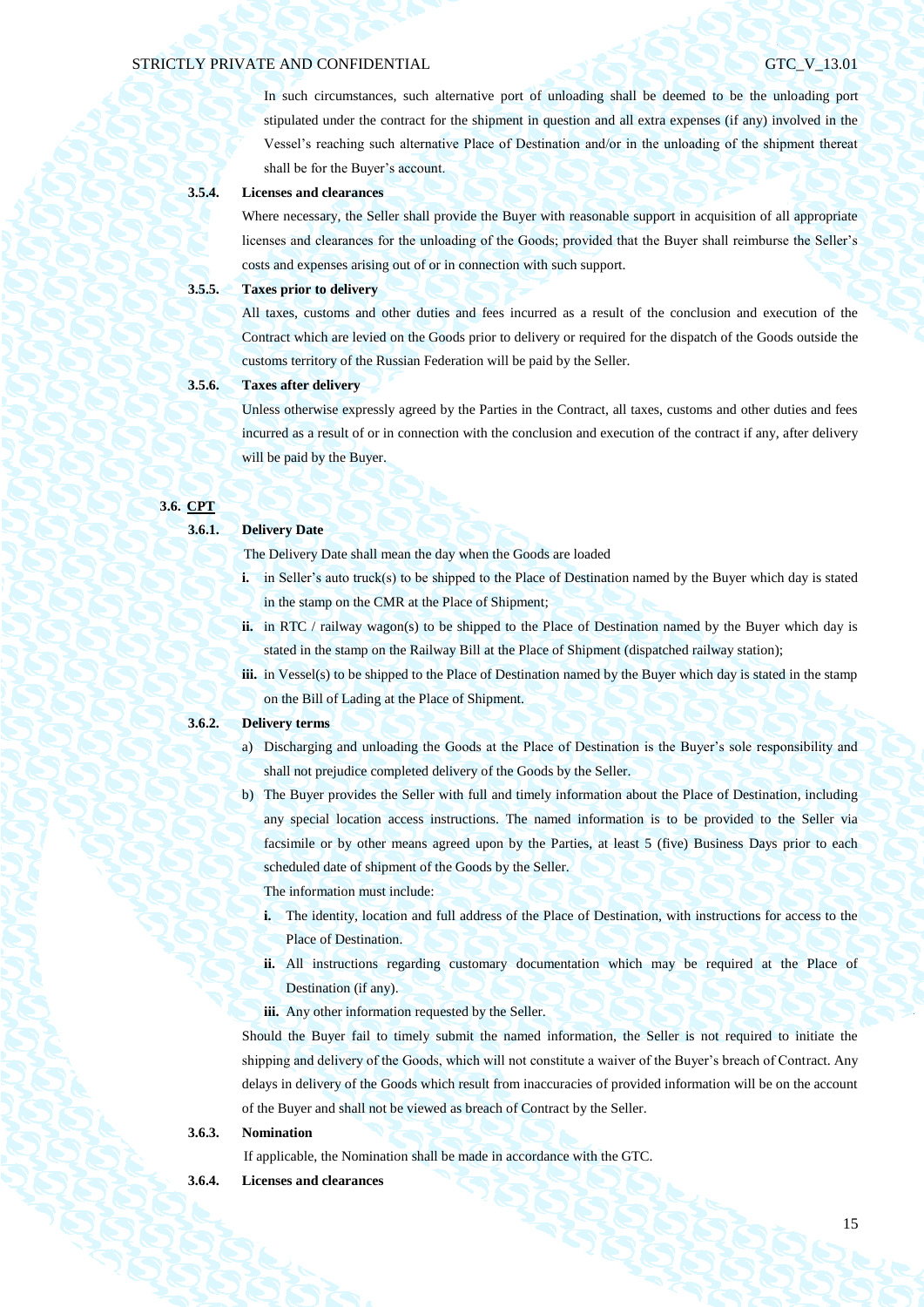- (i) The Parties shall obtain any licenses, permits and documents which are necessary for successful import and export clearance of the Goods.
- (ii) Export permits shall be timely obtained by the Seller.
- (iii) Import permits shall be timely obtained by the Buyer.
- (iv) All delays for the reason of absence of custom clearance shall be at the expense of the liable Party.

## **3.6.5. Taxes prior to delivery**

All taxes, customs and other duties and fees incurred as a result of the conclusion and execution of the Contract which are levied on the Goods prior to delivery or required for the dispatch of the Goods outside the customs territory of the Russian Federation will be paid by the Seller.

## **3.6.6. Taxes after delivery**

Unless otherwise expressly agreed by the Parties in the Contract, all taxes, customs and other duties and fees incurred as a result of or in connection with the conclusion and execution of the contract if any, after delivery will be paid by the Buyer.

## **3.6.7. Customs formalities**

If Goods are exported from the customs territory of the Russian Federation, the Buyer shall ensure the departure of Goods from the territory of the Russian Federation within 180 (one hundred and eighty) calendar days from the date when the customs procedures for export are completed on the territory of the Russian Federation (date of the stamp "Clearance allowed" in CCD).

For the delivery by sea the Buyer shall provide the Seller by e-mail or fax with the certified copies of the following documents with legible notes not later than 14 (fourteen) calendar days from the date of issue of bill in port on the territory of the Russian Federation:

- loading order (for Goods) indicating the port of discharge (POD) with stamp "loading is allowed" in CCD made by Russian Federation frontier customs authority,

- bill of lading indicating in column "POD" the place outside the customs territory of the Russian Federation. For the delivery by road transport and/or for the delivery by railroad within 7 (seven) days upon request of the Seller the Buyer shall provide the copies of railway bills with legible notes made by the destination railway station and/or CMR with legible notes of border crossing».

In case the Buyer fails to fulfill the obligations under this Clause the Buyer shall pay the Seller liquidated damages amounting to 22,5% of Goods' value, export of which is documentary unsupported in accordance with this Clause.

The Parties expressly agreed that the above liquidated damages are the genuine pre-estimate of the Seller's losses in the event the railway bills are not provided to the Seller within specified period.

## **3.7. DAP**

## **3.7.1. Delivery Date**

- a) Delivery Date shall mean the moment of the Goods arrival at the Place of Destination ready for unloading.
- b) The time of the Goods arrival shall be indicated in the Transport Documents. In the event that Transport Documents do not specify the exact time of the Goods arrival, it is presumed that the Goods are arrived for unload:
	- **i.** for the delivery by sea as of the moment NOR is tendered to the Buyer by the vessel's master upon arrival to unloading port;
	- **ii.** for the delivery by railroad as of the scheduled time of arrival for a relevant train (unless the moment is specified in the Seller's/Carrier's notice to the Buyer); and
	- **iii.** for the delivery by road transport as of the moment of the Goods arrival specified in the Seller's/Carrier's notice to the Buyer.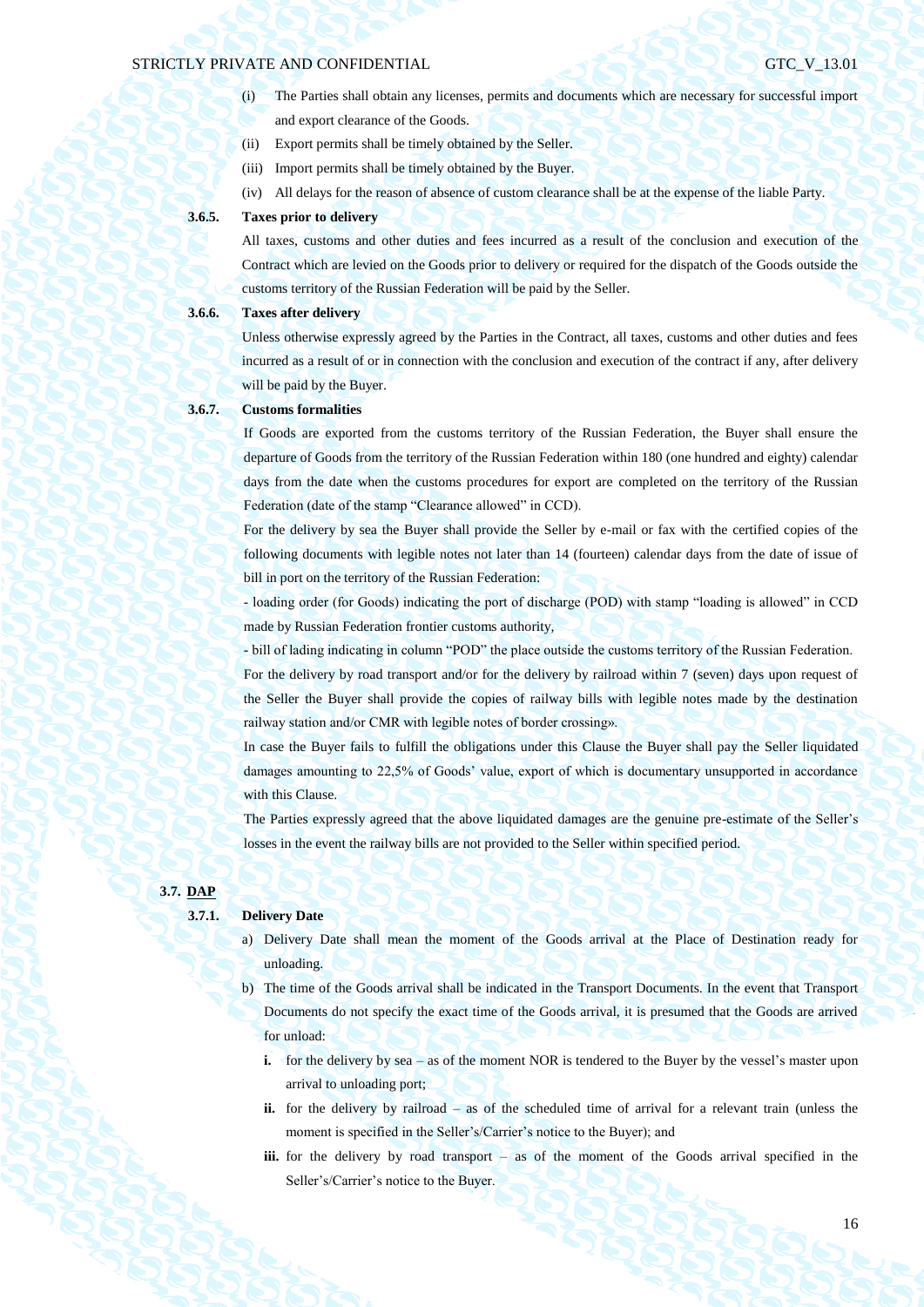c) The Buyer may argue the actual time of the Goods arrival within 2 (two) days following a respective delivery, otherwise it is considered that the Buyer has no objections as regards the arrival time.

## **3.7.2. Delivery Terms**

The unload of the Goods at the Place of Destination shall be at the Buyer's risk and expense. If the unload is included in the price of transportation under the agreement with the Carrier, the Seller may nevertheless invoice the Buyer relevant unload expenses, unless such expenses are attributed to the Seller in above.

## **3.7.3. Licenses and clearances**

Where necessary, the Seller and the Buyer shall provide each other with reasonable support in acquisition of all appropriate export and import licenses and clearances; provided that the other party shall reimburse for the costs and expenses arising out of or in connection with such support.

## **3.7.4. Import Taxes and customs formalities**

All taxes, customs and other duties and fees incurred as a result of the conclusion and execution of the Contract which are levied on the Goods in the country of delivery, as well as any other customs formalities in the country of delivery, will be paid and/or performed by the Buyer. If the Buyer fails to pay or perform the above when due, the risk shall pass to the Buyer before the Delivery Date. If the Buyer delays the fulfillment of its obligations under this Clause for more than 2 (two) days, the Seller is entitled, but not obliged: (i) to make any relevant payments and formalities on its own; or (ii) if the Goods are not released in the country of delivery, to place the Goods at a customs warehouse (in this case the moment of placing the Goods shall be the Delivery Date, any further costs will be at the Buyer's expense). The above Seller's rights shall be without prejudice to the Seller's other rights under the Contract or the applicable Law. In addition, the Buyer shall indemnify the Seller for all costs, losses and damages, including, but not limited to, demurrage and/or detention incurred by the Seller as a result of the Buyer's failure to perform or duly perform obligations under this Clause.

#### **3.8. DDP**

# **3.8.1. Delivery Date**

- a) Delivery Date shall mean the moment of the Goods arrival at the Place of Destination ready for unload.
- b) The time of the Goods arrival shall be indicated in the Transport Documents. In the event that Transport Documents do not specify the exact time of the Goods arrival, it is presumed that the Goods are arrived for unload:
	- i. for the delivery by sea as of the moment NOR is sent to the Buyer;
	- ii. for the delivery by railroad as of the scheduled tile of arrival for a relevant train (unless the moment is specified in the Seller's/Carrier's notice to the Buyer); and
	- iii. for the delivery by road transport as of the moment of the Goods arrival specified in the Seller's/Carrier's notice to the Buyer.

The Buyer may argue the actual time of the Goods arrival within 2 (two) days following a respective delivery, otherwise it is considered that the Buyer has no objections as regards the arrival time.

#### **3.8.2. Delivery Terms**

- a) The unload of the Goods at the Place of Destination shall be at the Buyer's risk and expense, unless the expense are attributed to the Seller in Article I of the Contract.
- b) If any of licenses, clearances, other customs formalities or Taxes in the country of import could be performed, arranged or paid only by the Buyer or at the Buyer's side, the Buyer shall (i) inform the Seller thereof as a part of shipping information to be submitted to the Seller according to the GTC and (ii) perform, arrange and pay the same in due time. The Seller shall compensate the Buyer for documented direct expenses in relation thereto, provided that the Buyer furnishes the Seller with primary accounting documents substantiating the Buyer's costs such as acts, invoices, reports, etc. If the Buyer fails to perform or duly perform the obligation under this Clause, any adverse consequences to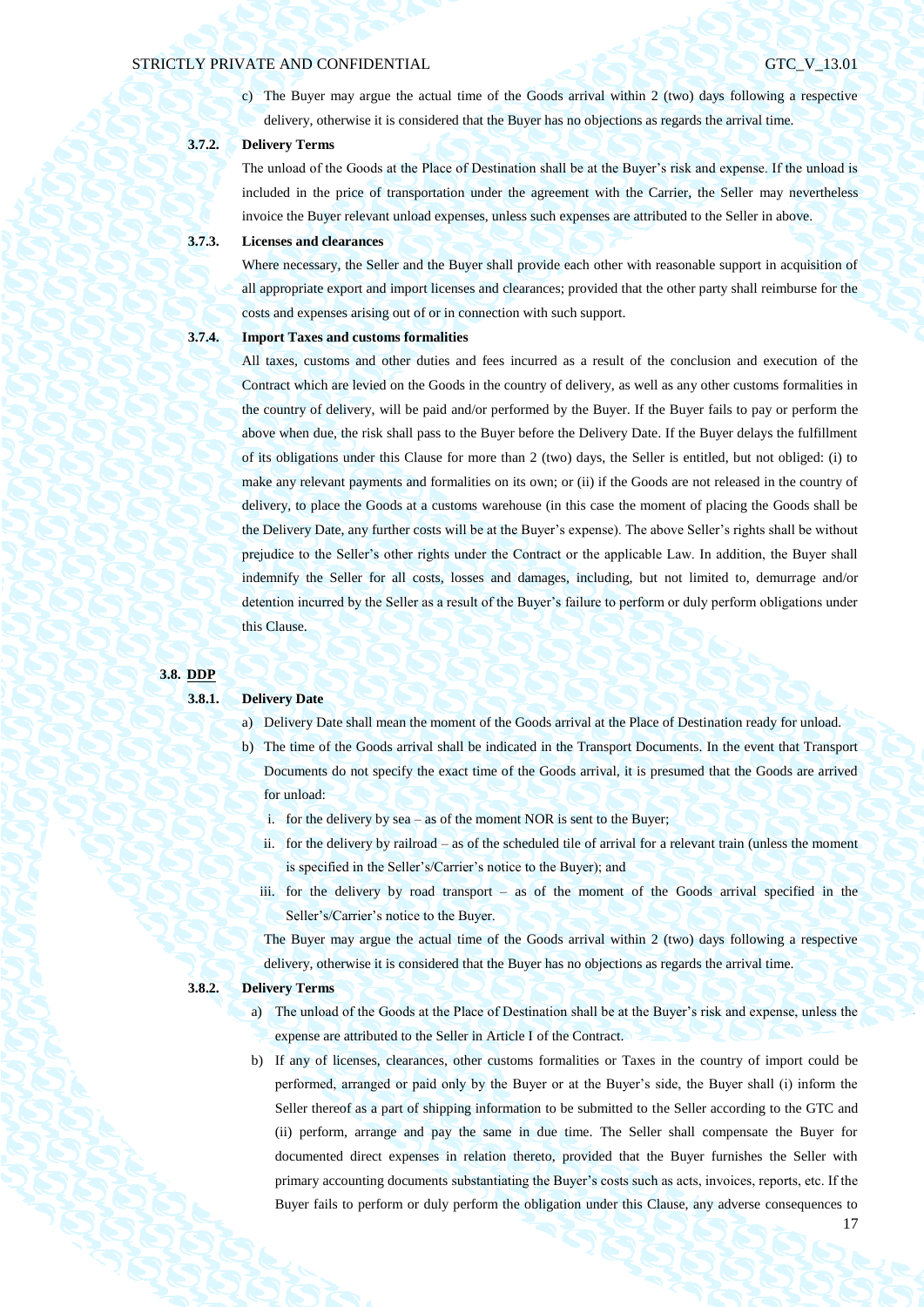the Seller, Carrier and/or the Goods, including (i) delayed delivery and (ii) related penalties, fines, Taxes, costs, expenses will be at the Buyer's cost and risk. The Buyer shall indemnify the Seller for all costs, losses and damages, including, but not limited to, demurrage and/or detention incurred by the Seller as a result thereof.

- **3.8.3. VAT**
	- a) Prior to concluding a Contract in case if the Buyer is a company registered in the EU, the Buyer should provide the Seller with its VAT Identification Number.
	- b) In case if:
		- (i) the Buyer is a company Registered in EU;
		- (ii) the Buyer wants to receive a VAT-exempt invoice;
		- (iii) the Buyer purchases the Goods from the Seller on the DDP basis at the Place of Destination in a certain country, picks up the Goods itself and moves the Goods out of this certain country;

the Buyer shall within two weeks from the Delivery Date provide the Seller with copies of the Transport Documents, confirming that the Goods have been moved out of the country where they have been purchased.

If the abovementioned Transport Documents (specified in Clause 2.2.2 ) have not been provided on time, the Seller has the right to issue a credit note to the original VAT-exempt invoice and issue a new invoice, increased by the amount of VAT that has to be paid by the Buyer within 7 (seven) days after the date invoice issued.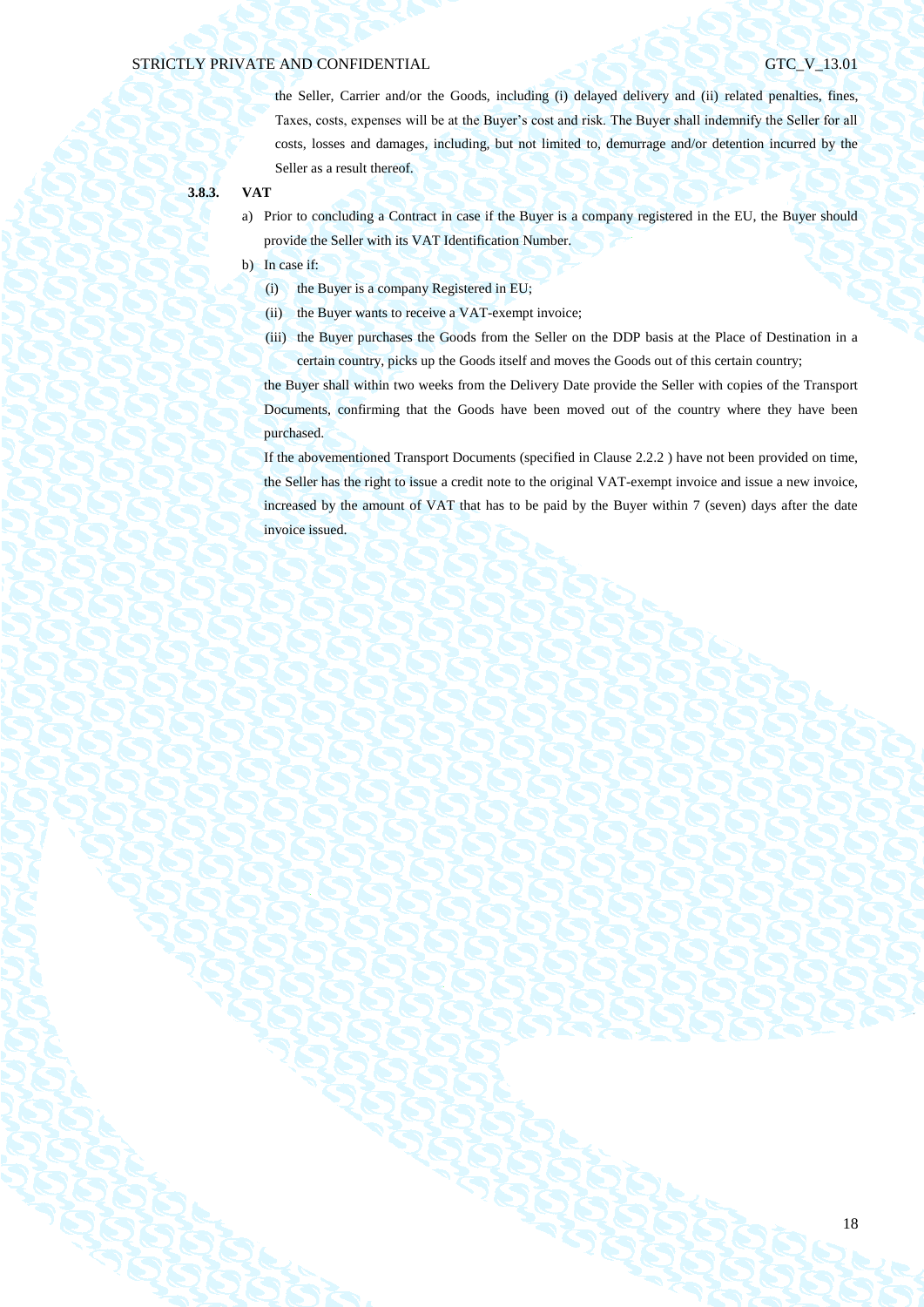## **PARAGRAPH IV SPECIAL CONDITIONS**

#### **TRANSPORT**

## **4.1. Special Conditions of Delivery by Sea**

- **4.1.1.** Where the Seller expressly or impliedly provides the Buyer with a range of dates within an agreed period of delivery or arrival of the Vessel at Place of Destination, delivery may be performed on any of the dates provided.
- **4.1.2.** On the next day after dispatch of the Goods the Seller shall provide the Buyer with all information necessary for unloading of the Goods:
	- a) The Contract reference number.
	- b) The name of arriving Vessel, from which the Goods must be unloaded.
	- c) Description of the Goods and their Bill of Lading quantity.
	- d) Estimated Time of Arrival and date of Bill of Lading.
	- e) Number of copies of Bill of Lading.
	- f) Details of any other cargo on board of the Vessel, if it can have any influence on unloading of the Goods process.
- **4.1.3.** Where the Buyer shall charter the Vessel, the Buyer shall ensure the Vessel's fitness and cleanliness satisfactory for delivery of the Goods in time and without affecting their quality. The cleanliness shall be evidenced by an appropriate certificate issued by Saybolt, SGS or other reliable body; however, it does not preclude the Seller to conduct an inspection of the Vessel and suspend the Goods' loading if there are reasonable doubts in the Vessel's condition. In this case the Parties shall promptly initiate an independent inspection, splitting relevant costs evenly. If the Vessel is found unsatisfactory, the Buyer may either: (i) clean the Vessel or (ii) substitute the Vessel with a satisfactory one or (iii) request to proceed with loading taking all risks related to adverse affect on the Goods. Option (iii) is allowed only upon the Seller's consent. Any related costs and expenses shall be born/compensated (paid in full) by the Buyer to the Seller, including, without limitations, the Seller's costs and expenses related to delay in the delivery of the Goods.
- <span id="page-18-0"></span>**4.1.4. The Buyer warrants that:**
	- a) the unloading port and unloading terminal, indicated as the Place of Destination, shall comply and shall remain fully compliant with the requirements of the ISPS Code;
	- b) the Buyer shall provide a safe port and safe berth for the Vessel and the Vessel shall when fully laden be able to safely reach, lie at, unload the Goods at and depart from the unloading terminal, always safely afloat, free from air draft and other physical restrictions and without causing damage to the unloading terminal, rivers, canals, shores, berths, docks, jetties, surroundings, environment and people.
- 

**4.1.5. The Buyer shall be liable for and shall indemnify the Seller** in respect of any loss or damage, including but not limited to any liability for damage to the Vessel, the berth, terminal, rivers, canals, shores, berths, docks, jetties, surroundings, environment and people, additional freight costs or any deviation costs or any demurrage or detention, or expenses arising out of and in relation to any failure of the Buyer to comply with Clause [4.1.4.](#page-18-0) Any costs or expenses arising out of or related to security regulations or measures required at the Place of Destination by the unloading port or facility or any relevant authority in accordance with the ISPS Code, if applicable, including but not limited to, security guards, launch services, tug escorts, port security fees or Taxes and inspections; and any delays caused by any additional or special security measures, inspections or other action required at the Place of Destination by the unloading port or facility or any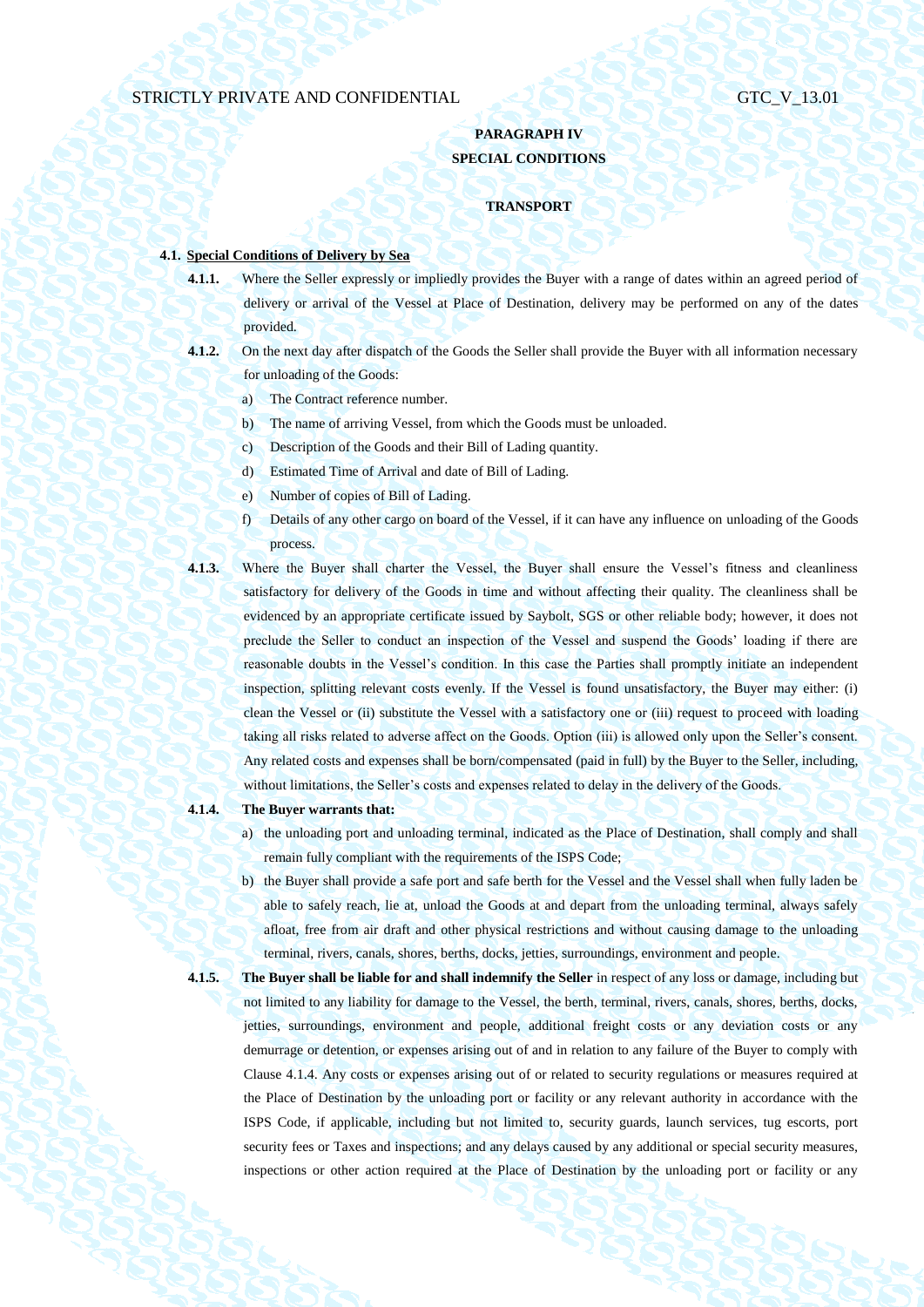relevant authority as a result of the nominated Vessel's previous ports of call shall all be for the Buyer's account and such time shall count as laytime or time on demurrage.

### **4.1.6. Nomination**

- **a)** Unless otherwise provided in the Contract, bulk cargo deliveries will require nomination of the Vessel and deliveries of other categories of the Goods will not require nomination.
- **b)** If the nomination is required, a Party chartering the Vessel shall not later than 5 (five) days prior to the first day of the laytime at loading port, nominate for the other Party's acceptance (and such acceptance not to be unreasonably withheld) the Vessel which is to be loaded with the Goods for each scheduled shipment (the "Nomination").
- **c)** The Nomination shall include:
	- (i) the Contract reference number;
		- (ii) the name of the Vessel on which the Goods will be loaded;
	- (iii) a description of the Goods and approximate quantity or the Bill of Lading quantity (if available);
		- (iv) ETA of the Vessel;
	- (v) the Vessel(s) loading laytime;
	- (vi) details of any other cargo on board or to be loaded on board if loading a part of cargo;
	- (vii) details of the last 3 (three) cargoes of the Vessel and such cargoes shall be of a nature, which are unlikely to have an adverse effect on the quality of the Goods;
	- (viii) Details of the agent at the Place of Destination (if available).
- **d)** The acceptance or reasonable rejection of the Vessel shall be advised by the consenting Party as soon as possible, however not later than 12 (twelve) hours upon receipt of such nomination.
- **e)** Unless otherwise specified herein, the nominating Party may substitute any Vessel named in the Nomination not later than five days prior to the first day of the ETA at the loading port. Such substitution shall always be subject to the requirements that a Vessel of a similar size be provided and that the quantity to be loaded shall not, without prior written consent of the other Party, differ by more than the acceptable deviation from the quantity of the Goods as provided in Clause [4.8.4](#page-32-0) from the quantity specified in the Nomination. Where a Vessel is substituted, the nominating Party shall send to other Party a revised Nomination in the form set out above.

## **4.1.7. NOR**

Upon arrival of the Vessel at the Place of Destination (the unloading port or customary anchorage or area or such other place as the Vessel may be ordered to await unload) or other closest possible point to the Place of Destination, the Vessel shall tender its notice of readiness (NOR).The Buyer is obliged to ensure his timely presence at Place of Destination at the date of delivery for unloading of the Goods.

The Buyer's (or the Buyer's representative / agent's) absence at the Place of Destination shall not prejudice the fact that the Seller had successfully performed delivery of the Goods for the purpose of the contract.

**4.1.8. Charterparty Conditions**

The Seller may arrange shipment under Bills of Lading which incorporate charterparty conditions normally in use for Vessels. Without prejudice to the generality of the foregoing, such conditions shall be deemed to include the provision that where, at any time after loading but before the commencement of unload:

- a) Importation of the Goods at the unloading port is prohibited under the laws of the country in which such Goods were produced, or by regulations, rules, directives or guidelines applied by the government of that country or any relevant agency thereof; and/or
- b) The country, state, territory or region at which the Place of Destination becomes an embargoed country,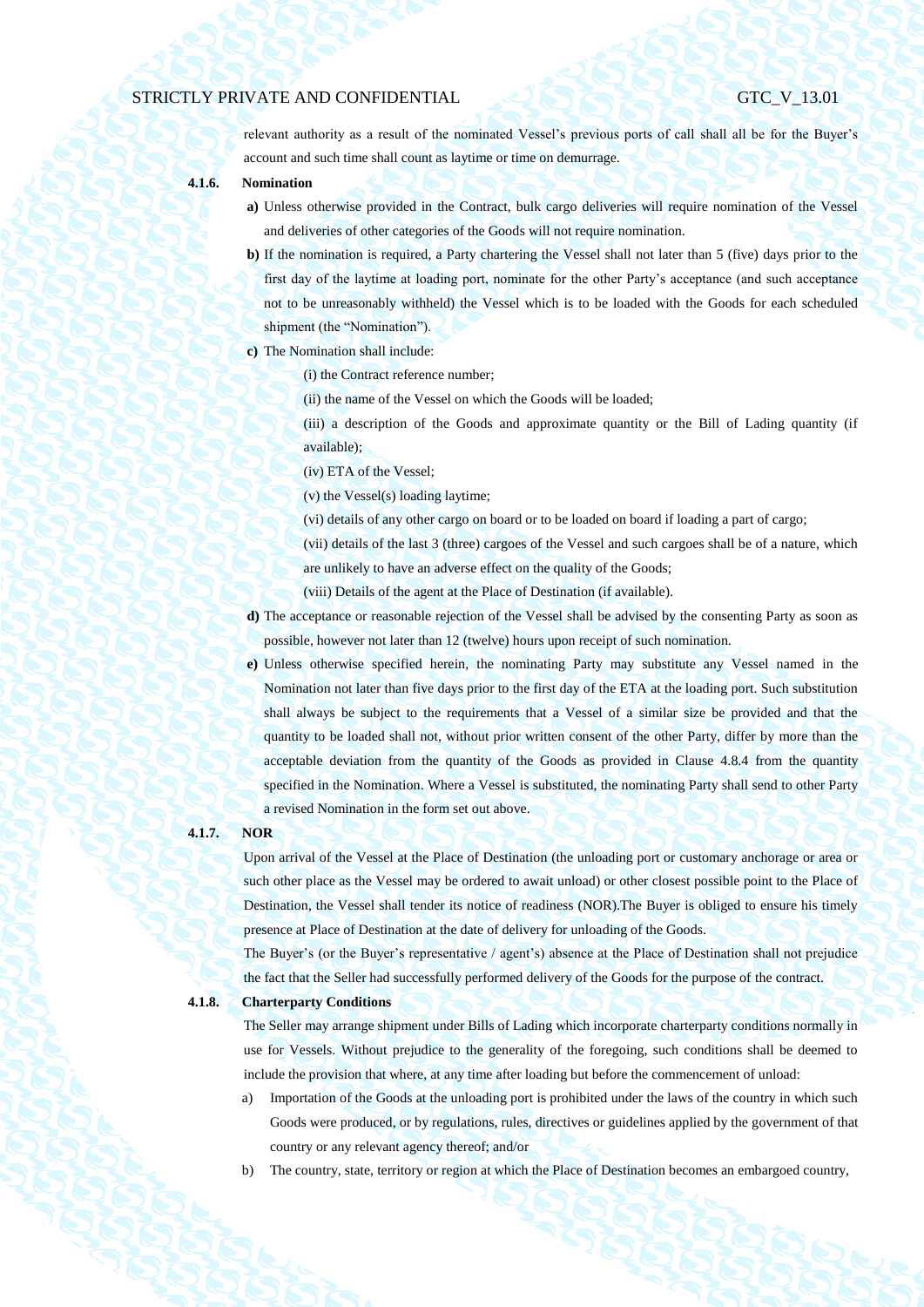the shipment shall be unloaded at an alternative safe port nominated by the Buyer that is not subject to any such prohibition and that is acceptable to the Seller (which acceptance shall not be unreasonably withheld). In such circumstances, such alternative port of unloading shall be deemed to be the Place of Destination stipulated under the contract for the shipment in question and all extra expenses (if any) involved in the Vessel's reaching such alternative Place of Destination shall be for the Buyer's account.

## **4.1.9. The Buyer's Right to Require**

Where the Buyer, by written instruction to the Seller, requests that the Vessel:

- a) co-mingle different grades of the Goods belonging to the Buyer; and/or
- b) otherwise breach the Vessel's natural segregation; and/or
- c) dope the Goods by introducing additives after loading; and/or
- d) add dye to the Goods after loading; and/or
- e) perform on board blending of the Goods; and/or
- f) carry additives/dye in drums on deck; and/or
- g) carry out such other cargo operation as the Buyer may reasonably require and always providing that the Vessel is capable of performing such operations and that such operations are within the scope of the charterparty conditions or otherwise agreed by the Vessel's owners;

then the Buyer shall indemnify and hold the Seller harmless against any liability, loss, damage, delay or expense that the Seller may sustain by reason of complying with the Buyer's request. The indemnity given by the Buyer to the Seller shall be no less in scope than the indemnity required by the Vessel's owners to comply with the Buyer's request.

#### **4.1.10. The Seller's Right to Refuse**

The Seller reserves the right to refuse at any time:

- a) to direct any Vessel to undertake or to complete the voyage to the Place of Destination if such Vessel is required in the performance of the Contract, in the Seller's opinion, to risk its safety or to risk ice damage, or to transit or to proceed or to remain in waters where there is war (whether declared or not), terrorism, piracy or threat thereof; or
- b) to direct the Vessel to undertake the voyage to the intended Place of Destination if such Vessel is required in the performance of the Contract to transit waters, which in the Seller's reasonable opinion, would involve abnormal delay; or
- c) to undertake any activity in furtherance of the voyage which in the opinion of the Vessel's master could place the Vessel, its cargo or crew at risk.

If the Seller agrees to direct the Vessel to undertake or to complete a voyage as referred to in this Clause, the Buyer undertakes to reimburse the Seller, in addition to the Total Goods Value payable under the Contract, for all costs incurred by the Seller in respect of any additional, freight, demurrage, insurance premium and any other sums that the Seller may be required to pay to the Vessel's owner including but not limited to any sums in respect of any amounts deductible under such owners' insurance and any other costs and/or expenses incurred by the Seller.

### **4.1.11. Ice Clause**

- a) In case of ice at the Place of Destination or on the voyage to the Place of Destination which directly prevents or hinders safe navigation, the Vessel may only follow a path cut by ice breakers, provided that the master considers such navigation safe. Under no circumstances will the Vessel be obliged to force a path through the ice. If required, the Buyer shall, at its own expense, place icebreakers at the Vessel's disposal.
- b) The Buyer shall reimburse the Seller for: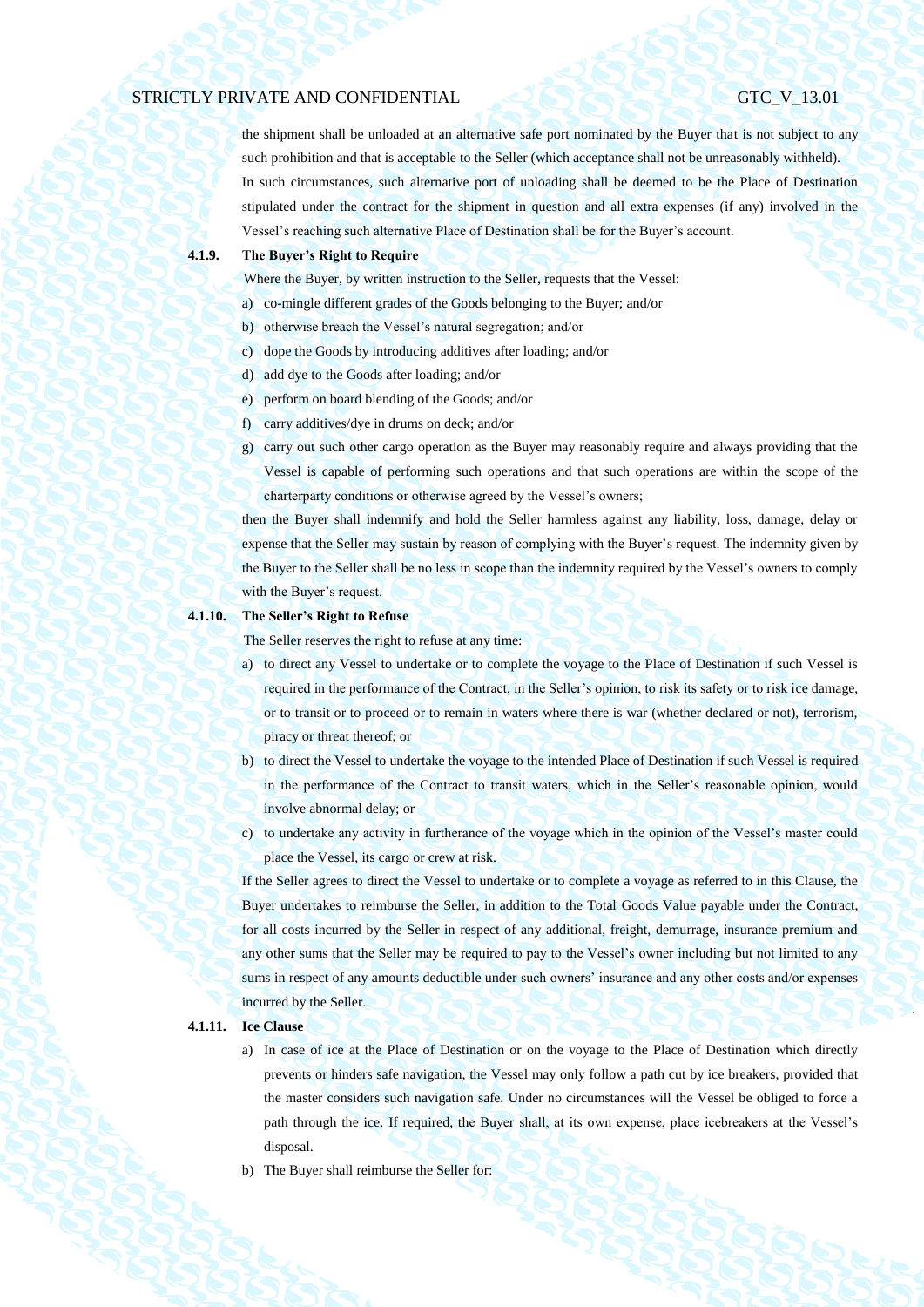- i. Any additional insurance premium incurred;
- ii. The cost of any ice damage incurred less any sum which is recovered under the applicable insurance policy or policies; and
- iii. Any charter hire paid by the Seller for the period of repair necessitated by ice damage, including hire paid by the Seller for the Vessel's deviation to the repair yard.
- c) In the event that the Place of Destination is inaccessible due to ice, or in the event that the master deems the Vessel to be at risk of being unable to leave the Place of Destination due to ice, the Vessel will proceed to the nearest ice-free position and request revised orders. Immediately upon receipt of such request, the Buyer shall nominate an alternate ice-free and accessible port or facilities for receiving the Goods, provided that if the Place of Destination is a loading port then such an alternative ice-free and accessible port or facilities shall be agreed with the Seller. Any additional freight, expenses, demurrage and/or dues incurred as a result of such revised orders shall be for the account of the Buyer.

## **4.2. Special Conditions of Delivery by RTC/railway wagon(s)**

- **4.2.1.** Where the Seller expressly or impliedly provides the Buyer with a range of dates within an agreed period of delivery or arrival of RTC / railway wagon(s) loaded with the Goods, delivery may be performed on any of the dates provided.
- **4.2.2.** No later than 3 (three) Business Days after shipment of the Goods by RTC / railway wagon(s) the Seller shall provide by electronic post or facsimile to the Buyer all information necessary for unloading of the Goods:
	- (a) The Contract reference number.
	- (b) Railway Bill reference number(s).
	- (c) RTC / railway wagon(s) identification number(s).
	- (d) Description of the Goods and their Railway Bill quantity.
- **4.2.3.** The Buyer at his own option can provide the Seller with written instructions regarding information necessary for efficient unloading of the Goods by the Carrier or the Buyer's representative. In case such information is provided, the Seller or his representatives / employees undertake to honestly follow the instructions where applicable, to partially assist in efficient unloading of the Goods by the Carrier or the Buyer's representative. Such assistance is not a duty, but an option of the Seller.
- **4.2.4. The Buyer warrants** that the railway zone at Place of Destination shall be safe and well suited for delivery of the Goods. The Buyer shall be liable for and shall indemnify the Seller in respect of any loss or damage, including but not limited to any liability for damage to the RTC  $/$  railway wagon(s), surroundings, environment and people, additional costs or expenses arising out of and in relation to any failure of the Buyer to nominate a safe railway zone at Place of Destination.

## **4.2.5. Notice of Arrival**

- a) The railway station administration using available contact information of the Buyer presents the Notice of Arrival of the Goods to the Place of Destination station ("NOA") to the Buyer in accordance with customary rules at the railway station. Such NOA corresponds to performed delivery of the Goods by the Seller.
- b) The Buyer is obliged to ensure Carrier's timely presence at Place of Destination at the date of delivery for unloading of the Goods.
- c) Carrier's absence at the Place of Destination shall not prejudice the fact that Seller had successfully performed delivery of the Goods for the purpose of the contract.

## **4.2.6. Laytime**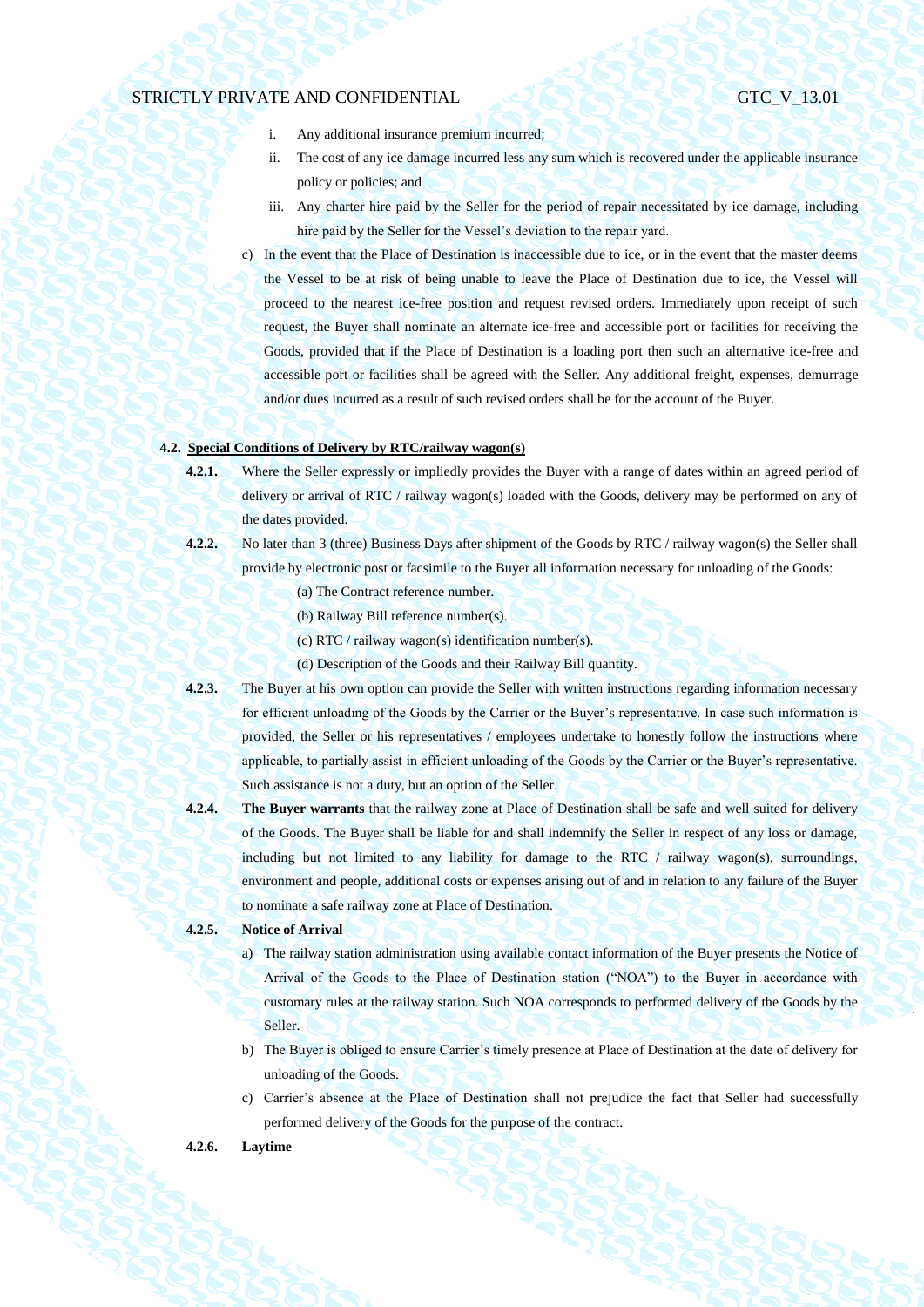- a) Laytime per each RTC / railway wagon(s) shall be as set out in the Contract. In the event the laytime is not set out in the Contract, then such laytime shall be 24 (twenty four) hours starting on and including the date of arrival to the station as stated on the Railway Bills and shall run until the completion of unloading. For every day of delay the Buyer shall cover the rate amounting to the railcar owner's tariff (as of the date of this version of the GTC – 40,00 (forty) USD per wagon per day, and as may be amended from time to time) in accordance with invoices provided by the Seller, or such other period as may be customary at the Place of Destination, unless otherwise expressly mutually agreed by the Parties in writing. Sundays and Holidays shall be included (SHINC) unless loading on the Sunday or Holiday in question is prohibited by law or regulation or custom at the unload railway zone.
- b) Laytime shall commence 2 (two) hours after NOA has been tendered; or when the RTC / railway wagon stands ready at the station / railway unloading zone; whichever is the earlier. For the purpose of calculating of unloading time, unloading shall be deemed to have been completed upon disconnection of the discharging hoses or loading/loading of the last potion of the Goods of the last railway wagon cargo.
- c) If the train has not released the railroad track within the laytime period or promptly thereafter through no fault of the Seller (e.g. if the Buyer is to unload the Goods and has failed to unload them when due) and this resulted in additional costs, expenses or losses of the Seller, then the Buyer shall pay in full the Seller for such costs, expenses or losses within 5 (five) Business Days after the relevant claim of the Seller.

## **4.2.7. Railway Transportation Contract Conditions**

- a) The Seller may arrange shipment with respect to a standard railway transportation contract. Without prejudice to the generality of the foregoing, such conditions shall be deemed to include the provision that where, at any time after loading but before the commencement of unloading;
- b) Importation of the Goods at the unloading railway zone is prohibited under the laws of the country in which such Goods were produced, or by regulations, rules, directives or guidelines applied by the government of that country or any relevant agency thereof; and/or
- c) The country, state, territory or region at which the Place of Destination is located becomes an restricted zone, the Goods shall be unloaded at an alternative railway zone nominated by the Buyer that is not subject to any such prohibition and that is acceptable to the Seller (which acceptance shall not be unreasonably withheld).
- d) In such circumstances, such alternative railway unloading zone shall be deemed to be the Place of Destination stipulated under the contract for the shipment in question and all extra expenses (if any) involved in the RTC's / railway wagon(s) reaching such alternative Destination Place shall be for the Buyer's account.

## **4.2.8. Buyer's Right to Require**

The Buyer has the right to require extra services in relation to the Goods at the Place of Destination which shall not be viewed as included in the Total Goods Value. The Parties shall decide on a possibility of provision of such services by mutual written agreement no later than 3 (three) days before Estimated Time of Arrival of the RTC / railway wagon(s). Where the Buyer, by written instruction to the Seller, requests that such services should be provided, then the Buyer shall indemnify and hold the Seller harmless against any liability, loss, damage, delay or expense that the Seller may sustain by reason of complying with the Buyer's request. The indemnity given by the Buyer to the Seller shall be no less in scope than the indemnity required by RTC / railway wagon(s) owners to comply with the Buyer's request.

#### **4.2.9. Damage to RTC and Wagons**

a) It is presumed that RTC and railway wagons arrive at the Place of Destination for unloading in good condition, unless the Buyer has promptly (but not later than 3 (three) hours after the RTC and railway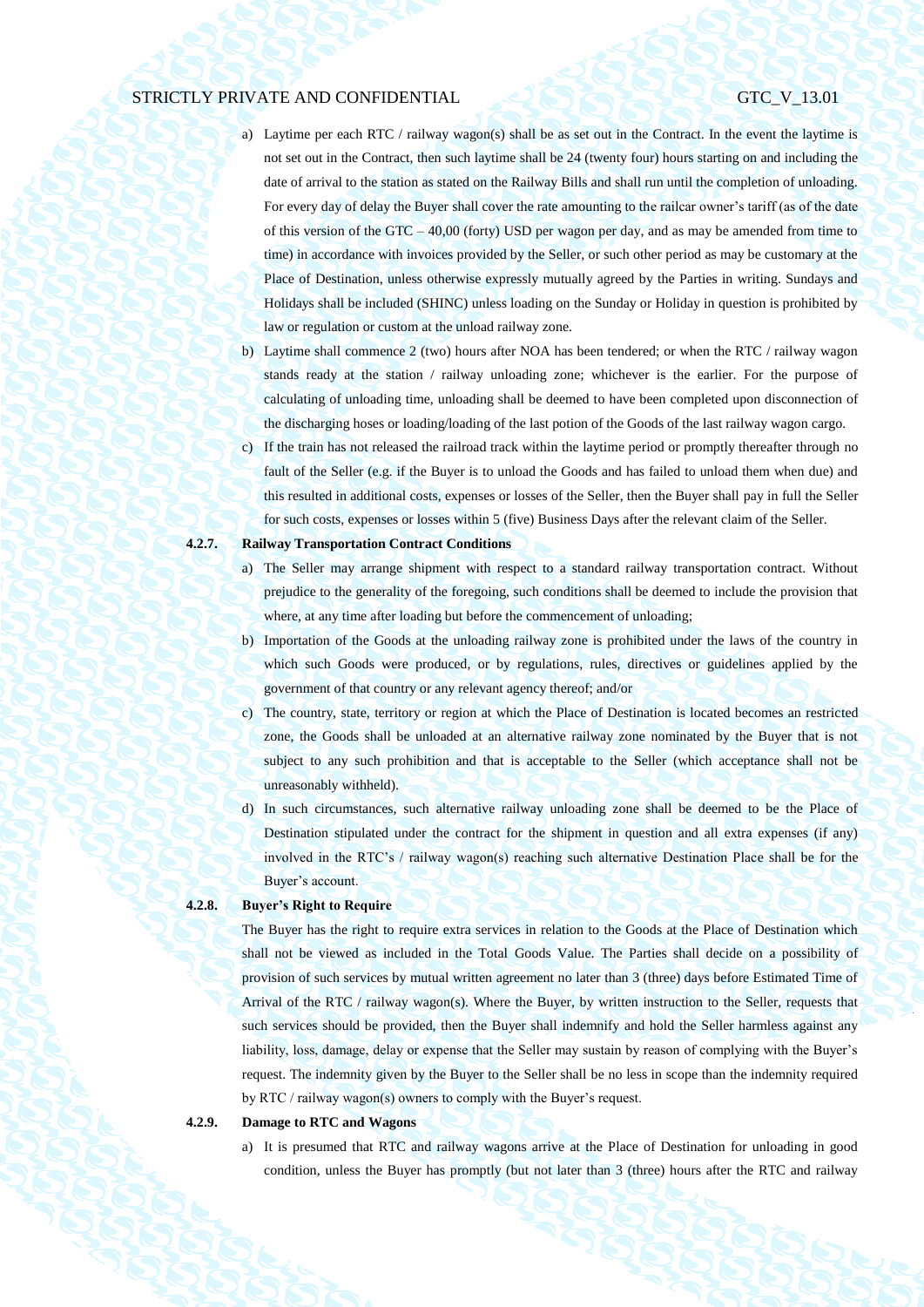wagons arrival) informed of the defects. If the defects will be revealed after that the Buyer shall pay repair costs or expenses of the Carrier or the Seller within 5 (five) Business days upon the Seller's or Carrier's respective invoice.

- b) Within 3 (three) Business days prior to the beginning of dispatches, the Buyer shall provide the Seller with the instruction for filling in the shipping documents for the Goods dispatch, including the delivery period, reference to the number and date of the relevant Contract, quantity of the Goods, full name and address of the consignee, railway code of the consignee, name of the destination station's railway roads, railway station confirmation to accept the Goods.
- c) Under the Buyer's applications the Seller shall arrange for plans (the "Plans") for transportation of the Goods by railways. The procedure and dates for issuance of the Plans shall be regulated by the applicable local laws and regulation.
- d) Should, through the fault of either of the Parties, the Plans no be fulfilled, the Party at fault will be held liable for all damages or fines imposed by the railway(s).
- e) In case of impossibility to unload the Goods due to the technical reasons during periods indicated in the Clauses "Laytime" the Buyer shall notify the Seller on such effect (by telegram, fax, mail or email) within 24 (twenty-four) hours from the moment the rail tank-car arrival to the station of destination.
- f) In case of rail tank-car damage caused within the time period of its disposal of the Buyer or the Buyer's counterparties, the Buyer shall immediately inform the Seller about the occurrence of such event and recover losses incurred due to rail tank-car damage within 60 (sixty) days from the date of the Seller's demand. In case a rail tank-car is lost within the time period of its disposal by the Buyer or the Buyer's counterparties, the Buyer shall pay to the Seller the amount that covers market value of a rail tank-car of identical model and year of manufacture including costs incurred for putting it into operation. A rail tankcar is considered lost if it is not returned to Seller within 120 (one hundred and twenty) days from the date of the Goods dispatch.
- g) In case of readdressing the Goods by the Buyer or impossibility to accept the Goods, the Buyer shall notify the Seller of these changes in writing not later than 3 (three) Business Days before the planned date of dispatch. All the expenses of the Seller (including fines and penalties), caused by the Buyers' actions, shall be paid by the Buyer. The Parties shall undertake their best efforts to mitigate losses.
- h) Redirection of the rail tank-cars by the Buyer (or the Buyer's consignee) without Seller's permission is prohibited. The Seller is entitled to charge the Buyer (the Buyer's consignee) at the rate at least 35 (thirty five) USD (unless otherwise stated in the customary rules of the respective railroad station) for each day of usage of each rail tank-car for improper fulfilment of this provision. The Buyer ensures that the rail tank-cars are unloaded to a level of 0.7 (one tenth of seven per cent) bar. The Buyer and/or consignee shall return the empty rail tank cars in acceptable technical and commercial condition and complete cargo documents with seal to the shipper's initial loading station or any other station as per Seller's instructions. i) The Buyer shall reimburse Seller for the documented costs and expenses caused by the incorrect filling of the shipping documents for the empty rail tank-car return, resulted in the rail tank-car arrival to improper railway stations. In case the documents for the rail-tank cars return are filled in accordance with the Seller's instruction, the Buyer shall not be responsible for their return emptied to improper railway stations.
- j) Instructions for empty rail tank-cars to be advised to the Buyer by the Seller in writing not later than the arrival of full rail tank-cars to the Place of Destination (the date of the Goods' delivery). Otherwise the Buyer shall not be held liable for possible costs which may arise due to absence of the instructions and/or incorrect filling-in the return railway bills for return of empty rail tank-cars.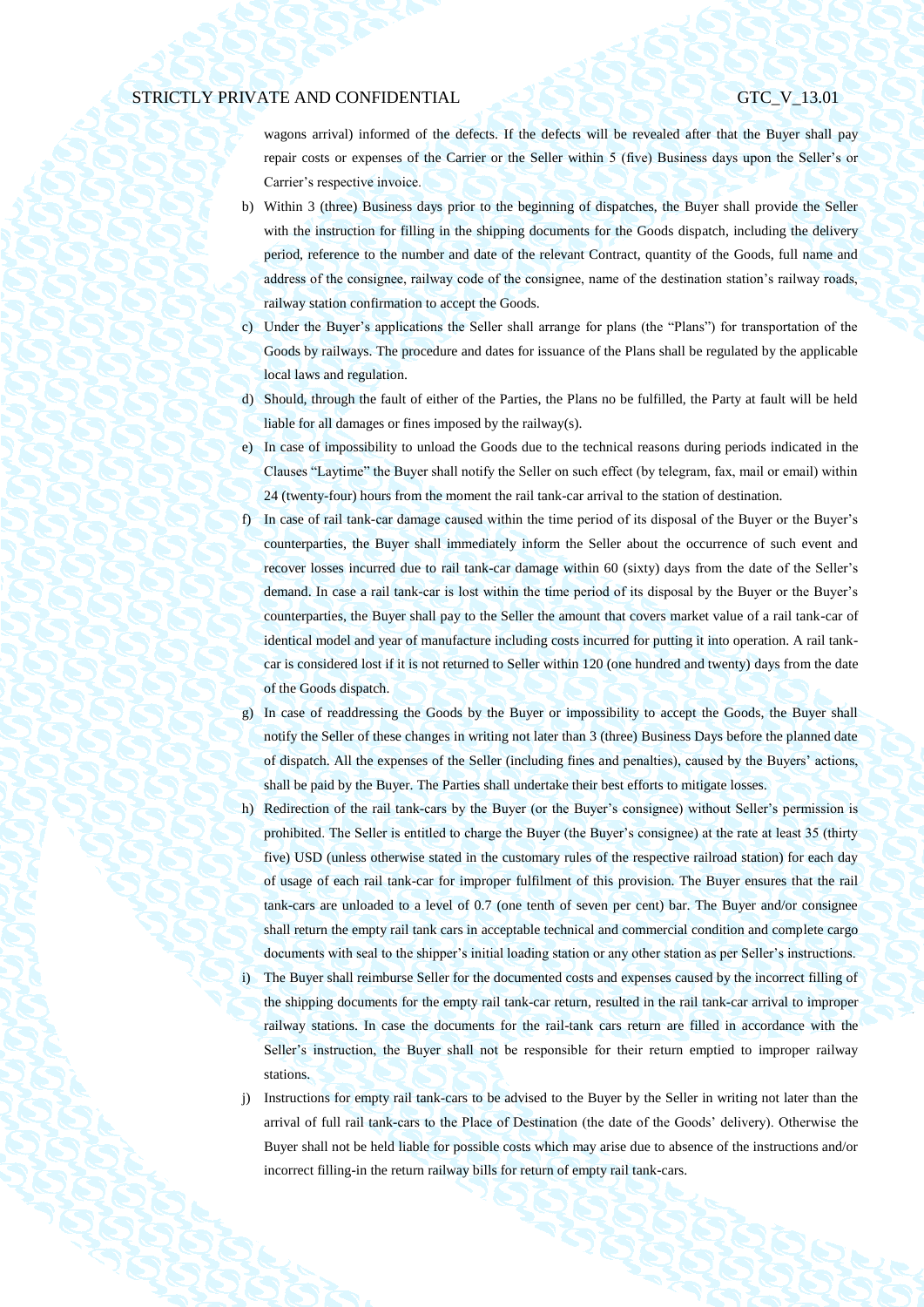- k) After a rail tank-car (a specialized rail tank-car for transportation of liquefied petroleum gases under excessive pressure) is unloaded, the Buyer shall install plugs at corner and control valves to seal the neck bonnet and to fix it by all bolts. The removal of the bonnet from the neck flange is not allowed. The Seller is entitled to charge the Buyer with incurred losses for the plugs at corner and control valves of the rail tank-car not installed at the place of unloading.
- l) Subject to the condition that the Place of Destination is within the Russian Federation territory the Buyer shall provide Seller by e-mail or fax with the certified copies of railway bills with legible notes made at the Place of Destination at the border crossing points within 30 (thirty) days from the date when the customs procedures for export are completed on the territory of the Russian Federation (date of the stamp "Clearance Allowed" in the cargo customs declaration (CCD)) failing which the Buyer shall pay the Seller liquidated damages amounting to 22,5% of Goods' value, export of which is documentary unsupported, at the latest the 180th (one hundred eightieth) day from the date of export customs clearance completion on the territory of the Russian Federation (date of the stamp "Clearance allowed" in the Cargo Customs Declaration (CCD)). The Parties agreed that the above liquidated damages are the genuine preestimate of the Seller's losses in the event the railway bills are not provided to the Seller within specified period.

## **4.3. Special Conditions of Delivery by Auto Truck(s)**

- 
- **4.3.1.** Where the Seller expressly or impliedly provides the Buyer with a range of dates within an agreed period of delivery of arrival of auto truck(s) loaded with the Goods, any of the provided dates can result in delivery.
- 
- **4.3.2.** No later than 1 (one) day after shipment of the Goods by auto truck(s) the Seller shall provide by electronic post or facsimile to the Buyer all information necessary for unloading of the Goods:
	- (a) The Contract reference number.
	- (b) CMR consignment note reference number(s).
	- (c) Auto truck identification number(s).
	- (d) Description of the Goods and their CMR consignment note quantity.
	- (e) Estimated Time of Arrival of auto truck(s).
	- (f) Number of issued CMR consignment notes.
- **4.3.3.** The Seller has the right to substitute any of identified auto truck(s) and provide the Buyer with new information not later than 2 (two) days before Estimated Time of Arrival of auto truck(s). Such substitution shall always be subject to the requirements that auto truck(s) shall be of a similar size be provided and that the quantity to be loaded shall not, without prior written consent of the Buyer, differ by more than 5 (five)% from the quantity specified in the present Contact.
- **4.3.4.** The Buyer at his own option can provide the Seller with written instructions regarding information necessary for efficient unloading of the Goods by the Buyer. In case such information is provided, the Seller, his Carrier or his representatives / employees undertake to honestly follow the instructions where applicable, to partially assist in efficient unloading of the Goods by the Buyer. Such assistance is not a duty but an option of the Seller.
- **4.3.5. The Buyer warrants** that the Place of Destination shall be safe and well suited for delivery of the Goods. The Buyer shall be liable for and shall indemnify the Seller in respect of any loss or damage, including but not limited to any liability for damage to auto truck(s), surroundings, environment and people, additional costs or expenses arising out of and in relation to any failure of the Buyer to nominate a safe Place of Destination.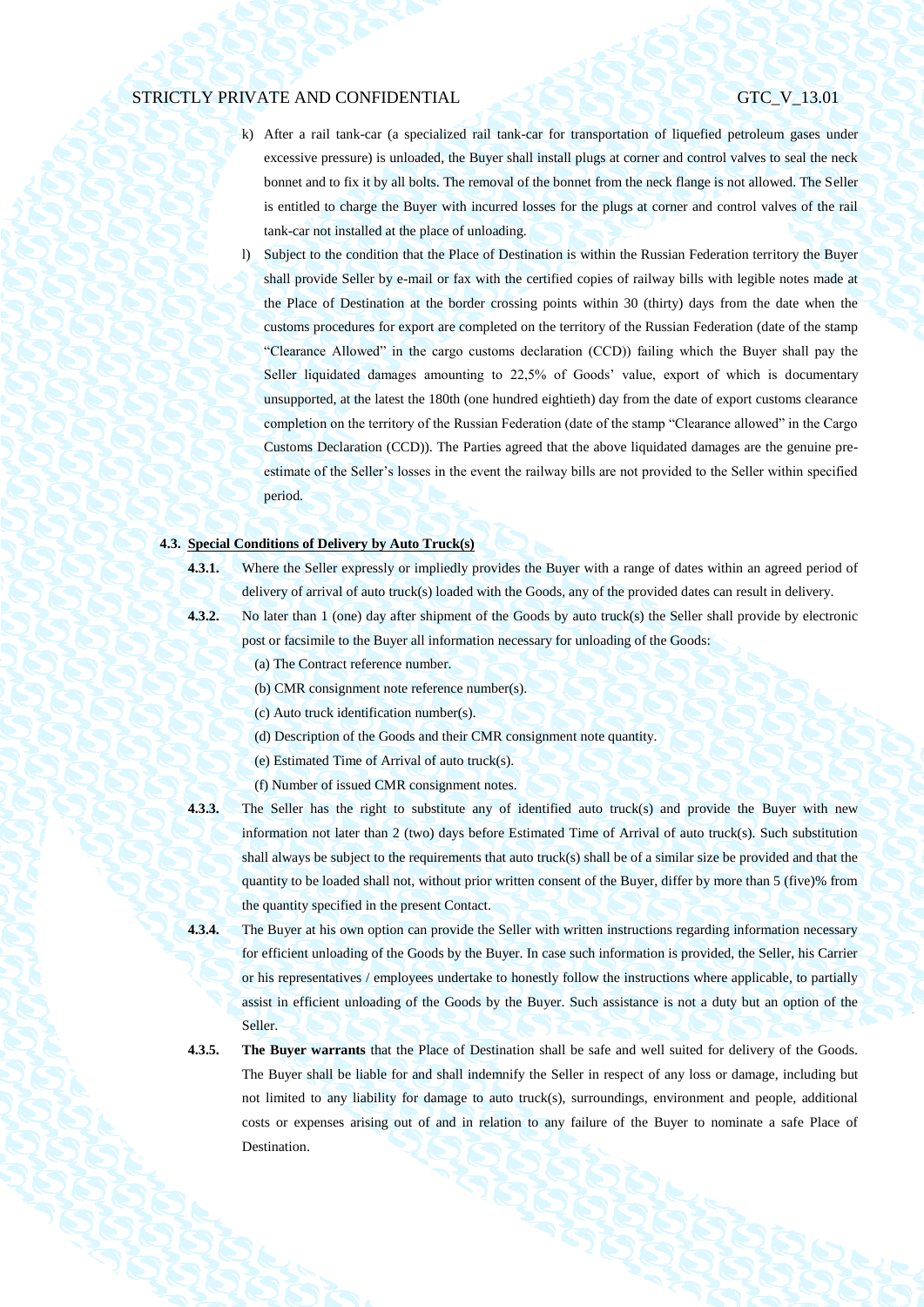**4.3.6. The Buyer is obliged** to ensure his timely presence at Place of Destination at the Delivery Date for unloading of the Goods. Buyer's absence at the Place of Destination shall not prejudice the fact that the Seller had successfully performed Delivery of the Goods for the purpose of the contract.

- **4.3.7. Time for Unloading**
	- a) The time allowed to the Buyer for the unloading of the quantity of the Goods deliverable under the Contract by each auto truck shall be as set out in Article I of the Contract.
	- b) Unloading time shall commence 2 (two) hours after the arrival of each auto truck to the Place of Destination. For the purpose of calculating unloading time, unloading shall be deemed to have been completed upon removal of last item of the Goods from last auto truck's cargo space.

## **4.3.8. Carriage of the Goods by Road Contract Conditions**

- a) The Seller may arrange transportation with respect to a standard carriage of the Goods by road contract. Without prejudice to the generality of the foregoing, such contract shall be deemed to include the provision that where, at any time after loading but before the commencement of unloading;
	- (i) Importation of the Goods at the Place of Destination is prohibited under the laws of the country in which such Goods were produced, or by regulations, rules, directives or guidelines applied by the government of that country or any relevant agency thereof; and/or
	- (ii) The country, state, territory or region at which the Place of Destination is located becomes a restricted zone,

the Goods shall be unloaded at an alternative location nominated by the Buyer that is not subject to any such prohibition and that is acceptable to the Seller (which acceptance shall not be unreasonably withheld).

b) In such circumstances, such alternative railway unloading zone shall be deemed to be the Place of Destination stipulated under the contract for the shipment in question and all extra expenses (if any) involved in the auto truck's reaching such alternative Place of Destination shall be for the Buyer's account.

#### **4.3.9. Buyer's right to require**

The Buyer has the right to require extra services in relation to the Goods at Place of Destination which shall not be viewed as included in the Total Goods Value. The Parties shall decide on a possibility of provision of such services by mutual written agreement no later than 3 (three) days before Estimated Time of Arrival of the auto truck(s). Where the Buyer, by written instruction to the Seller, requests that such services should be provided, then the Buyer shall indemnify and hold the Seller harmless against any liability, loss, damage, delay or expense that the Seller may sustain by reason of complying with the Buyer's request. The indemnity given by the Buyer to the Seller shall be no less in scope than the indemnity required by auto trucks' owner to comply with the Buyer's request.

## <span id="page-25-0"></span>**4.4. Special Conditions of Delivery in Shipping Containers**

- **4.4.1.** The period of free use and payment for excess use of containers in port of unloading shall be according to the applicable rules of the forwarder's agent/container owner or customary at the Place of Destination.
	-

**4.4.2.** In the event a container is damaged while it is in possession of the Buyer or the Buyer's counterparties, the Buyer shall promptly inform the Seller thereof and within 30 (thirty) days after the Seller's request pay to the Seller the documented repair full costs, including, without limitations, expenses on transportation of the container to the place of repair and surveyor's services. If the owner of the container (or the forwarder agent, if authorized) decides that the repair of the container is impossible or not reasonable as a result of the incurred damage, the container is considered to be lost. In that case the Buyer shall pay the Seller the amount that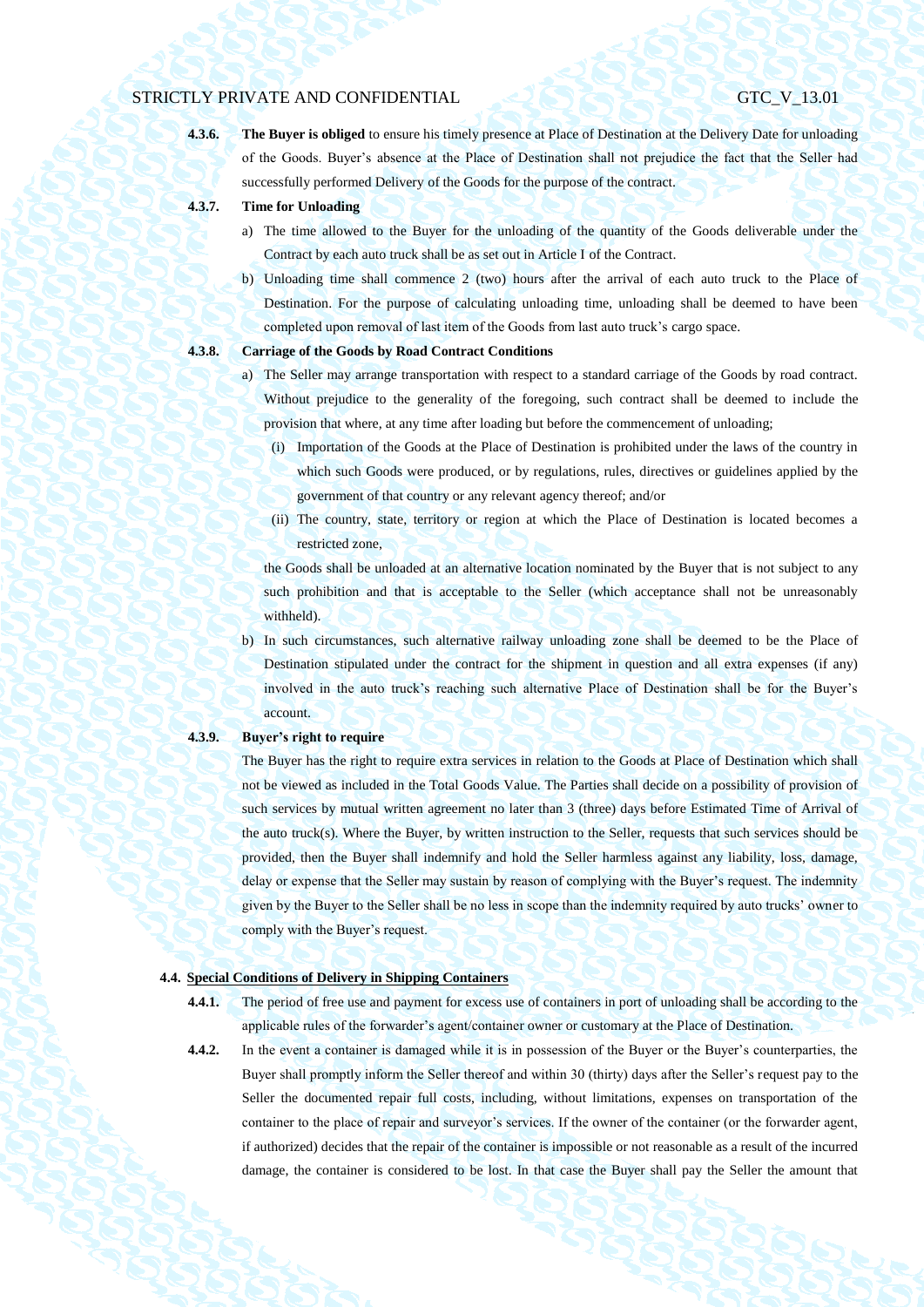covers value of the corresponding size and type of container, but in any case not less than the cost of the container set by the owner.

- **4.4.3.** The assessment of damage to the container during its possession by the Buyer shall be done by the Seller or an expert engaged by the Seller or by the owner or by the expert engaged by the owner. The expert costs are born by the Seller or the owner. Upon the results of the assessment the expert shall prepare an act based on which the owner of the container shall resolve on the feasibility of the container's repair. The expert costs shall be paid in full by the Buyer to the Seller.
- **4.4.4.** The Buyer shall return the container in accordance with the Seller written instructions as soon as possible following the completion of the shipment and in any event within the free use period stated in the customary rules at the Place of Destination. The container is to be freed from all particles of the cargo and material used for the Goods separation.
- **4.4.5.** Should the Buyer fail to return the empty and clean container to the forwarder (or the forwarding agent) within the free use period, such container is considered to be lost. In that case the Buyer shall pay the Seller the amount that covers value of the corresponding size and type of container, but in any case not less than the cost of the container set by the owner.
- **4.4.6.** Should the Buyer fail to return the container within the free use period, the Seller is entitled at its own discretion: (i) to claim the cost of the lost container; or (ii) extend the return period and charge 35 (thirty five) USD per each day of use beyond the free use period or such a bigger rate as may applicable to the forwarder's agent/container owner or customary at the Place of Destination. In the event the container is lost or deemed to be lost (as described in this Clause [4.4\)](#page-25-0), the charge for the use beyond the free use period shall be calculated until the payment of the cost of the lost container.
- **4.4.7.** The Buyer shall provide the Seller with full written instructions regarding the particulars for the Bills of Lading including consignee, contact details and address of the authorized person of the consignee, other information necessary for the delivery and reasonably required by the Seller, number of the copies, addresses, etc. and such other information which may be required by the Place of Shipment, Place of Destination and/or the Seller. The Seller shall have the right to issue its own instructions if the Buyer fails to provide such instructions and/or information required by this Clause.

### **PAYMENT**

## **4.5. Payment Conditions**

**4.5.1. Price**. The Price for the Goods shall be paid by the Buyer according to the Contract.

- **4.5.2. Time of payment.** Time for payment, including but not limited to, Prepayment conditions or payment via Letter of Credit conditions, shall be of the essence.
- **4.5.3. Bank details.** Bank details of the Seller shall be indicated in the invoice. The Buyer shall effect the payment in accordance with the Article I of the Contract by telegraphic transfer and, unless otherwise follows from the context or specifically provided in the Contract or the GTC, with indicating the number and the date of the Contract/Amendment and the number and the date of the invoice issued by the Seller in the payment reference (the purpose of payment).
- **4.5.4. SWIFT confirmation.** The Buyer shall provide the Seller with a copy of SWIFT confirmation within 1 (one) Business Day after the payment has been effected.
- **4.5.5. VAT.** Unless otherwise expressly defined in the Contract the Price is exclusive of any VAT and the Seller shall have the right to invoice the Buyer for any such VAT in so far as such taxes are not for the account of the Seller according to the Contract.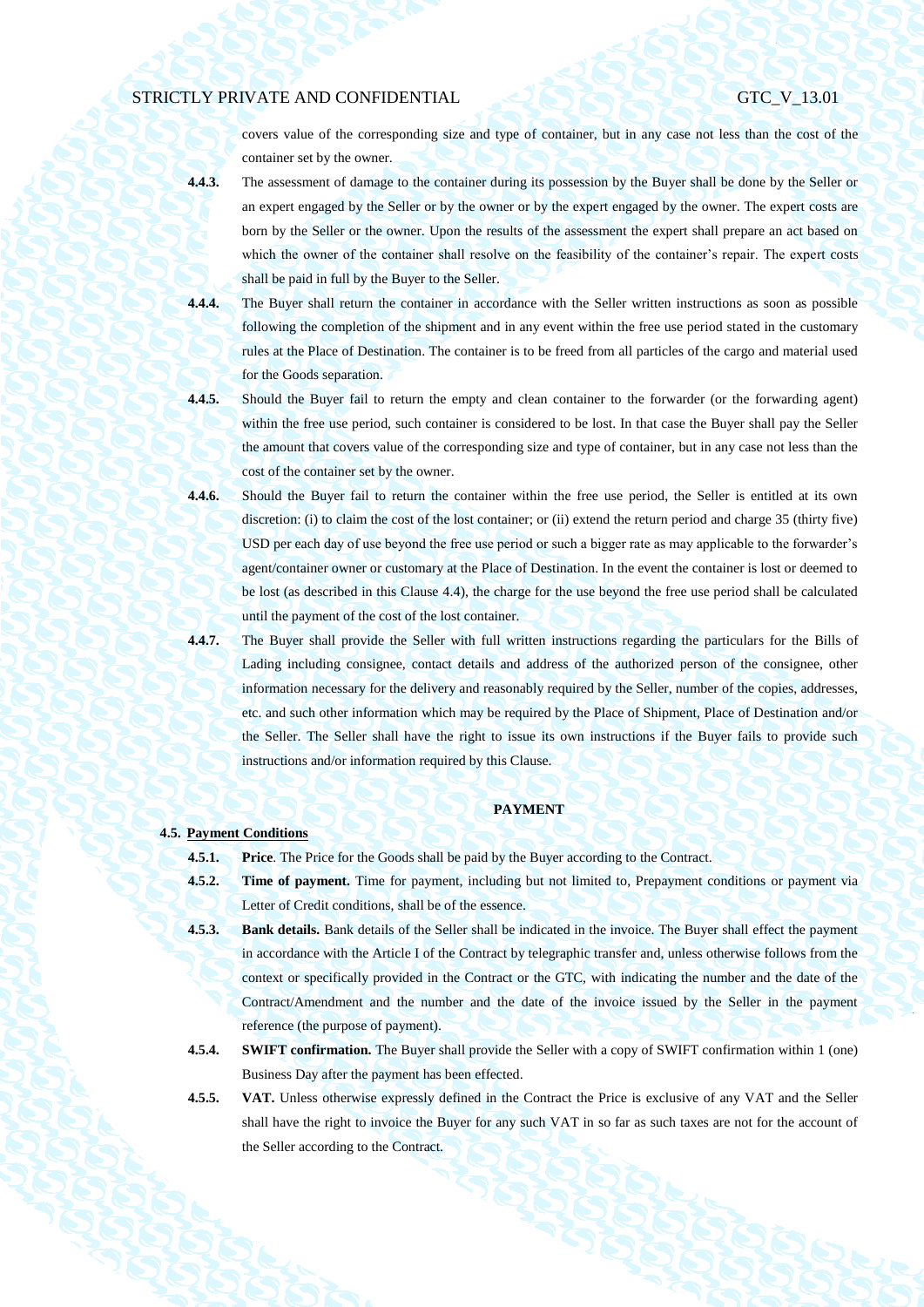**4.5.6. The date of payment.** The date of payment is considered the date of crediting of the Seller's bank account for 100% (one hundred per cent) of the amount specified in the Seller's invoice.

**4.5.7. Withholdings.** Unless otherwise expressly agreed to the contrary in the Contract, all payments due or payable to the Seller under the Contract shall be paid in full, regardless of whether the Buyer is required to withhold or to apply any Taxes on payments made under the Contract. If the Buyer is required to withhold or to apply any Taxes on payments made under the Contract, then Buyer shall gross up such payments so that the Seller receives after the deduction of Tax, the full sum due and payable under the Contract as if no such Taxes had been deducted, regardless of any withholdings or application of any Taxes on payments made under the Contract. The Total Goods Value and all other amounts payable by the Buyer to the Seller under the Contract shall be payable without the right to any discount, deduction, set-off, lien, claim or counter-claim.

- **4.5.8. Interest.** If the Total Goods Value or any other amounts due by the Buyer to the Seller under the Contract are not paid when due, interest shall be accrued and shall be paid on all amounts outstanding until payment in full is received into the Seller's bank account as described in Clause 4.10.2.
- **4.5.9. Banking expenses.** All expenses at the Seller's bank and at the Seller's correspondent bank shall be for the account of the Seller. All expenses outside the Seller's bank and at the Seller's correspondent bank shall be for the account of the Buyer.
- <span id="page-27-0"></span>**4.5.10. Verification Act.** On a quarterly basis the Verification Act should be fully executed by both Parties. The Seller shall send by fax or by email to the Buyer the Verification Act signed by the Seller once in a quarter. Within 2 (two) days from the date of receipt of the Verification Act signed by the Seller the Buyer shall check the Goods delivered quantity, amount paid for the Goods, and provide the Seller with its motivated objections (if any). The Seller shall consider such motivated objections within 7 (seven) days and put the corrections into the Verification Act or negotiate with the Buyer on the amicable basis the content of the Verification Act which should be executed by both Parties. Without prejudice to the above, the Verification Act shall be executed upon any Party request if any.

## <span id="page-27-1"></span>**4.6. Payment terms**

#### **4.6.1. Letter of Credit**

### **a) Issuance of the Letter of Credit**

The Buyer shall issue Letter of Credit within 5 (five) Business Days from the Signing Date in strict accordance with the terms and conditions set out in this Clause.

#### **b) Validity period of the Letter of Credit**

The validity period for the Letter of Credit shall cover the payment period envisaged in the Contract plus 30 (thirty) days, provided, however, that the minimal validity period could not be less than 90 (ninety) days. The foregoing is saved that the Buyer shall extend respectively the validity of the Letter of Credit in case of Force Majeure Event.

#### **c) Documents**

The documents to be provided by the Seller pursuant to the requirements of a Letter of Credit shall be the following:

- i. Seller's invoice (fax or email copy);
- ii. Transport Document (fax or email copy).

Documents prepared in Russian language are acceptable.

Minor mistakes and misprints in the documents are acceptable.

## **d) Letter of Credit Conditions**

The payment for the Goods shall be effected by the Buyer as follows: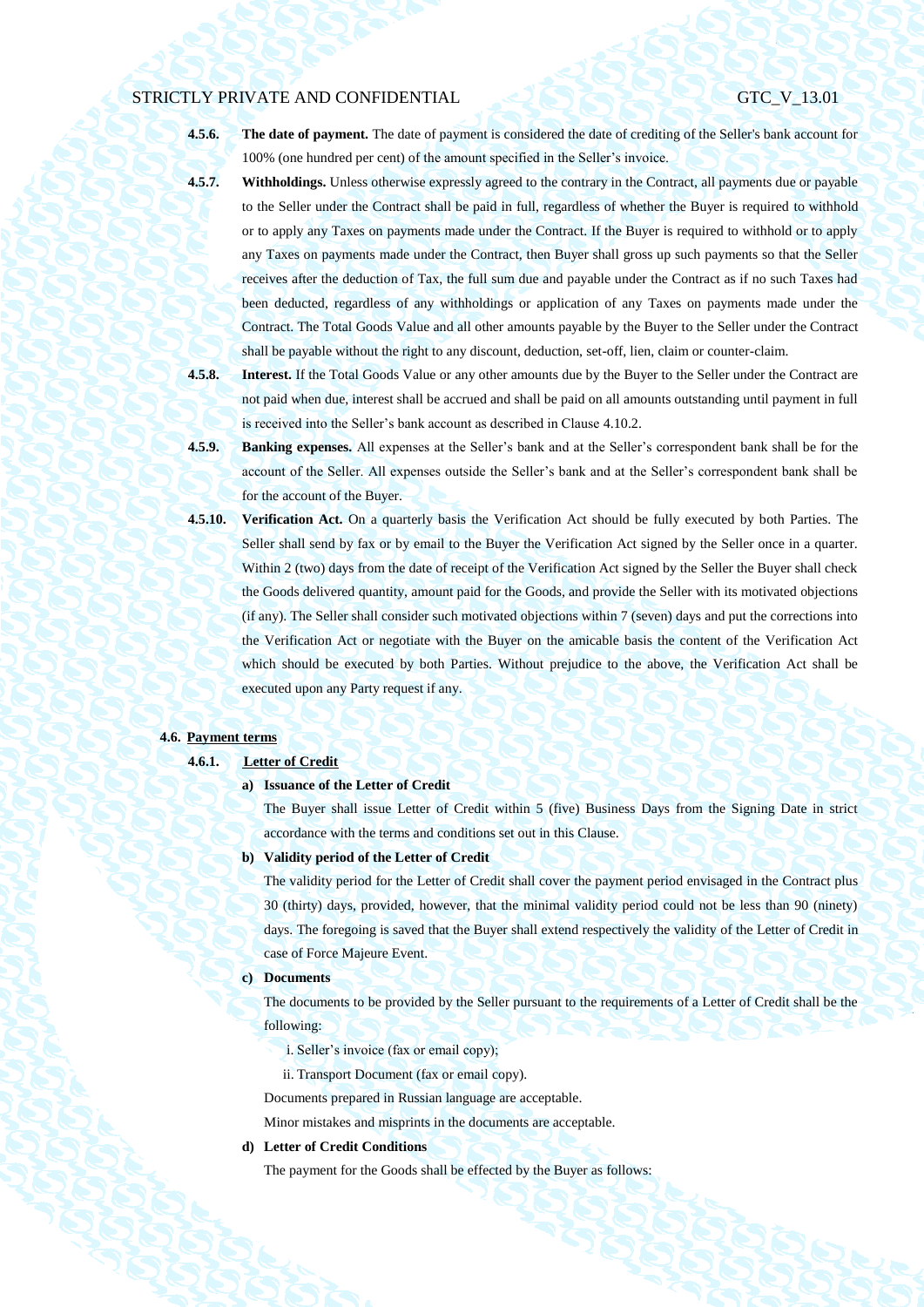- **i.** The Buyer shall issue in favor of the Seller an irrevocable and divisible Letter of Credit payable at sight in strict accordance with the terms and from a bank and in a form confirmed in writing by the Sellers but in any case prior to the Goods dispatch.
- **ii.** The Buyer shall provide the Seller with the draft of such irrevocable Letter of Credit for the preliminary Seller's written approval.
- **iii.** Expenses in connection with the opening, amendment and utilization of the Letter of Credit shall be paid by the Buyer.
- **iv.** The Letter of Credit shall be issued in the amount of 110% (one hundred and ten per cent) of the Price multiplied by the shipment quantity of the Goods to be delivered.

## <span id="page-28-0"></span>**4.6.2. Prepayment (advance payment)**

The payment for the Goods shall be effected by the Buyer as follows:

- a) The Buyer shall pay 100% (one hundred per cent) of the amount specified in the Seller's proforma invoice in advance within 5 (five) Business Days after the date of the Seller's proforma invoice but in any case at least 3 (three) Business Days prior to the Goods dispatch by the Manufacturer.
- b) The Buyer shall effect the payment in accordance with the contract by telegraphic transfer and without deduction into the Seller's bank account and the Buyer shall indicate the number and the date of the Contract/Amendment and proforma invoice number in the payment reference (the purpose of payment).
- c) In case of the amount paid by the Buyer as the Prepayment for the Goods is less than the amount due to be paid for the Actual Contract Quantity or the Actual Monthly Quantity (as the case may be) the Buyer shall effect the payment of such outstanding balance within 5 (Five) days of an appropriate Seller's invoice.
- d) In case of the amount paid by the Buyer as the Prepayment for the Goods exceeds the amount due to be paid for the Actual Contract Quantity or the Actual Monthly Quantity (as the case may be) the Parties shall mutually agree if (i) such difference between the amounts will be applied to the further deliveries if applicable or (ii) the Seller shall return such difference between the amounts within 5 (Five) days of an appropriate Verification Act is executed by the Parties.

## **4.6.3. Post payment**

- a) The Buyer shall pay 100% (one hundred per cent) of the amount specified in the Seller's invoice not later than date specified in the Contract.
- b) Partial payments shall be allowed.

## **4.6.4. Documents against Payment**

The payment for the Goods shall be effected by the Buyer as follows:

The Buyer shall pay the Goods via Documents against payment at sight (hereinafter referred to as "D/P at sight" or "DaP at sight" or "DP at sight") in accordance with the conditions specified below.

The payment for the Goods shall be effected by the Buyer as follows:

- a) Within ten (10) Business days after the date when the documents stating the right of disposal of the Goods were issued the Seller shall (i) transfer the originals of such documents to the Seller's Bank and (ii) send the copy of such documents to the Buyer.
- b) The Seller's Bank shall transfer the originals of such documents to the Buyer's Bank; provided that such Buyer's Bank was expressly preliminary approved by the Seller in writing.
- c) UNDER NO CIRCUMSTANCES THE BUYER'S BANK MAY TRANSFER THE ORIGINALS OF THE DOCUMENTS STATING THE RIGHT OF DISPOSAL OF THE GOODS TO THE BUYER PRIOR OF THE DATE WHEN THE SELLER'S BANK CONFIRMED THAT ALL AMOUNT FOR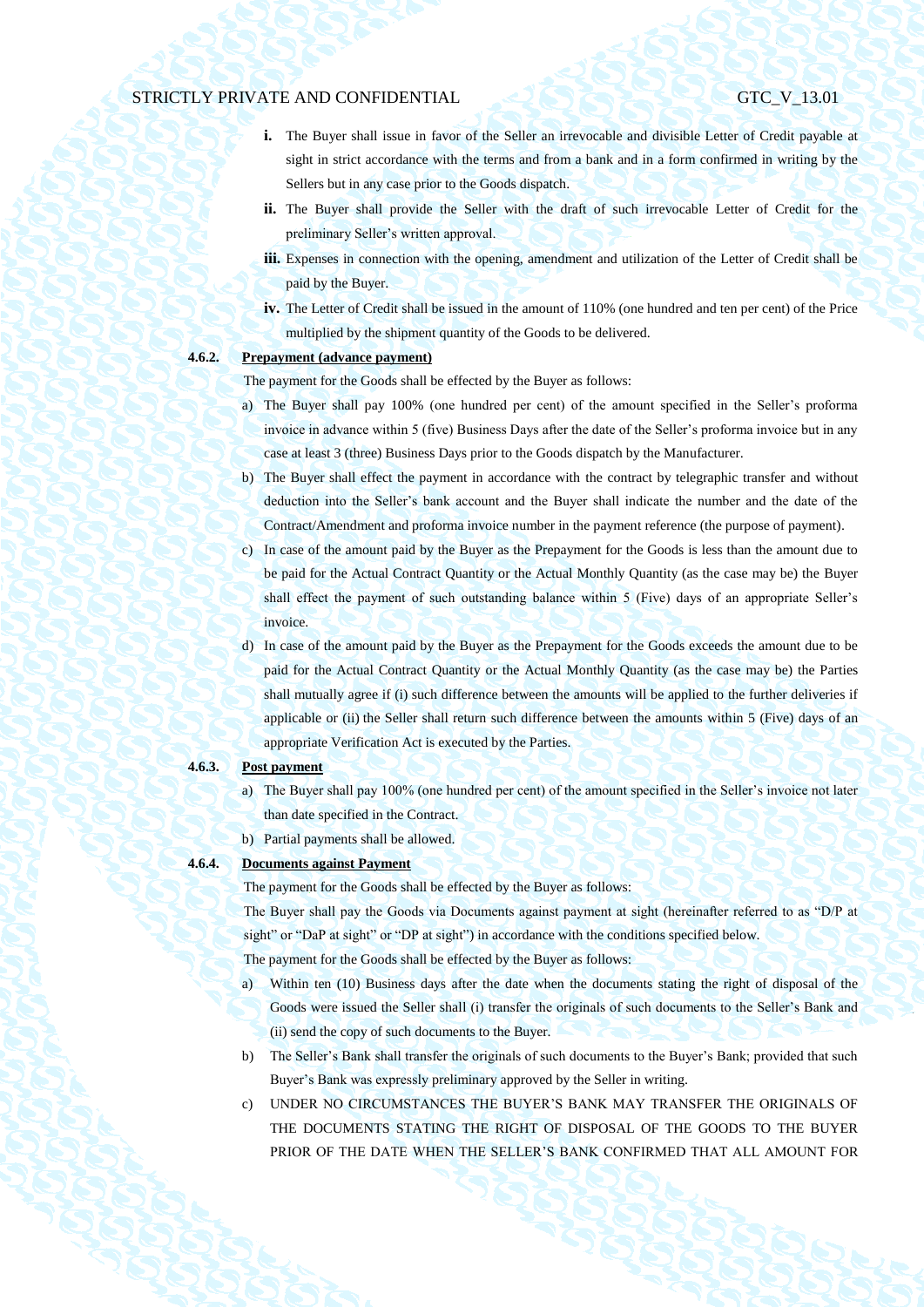THE GOODS WERE DULY PAID BY THE BUYER IN ACCORDANCE WITH THE SELLER'S INVOICE AND ALL AMOUNT WAS ENTERED INTO THE SELLER'S ACCUNT.

- d) The Buyer shall pay 100% (one hundred per cent) amount specified in the copy of the original invoice provided by the Seller via e-mail or mail or fax or any other type of transfer within 5 (five) Business days from the date of receipt of the documents stating the right of disposal of the Goods by the Buyer's Bank.
- e) The Buyer shall effect the payments specified in this Clause by telegraphic transfer and without deduction into the Seller's bank account and the Buyer shall indicate the number and the date of the Contract and invoice number in the payment reference (the purpose of payments).
- f) The Parties expressly have acknowledged and agreed that the following documents are considered as the documents stating the right of disposal of the Goods:
	- I. Commercial invoice;
	- II. Bill of lading for delivery by sea,
		- or

Railway bill – for delivery by railroad,

- or
- CMR for delivery by road;
- III. Packing list issued by the Seller.

The Parties may mutually agree in writing in the Contract other documents stating the right of disposal of the Goods depend on the reasonable requirement of the respective authority.

## **4.7. Security of the Buyer's Payment Obligations**

### **4.7.1. Parent company guarantee**

The Buyer shall provide the Seller with the Buyer's parent company guarantee securing the performance of all the Buyer's obligations under the Contract. The guarantee shall be provided within 10 (ten) Business Days after a relevant Seller's request and shall be in writing, in the form satisfactory for the Seller and issued for the term of the Contract plus 6 (six) months. In the absence of the Buyer's parent company, the guarantee may be issued by an Affiliate(s) or other third party(ies) as agreed with the Seller.

The Seller is not obliged to supply the Goods until the requested guarantee is duly furnished and the Buyer shall pay to the Seller any and all related costs in connection with such delay. If the Buyer delays the provision of the guarantee for more than 10 (ten) Business Days, the Seller is entitled to terminate the Contract.

#### **4.7.2. Defective Performance of Obligations**

In the event the Buyer fails to perform or delays the performance of any obligations hereunder at least 2 (two) times during any consecutive 6 (six) months or delays any of the obligations at least once for more than for 1 (one) month, then the Seller shall be entitled by written notice to the Buyer: (i) change the payment terms of the Goods to Prepayment (Clause [4.6.2\)](#page-28-0) and/or (ii) request from the Buyer additional reasonable means of security of obligations, which the Buyer must provide within 15 (fifteen) Business Days following the relevant request. The change shall come into force with the next dispatch of the Goods after the notification. The Seller is entitled to suspend delivery of the Goods until the Goods are paid (as provided in Clause [4.6.2\)](#page-28-0) and/or additional security of obligations is provided.

### **4.7.3. Stand-by Letter of Credit**

## **a) Issuance of the Stand-by Letter of Credit**

The Buyer shall issue the Stand-by Letter of Credit within 5 (five) Business Days from the Signing Date in strict accordance with the terms and conditions set out in Article I of the Contract.

**b) The validity period for the Stand-by Letter of Credit**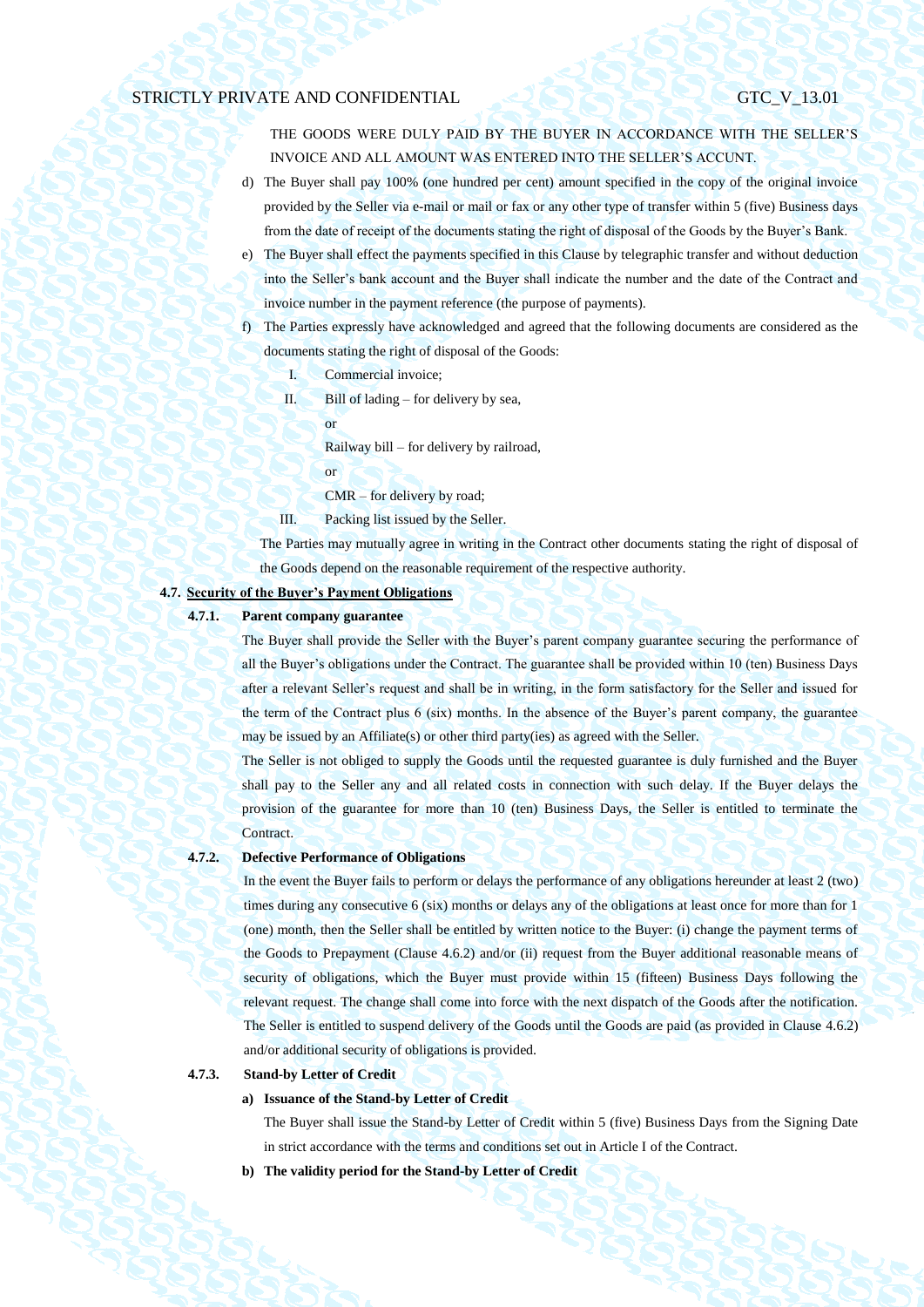The validity period for the Stand-by Letter of Credit is 90 (ninety) days.

### **c) Documents**

The documents to be provided by the Seller pursuant to the requirements of a Stand-by Letter of Credit shall be the following:

(i) Seller`s invoice (fax or email copy);

(ii) Transport Document (fax or email copy).

## **d) Stand-By Letter of Credit procedure**

The Buyer shall effect the payment 100% (one hundred per cent) of the amount specified in the Seller's invoice within the term specified in the Contract.

In case of the Buyer's failure to effect the payment on the due date in accordance with the Contract the payment should be done by the aforesaid Stand-By Letter of Credit against the presentation by the Seller to the Seller's bank specified in the Seller's invoice of the following documents:

- (a) the Seller's (Beneficiary) letter with the following statements (telex, fax or email acceptable):
	- the Seller has delivered the Goods in conformity with the Contract and that the invoice has been sent to the Buyer; and
	- the payment in accordance with the Seller's invoice for delivery of the Goods is properly due to the Seller, and such payment has not been made to the Seller by the Buyer within the terms of the Contract;
- (b) copy of the Seller's invoice (telex, fax or email acceptable);
- (c) Transport Documents (telex, fax or email acceptable).

## **e) Stand-by Letter of Credit Conditions**

The payment for the Goods shall be effected by the Buyer as follows:

- **i.** The Buyer shall issue in favor of the Seller an irrevocable Stand-By Letter of Credit payable in strict accordance with the terms and from a bank and in a form confirmed in writing by the Sellers but in any case prior to the Goods dispatch.
- **ii.** The Stand-By Letter of Credit shall be issued in the amount of 110 % (one hundred and five per cent) of the Planned Contract Quantity or the Planned Monthly Quantity as the case may be and shall be valid for a period specified in Article I of the Contract, save that the Buyer shall extend respectively the validity of the Stand-by Letter of Credit in case of Force Majeure Event.
- **iii.** The Buyer shall provide the Seller with the draft of such a Stand-By Letter of Credit for the preliminary Seller's written approval.
- **iv.** Expenses in connection with the opening, amendment and utilization of the Stand-By Letter of Credit shall be paid by the Buyer.
- **v.** Any and all costs, loss or damage incurred by the Seller as a result of the Buyer's failure to comply with this Claus[e 4.6](#page-27-1) shall be for the Buyer's account.

## **4.8. Quality and Quantity of the Goods**

## **4.8.1. Quality**

Save where the Buyer requires a quality inspection pursuant to Clause [4.8.3,](#page-31-0) the quality of the Goods shall be confirmed by a Certificate of Quality issued by the Seller or by the Manufacturer of the Goods as the case may be.

**4.8.2. Quantity**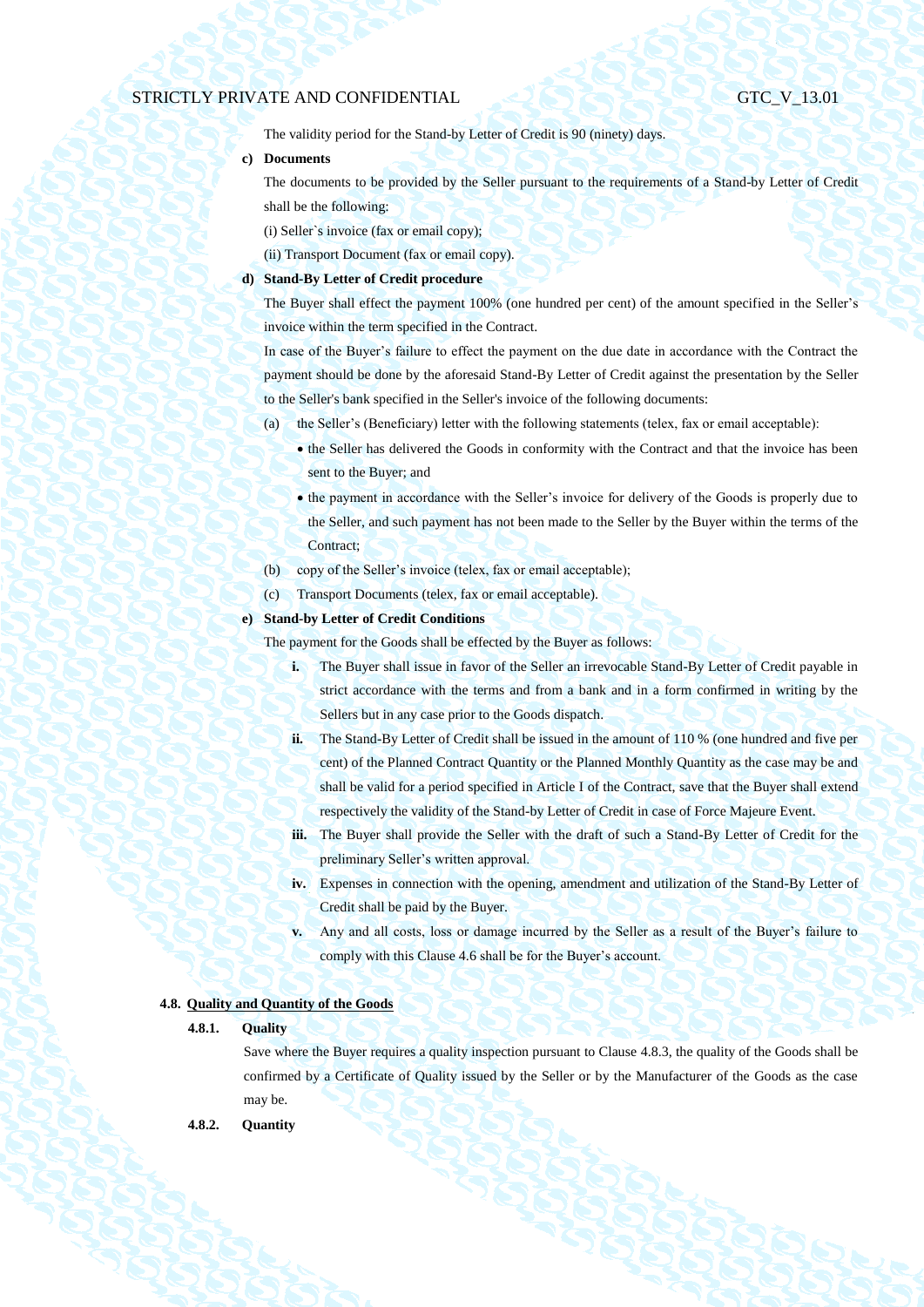- a) The Planned Contract Quantity and/or the Planned Monthly Quantity specified (as the case may be) in the Contract, unless otherwise agreed by the Parties in the Contract, shall be subject to a tolerance of +/-10% (plus/minus ten per cent) in the Seller's option.
- b) The Actual Contract Quantity and/or the Actual Monthly Quantity delivered under the Contract shall be equal to the quantity stated in respective Transport Document.
- c) The Actual Contract Quantity shall be the basis for determining the Total Goods Value.
- d) The Actual Contract Quantity or the Actual Monthly Quantity (as the case may be) may deviate by not more than 10% (ten per cent) of the Planned Contract Quantity or the Planned Monthly Quantity respectively without any right for the Buyer to claim that the Seller will have to meet the Planned Contract Quantity or the Planned Monthly Quantity specified in the Contract, and/or take back any surplus quantities to the Planned Contract Quantity or the Planned Monthly Quantity specified in the Contract as the case may be.
- e) In the event that the Seller is not able to supply the Planned Monthly Quantity or the Planned Contract Quantity of the Goods within specified period because of the reduction of the Manufacture production capacity, provided that the Seller informed the Buyer of this reasonably in advance, the Parties shall mutually agree delivery terms for the outstanding quantity of the Goods, and the Seller's suggestions shall be taken into account; provided, however, that it is agreed and acknowledged by both Parties that the Seller will not be obliged and is not expected and may not be required to supply in excess of the production capacity of the Manufacture. The Parties acknowledge that the remedy provided in this Clause will be the sole remedy that the Buyer will have in the event the Seller is not able to supply the Planned Monthly Quantity or the Planned Contract Quantity of Goods during the relevant period.
- f) In the event that the Buyer orders less Goods than the Planned Monthly Quantity or the Planned Contract Quantity for a relevant period, the Seller at its own discretion may either: (i) agree to supply the outstanding quantity of the Goods in the next period (the supply schedule shall be decided by the Seller, however, the Buyer's suggestions may be taken into account); or (ii) request the payment of 10% (ten per cent) of the Price of the outstanding quantity of the Goods as liquidated damages of the Seller (the Parties agree that the above amount is genuine pre-estimate of liquidated damages the Seller will suffer if the Seller supplies the Goods less than the Planned Monthly Quantity or the Planned Contract Quantity. Without prejudice to the above, however, if the amount of actual damages exceeds the above amount, the right of the Seller to claim the actual amount of damages shall not be limited). The Seller shall notify the Buyer the option it chooses to proceed in writing, however, the failure to notify will not evidence the waiver of the Seller's rights described above. The Parties acknowledge that the remedy provided in this Clause will be the sole remedy the Seller will have in the event the Buyer fails to order the Planned Monthly Quantity or the Planned Contract Quantity of the Goods during the relevant period.

### <span id="page-31-1"></span><span id="page-31-0"></span>**4.8.3. Quality and Quantity Inspection**

- a) Unless agreed otherwise, quality and quantity inspection is to be determined at the Place of Shipment (applicable for EXW, FCA, CPT, CIF, FOB, CFR) or the Place of Destination (applicable for DAP, DDP) (as may be applicable in accordance with the Contract or the GTC) by an Inspector such as SGS or similar internationally recognized inspection company mutually agreed between the Parties and in accordance with the standard practice (i) at the place of the inspection or (ii) of the Inspector if there is no standard practice at the place of inspection, unless the Contract or the GTC provides otherwise.
- <span id="page-31-2"></span>b) The quantity Inspection of the liquid Goods shall be as per the quantity in vacuum (unless the Contract explicitly applies measurement in air). The Bill of Loading quantity of the Goods shall be stated based on the Inspection. Inspection of the other categories of the Goods is to be made upon the Buyers request, the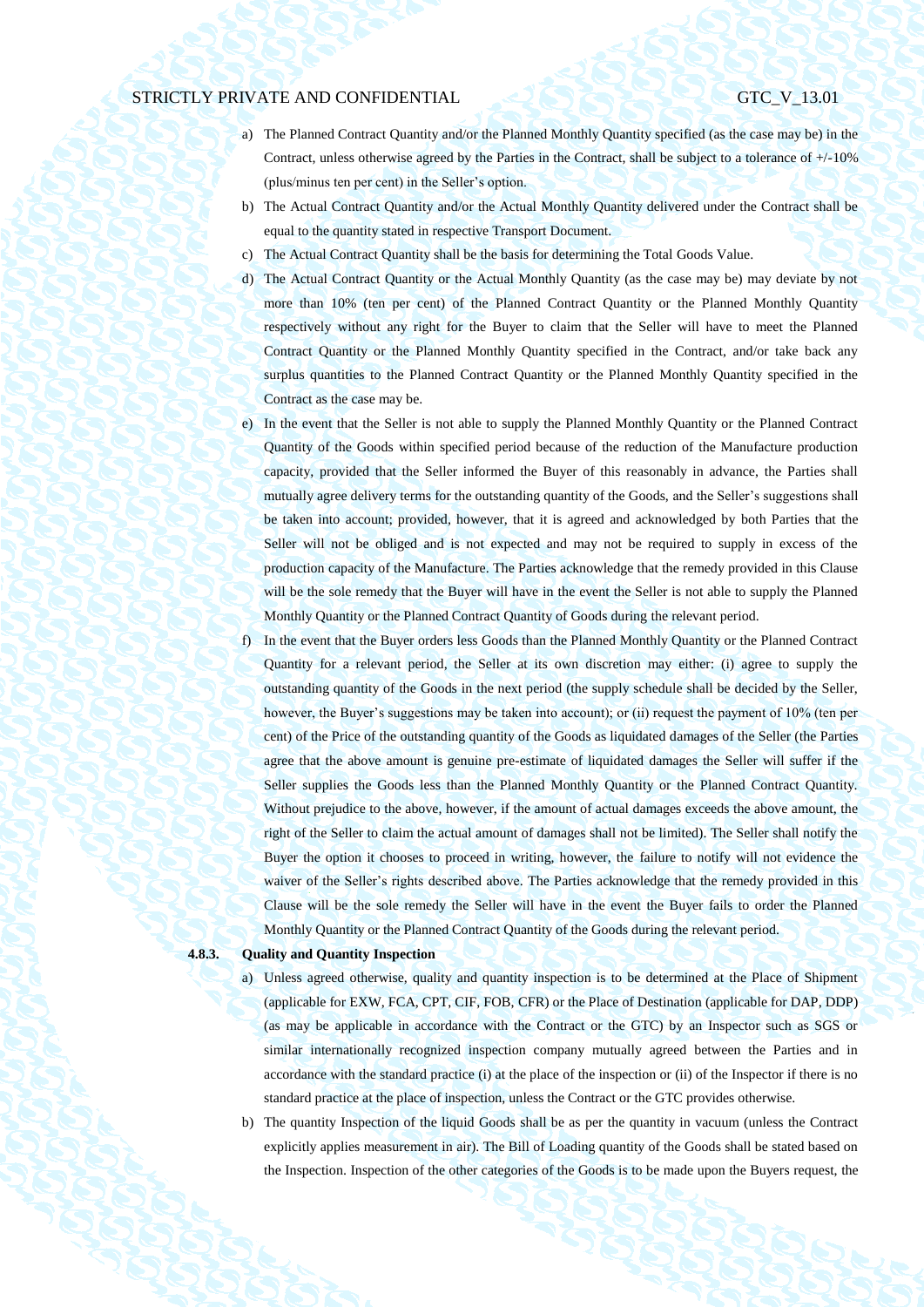Seller shall be notified of the Inspection at least 7 (seven) days in advance and the Buyer shall provide the Seller's representative opportunity to present in order to observe the Inspection.

- c) The inspection results shall be documented in the Inspector's Report and shall be conclusive and binding on the Parties for invoicing purposes, for quality purposes and/or for quantity purposes and shall be final and binding for both Parties, except in case of fraud or manifest error.
- d) In the event that (i) the quality of the Goods does not conform with the contractual Specification or (ii) the quantity of the Goods does not conform the conditions of the Contract, the Parties shall discuss the Buyer's remedies for such non-conforming the Goods. The remedies may include, for example, a price adjustment for the Goods. The outcome of the Parties' discussion shall be documented in a written Amendment.
- e) The costs of the inspection (as per terms of Clauses [a\)](#page-31-1) an[d b\)\)](#page-31-2) shall be equally shared between the Seller and the Buyer (and the terminal, if the terminal participates in the inspection). Any other inspections and related services, if required by the Buyer, shall be paid solely by the Buyer; provided, however, that only results of the inspections as provided in Clauses [a\)](#page-31-1) and [b\)](#page-31-2) will have the final and binding effect on the Parties.
- f) The Inspector shall issue his report to the Seller and the Buyer as soon as practicable. The Inspector shall retain samples taken for at least 90 (ninety) days from the date of inspection.

#### <span id="page-32-0"></span>**4.8.4. Deviation from the Planned Amount of the Goods**

- a) In case the Actual Contract Quantity or the Actual Monthly Quantity (as the case may be) is in excess of 100% (one hundred per cent) but less than or equal to 110% (one hundred and ten per cent) of the Planned Contract Quantity or the Planned Monthly Quantity respectively the Buyer shall effect the payment of such outstanding balance within 5 (Five) Days of an appropriate Seller's invoice.
- b) In case the Actual Contract Quantity or the Actual Monthly Quantity (as the case may be) is less than 100% (one hundred per cent) but in excess of or equal to 90% (ninety per cent) of the Planned Contract Quantity or the Planned Monthly Quantity respectively, the Seller at its own decision has the option to either: (i) meet the Planned Contract Quantity or the Planned Monthly Quantity (as the case may be) in further deliveries, or (ii) repay to the Buyer (pay back, return) the Prepayment paid by the Buyer for the Goods not delivered within 3 (three) Days after the execution of the respective Verification Act (option (ii) is not applicable to post payment of the Goods); or (iii) apply such amount of the Prepayment paid by the Buyer for the Goods not delivered to the further deliveries of the Goods (if applicable). In either event the conditions set forth in this Clause shall be the Buyer's sole and exclusive remedy for such short delivery, howsoever caused, always excepting fraud, and the Seller shall have no other liability to the Buyer whatsoever.
- c) In the event that the Actual Contract Quantity or the Actual Monthly Quantity (as the case may be) is in excess of 110% (one hundred and ten per cent) of the Planned Contract Quantity or the Planned Monthly Quantity respectively, the Buyer at its own option shall have the right to either: (i) return any quantity in excess of 110% (one hundred and ten per cent) of the Planned Contract Quantity or the Planned Monthly Quantity respectively to the Seller at the Seller's expense, or (ii) to retain any Goods quantity in excess of 110% (one hundred and ten per cent) of the Planned Contract Quantity or the Planned Monthly Quantity respectively upon its agreement to pay the Price for the entire quantity taken provided that any of such Buyer's decisions shall be made within 1 (one) day after Delivery Date of the respective Goods. The payment for such Goods shall be made by the Buyer within 5 (five) days after the Seller's invoice date.
- d) In the event that the Actual Contract Quantity or the Actual Monthly Quantity (as the case may be) is less than 90% (ninety per cent) of the Planned Contract Quantity or the Planned Monthly Quantity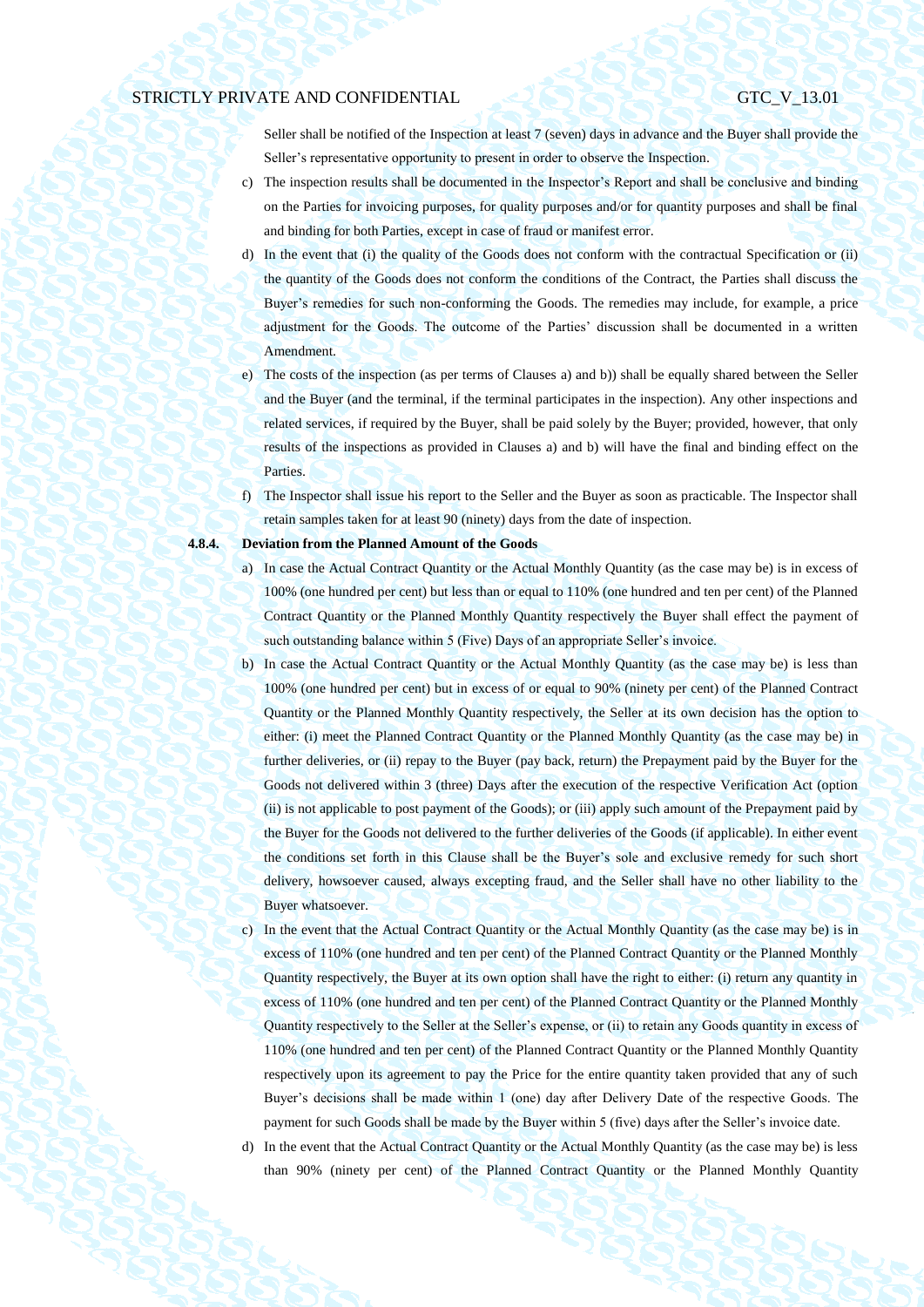respectively, the Buyer has the right to require the Seller to pay to the Buyer direct losses incurred by the Buyer in connection with the event where Actual Contract Quantity or the Actual Monthly Quantity (as the case may be) is less than 90% (ninety per cent) of the Planned Contract Quantity or the Planned Monthly Quantity respectively, provided that such direct losses are evidenced by the sufficient documents; such payment shall be made within 7 (seven) days after the execution of the respective Verification Act by the Parties. It is expressly mutually agreed and acknowledged by the Parties that in any case maximum amount of the direct losses may not exceed 10% (ten per cent) of the price of the Goods which were not delivered. Subject to all other conditions of the GTC, where the Seller is exempt from any liability (responsibility), in either event the Buyer's rights set forth in this clause shall be the Buyer's sole and exclusive remedy for such short delivery, howsoever caused, always excepting fraud, and the Seller shall have no other liability to the Buyer whatsoever.

- e) In the event that the Actual Contract Quantity or the Actual Monthly Quantity (as the case may be) is in excess of 110% (one hundred and ten per cent) of the Planned Contract Quantity or the Planned Monthly Quantity respectively and the Buyer fails to state its intention to return excess the Goods within the period specified above, the Buyer will be deemed irrevocably to have retained the excess the Goods and will accordingly pay for the excess the Goods retained within 5 (five) days after the Seller's invoice.
- f) In the event that the Actual Contract Quantity or the Actual Monthly Quantity (as the case may be) is less than 90% (ninety per cent) of the Planned Contract Quantity or the Planned Monthly Quantity respectively and the Buyer fails to state request to compensate within 10 (ten) days after the Delivery Date, the Buyer will be deemed irrevocably agreed with the Seller's obligation to meet the Planned Contract Quantity or the Planned Monthly Quantity respectively (as the case may be) in further deliveries.

#### **4.9. Claims**

<span id="page-33-0"></span>**4.9.1.** Claims if any on quality and/or quantity of the Goods to be provided by the Buyer to the Seller within 30 (thirty) days after the Delivery Date, unless other terms are not specified by the Parties in the relevant clauses of the GTC. If the Buyer falls to make a claim within the agreed period of 30 (thirty) days after the Delivery Date such claim will automatically be considered as time barred, null and void, and such delivered the Goods shall be deemed accepted by the Buyer and in accordance with all terms and conditions of the GTC and further claims in respect of the quality and/or quantity of the Goods are not permitted and may not be enforced.

**4.9.2.** The Buyer shall not be entitled to use a claim in relation to a particular shipment of Goods as a basis for the refusal to accept other shipments of the Goods delivered under the Contract, or the Goods delivered pursuant to any other Contract agreed between the Parties.

**4.9.3.** Unless otherwise specified in the Contract and/or the GTC any cause of action and/or claim that Buyer may have against Seller under the Contract shall be brought within one (1) year after the cause of action and/or claim accrues, failing which the Buyer shall be deemed to have waived its rights relating thereto.

## **4.10. Responsibilities of the Parties**

**4.10.1. Delivery liquidated damages.** For each full Week that the Seller delivers the Goods late commencing 30 (thirty) days after the latest date for delivery specified in Article I of the Contract, the Buyer shall be entitled to demand liquidated damages from the Seller for such delivery delay in the amount equal to 0.1% (one tenth of one per cent) of the price for the late delivered Goods per day, up to a maximum of 10% (ten per cent) of the price for the late delivered Goods.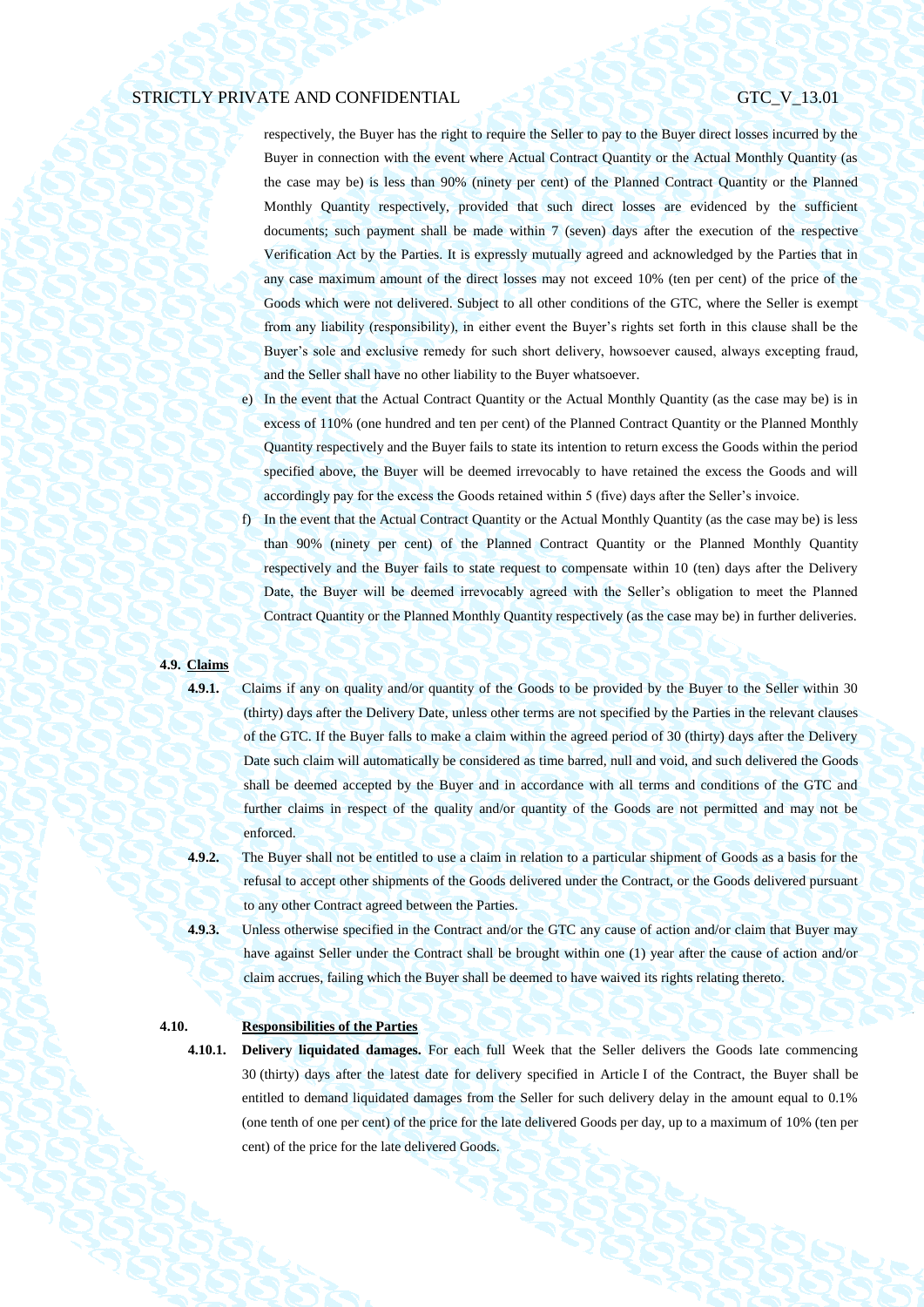The Parties acknowledge and agree that in no event shall the Seller be considered to be in breach under the Contract due to any late delivery and the Buyer shall not be entitled to liquidated damages until the Seller is at least more than 30 (thirty) days late under the terms and conditions specified in the Contract. The Seller shall not be liable to the Buyer in liquidated damages for delay caused by a Force Majeure Event, failure or default on the part of the Buyer, or where the Seller is entitled to delay delivery pursuant to the terms of the Contract. The Parties acknowledge and agree that in no event shall the Seller be considered to be in breach under the Contract due to any late delivery or non-delivery of the Goods and the Buyer shall not be entitled to claim any losses, or liquidated damages, or any other claims in case of the planned Manufacture production capacity repair; provided that the Seller shall notify the Buyer of such repair not later than one week prior to the month when the repair is planned. The Parties acknowledge and agree that Seller's notification of the repair is enough and sufficient evidence and confirmation of the planned repair.

THE LIQUIDATED DAMAGES SET FORTH HEREUNDER TOGETHER WITH THE RIGHT OF TERMINATION SET OUT IN CLAUSE [4.19.3](#page-39-0) SHALL BE THE BUYER'S SOLE AND EXCLUSIVE REMEDIES FOR ANY LATE DELIVERY OF ANY GOODS OR PART THEREOF AND THE SELLER SHALL HAVE NO FURTHER LIABILITY WHATSOEVER, WHETHER IN CONTRACT, TORT (INCLUDING NEGLIGENCE OR STRICT LIABILITY).

**4.10.2. Interest for late payment**. In case the Buyer fails to comply with the terms of the payment set out in the Contract the Buyer shall pay to the Seller interest at the lesser of (i) one month LIBOR plus 4% (four per cent) per annum of the outstanding amount or (ii) the maximum allowed by applicable Law.

- **4.10.3. Suspension**. If the conditions or terms of payment are breached by the Buyer the Seller may, at the Seller's option, either suspend delivery of the Goods to the Buyer or unilaterally terminate the Contract. Such suspension shall not constitute a delay for the purposes of liquidated damages.
- **4.10.4. Late acceptance**. In the event that the Buyer fails or refuses to accept delivery of the Goods or any part thereof pending laytime (i.e. have not commenced the accepting and unloading/loading of the Goods as the case may be; or furnished the Seller with explanation of delay and further instructions as regards the Goods satisfactory for the Seller); provided that such Goods have been delivered in accordance with the terms of the Contract, without prejudice to the Seller's other rights under the Contract or the applicable Law, the Seller is entitled to pass the Goods to a proximate logistic company or keeper at the Buyers risk and expense of which the Buyer shall be notified within reasonable time. The Seller is entitled to exercise its right hereunder irrespective of whether the title to the Goods has passed to the Buyer under the Contract or not. The quantities of the Goods passed confirmed by such a logistic company or keeper shall be deemed as due confirmation of the quantities of the Goods delivered by the Seller; the term for quality claims for the Goods specified in Clause [4.9](#page-33-0) shall commence as of the expiration of the laytime. The Seller shall be entitled to claim without limitation all and any transport and/or insurance cancellation costs, storage costs, additional transport costs, customs duties, demurrage and other similar or related costs and all expenses arising out of or in connection with such late acceptance from the Buyer till the moment when the Goods are taken by the Buyer.
- 

**4.10.5. The Seller's disposal rights**. In the event that the Buyer (or the Buyer's authorized representative, or the Buyer's Carrier, etc.) fails or refuses to accept delivery of the Goods or any part thereof within 5 (five) days of the due date mutually agreed by the Parties, entirely without prejudice to the Seller's other rights under the Contract or the applicable Law, the Seller shall at its sole discretion be entitled to sell the quantity of the Goods which were not taken by the Buyer. The Seller is entitled to exercise its right hereunder irrespective of whether the title to the Goods has passed to the Buyer under the Contract or not. The Buyer is also entitled either (i) to demand the Buyer to reimburse all Seller's costs of sale including, without limitation, storage costs, additional transport costs, customs duties, and other similar or related reasonable costs and expenses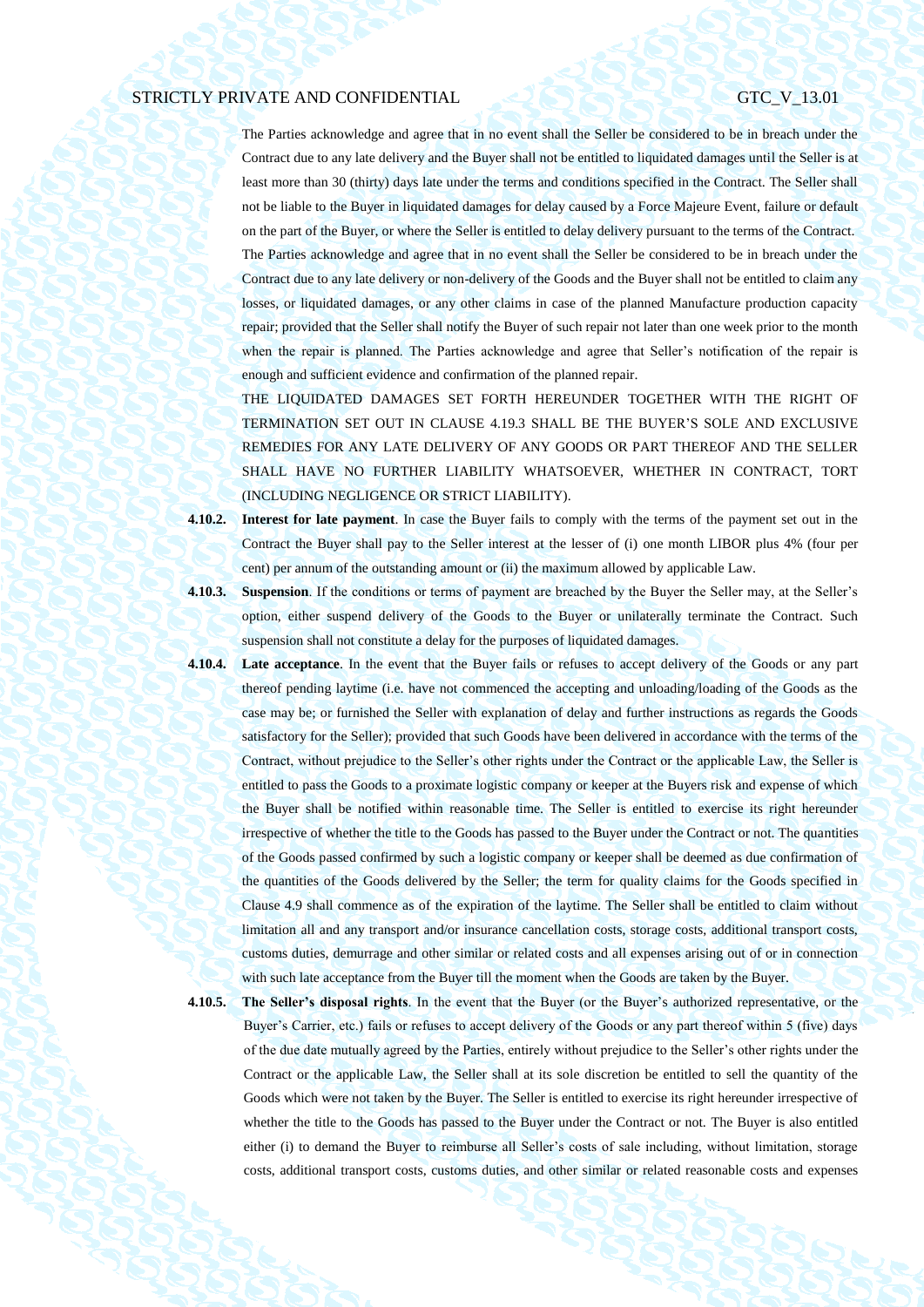together with any difference in the price obtained for the Goods when compared to the Price of the Goods set out in the Contract; or (ii) to deduct the amount of the received advance payment (applicable to the prepayment or CAD) for the damages incurred by the Seller as a result of such refusal; after calculating the damages the remaining part of the advance payment shall be either returned to the Buyer or offset against further deliveries. The Seller is entitled to exercise its right hereunder irrespective if the title to the Goods has passed to the Buyer under the Contract or not.

## **4.11. Limitations of Liability**

**4.11.1. UNDER NO CIRCUMSTANCES SHALL EITHER PARTY BE LIABLE WHETHER IN THE CONTRACT, IN TORT (INCLUDING GROSS NEGLIGENCE), UNDER ANY WARRANTY OR OTHERWISE, FOR ANY INDIRECT, SPECIAL, INCIDENTAL OR CONSEQUENTIAL DAMAGES OR FOR EXEMPLARY OR PUNITIVE LOSSES OR DAMAGES, OR ANY LOSS OF PROFITS (SAVE IN RELATION TO SELLER'S LOSS OF PROFIT ARISING FROM THE BUYER'S FAILURE OR REFUSAL TO TAKE OR ACCEPT DELIVERY OF THE GOODS OR ANY PART THEREOF CONTRARY TO THE TERMS OF THE CONTRACT) OR REVENUES, OR ANY COST OF LABOR, RESULTING FROM OR ARISING OUT OF OR IN CONNECTION WITH THE GOODS OR SELLER'S PERFORMANCE UNDER, OR BREACH OF, THE CONTRACT, EVEN IF THE PARTIES HAVE BEEN ADVISED OF THE POSSIBILITY OF SUCH DAMAGES. EACH PARTY SHALL UNDERTAKE ITS BEST EFFORTS TO MITIGATE ITS LOSSES.**

- **4.11.2. FOR THE AVOIDANCE OF DOUBT, EITHER PARTY MAY SEEK TO RECOVER FROM THE DEFAULTING PARTY ANY ACTUAL DIRECT DAMAGES INCURRED AS A RESULT OF THE DEFAULTING PARTY'S BREACH OF CONTRACT (INCLUDING, BUT NOT LIMITED TO, REASONABLE ATTORNEYS' FEES AND COSTS); PROVIDED, HOWEVER, THAT NOTWITHSTANDING ANYTHING CONTAINED HEREIN, TO THE FULL EXTENT**  PERMITTED BY APPLICABLE LAW, IN NO EVENT SHALL THE SELLER'S LIABILITY IN **CONNECTION WITH THE GOODS OR THE CONTRACT EXCEED THE TOTAL GOODS VALUE (INCLUDING, BUT NOT LIMITED TO TRANSPORTATION COSTS, STORAGE COSTS, ETC.) PAID TO THE SELLER BY THE BUYER FOR THE GOODS.**
- **4.11.3. UNDER NO CIRCUMSTANCES SHALL THE SELLER BE LIABLE FOR THE BUYER'S LOSS OF PROFIT, NON RECEIPT OF REVENUE, BUSINESS INTERRUPTIONS, THE SUSPENSION OF COMMERCIAL ACTIVITIES, OR FOR ANY INDIRECT LOSS IRRESPECTIVE OF ITS CHARACTER AND REASON.**
- **4.11.4. BOTH PARTIES ACKNOWLEDGE AND AGREE THAT THE EXCLUSIVE REMEDIES AND LIMITATIONS OF LIABILITIES SET FORTH HEREIN WERE BARGAINED FOR ON AN EQUAL FOOTING AND ARE CONDITIONS OF THE CONTRACT.**
- **4.11.5. NOTHING IN THE CONTRACT SHALL LIMIT OR EXCLUDE THE LIABILITY OF EITHER PARTY FOR DEATH OR PERSONAL INJURY RESULTING FROM ITS NEGLIGENCE OR FOR FRAUDULENT MISREPRESENTATION.**
- <span id="page-35-0"></span>**4.11.6. Adverse Weather.** The Parties shall not be liable for delay caused by adverse weather. Notwithstanding the customary rules at the Place of Destination the Parties agree to evenly split losses caused by the adverse weather conditions and beyond the insurance coverage or other compensation from third parties.

**4.12. Health, Safety and Environment**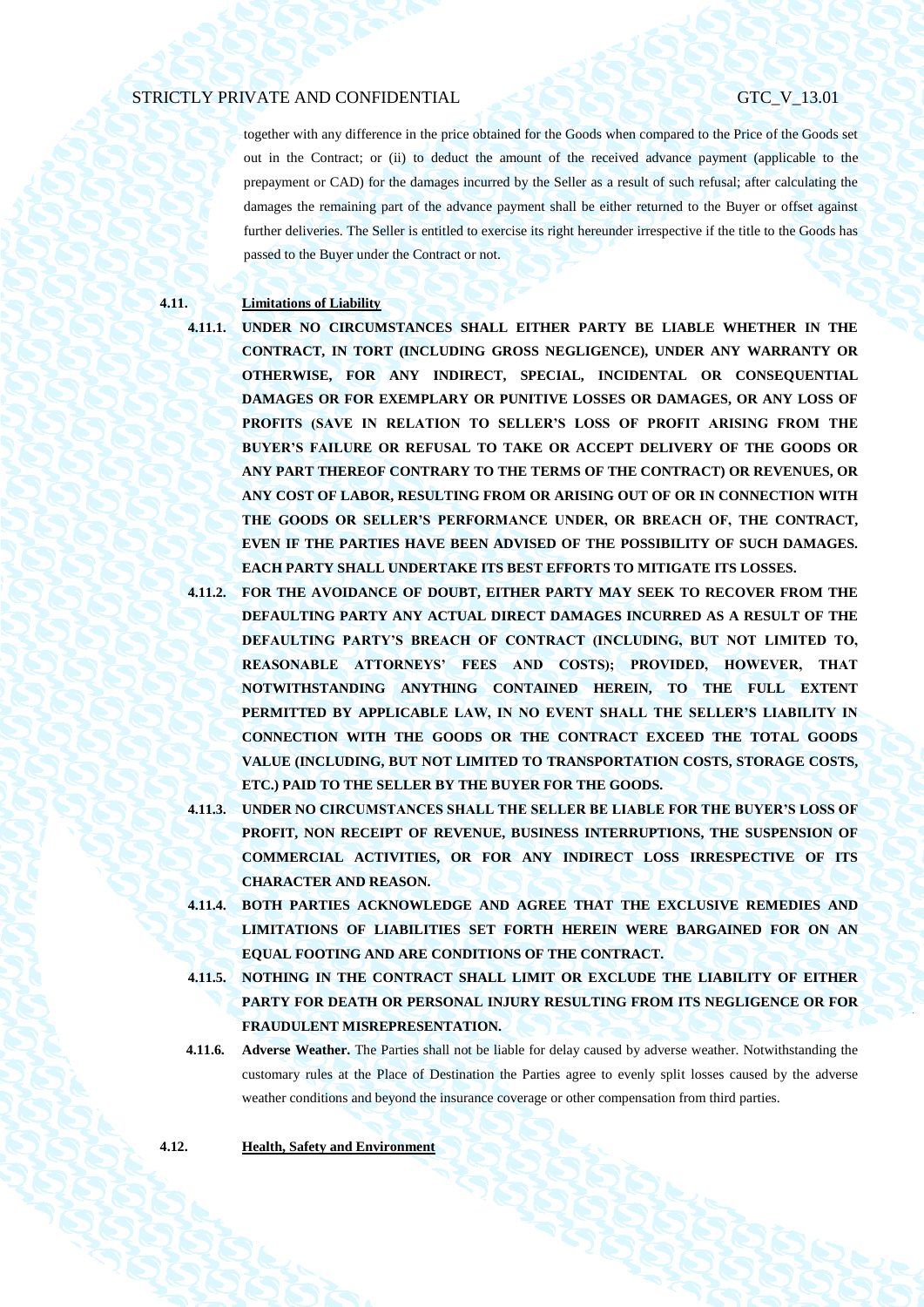- **4.12.1.** The Goods supplied by the Seller in the condition in which it is sold is considered not to constitute a hazard to health or safety, provided that it is handled, used and stored in accordance with normally accepted safe Business practices applicable to the Goods. The Buyer shall, for its own protection, consult the producer's Material Safety Data Sheet (MSDS) (if any), relevant codes of practice and factory inspectorates with regard to adequate hygiene, safety and environmental standards and enforcement thereof, with respect to handling, processing and storing of the Goods, their by-products and wastes of any sort.
- **4.12.2.** The Buyer warrants to the Seller that it is aware of and understands the information in the MSDS for the Goods and it will adopt appropriate procedures to ensure that all persons or agents authorised by the Buyer to carry out any of the rights, duties or obligations of the Buyer under the Contract and all of the Buyer's other officers, employees, contractors and agents who are involved in the loading, transportation, delivery, handling or use of the Goods sold and delivered to the Buyer under the Contract are aware of, and comply with the information provided in the relevant Material Safety Data Sheet.
- **4.12.3.** The Buyer accepts the inherent risks associated with the Goods as set out in Clause [4.12](#page-35-0) hereof and shall accordingly have no claim of any kind against the Seller directly or indirectly arising from damage to any property as a result of direct or indirect exposure to the Goods.
- **4.12.4.** The Seller shall not be liable for any cost, loss or damage resulting from the receipt of the Goods in noncompliant storage facilities. The Buyer shall indemnify the Seller against any claim which any third party might have or bring against the Seller in this respect.
- **4.12.5.** Any advice given by the Seller concerning storage, transport, use or application of the Goods delivered shall be on a without prejudice basis and the Seller shall not be liable for any loss, damage or expense resulting from observance of such advice.

### <span id="page-36-0"></span>**4.13. REACH**

**4.13.1.** Notwithstanding any other provision to the contrary in the Contract, in providing the Buyer with a Chemical Abstract Service Index number and/or Existing Commercial Chemical Substances Number and/or any other health, safety and environmental information relating to the Goods pursuant to this Clause [4.13,](#page-36-0) regardless of their source, the Seller provides no warranty or representation as to the accuracy or completeness of such identification number(s) or information relating to it and needed by the Buyer and/or reasonably requested by the Buyer to comply with the requirements of REACH, hence the Seller accepts no liability for loss, damage, delay or expense incurred by the Buyer for whatever reason arising from its reliance on the accuracy of the identification numbers or other information hereunder provided and /or the existence of a valid (pre-) registration of the Goods to be imported into the EU/EEA.

## **4.14. Restraint of Trade**

**4.14.1.** The Buyer shall not sell or deliver or unload the Goods to a country or a resident of a country in contravention of any statutory regulation or direction of the country in which the Goods is produced.

**4.14.2.** The Buyer undertakes that the Goods delivered under the Contract shall not be exported, sold or supplied by it to any country, state, territory or region or to any natural or legal person of such country, state, territory or region against which there are sanctions imposed by the United Nations Security Council, European Union, United Kingdom or United States on the export, sale or supply of such Goods to such location or person.

## **4.15. Sanctions, Trade Controls and Boycotts**

Notwithstanding anything to the contrary elsewhere in the Contract: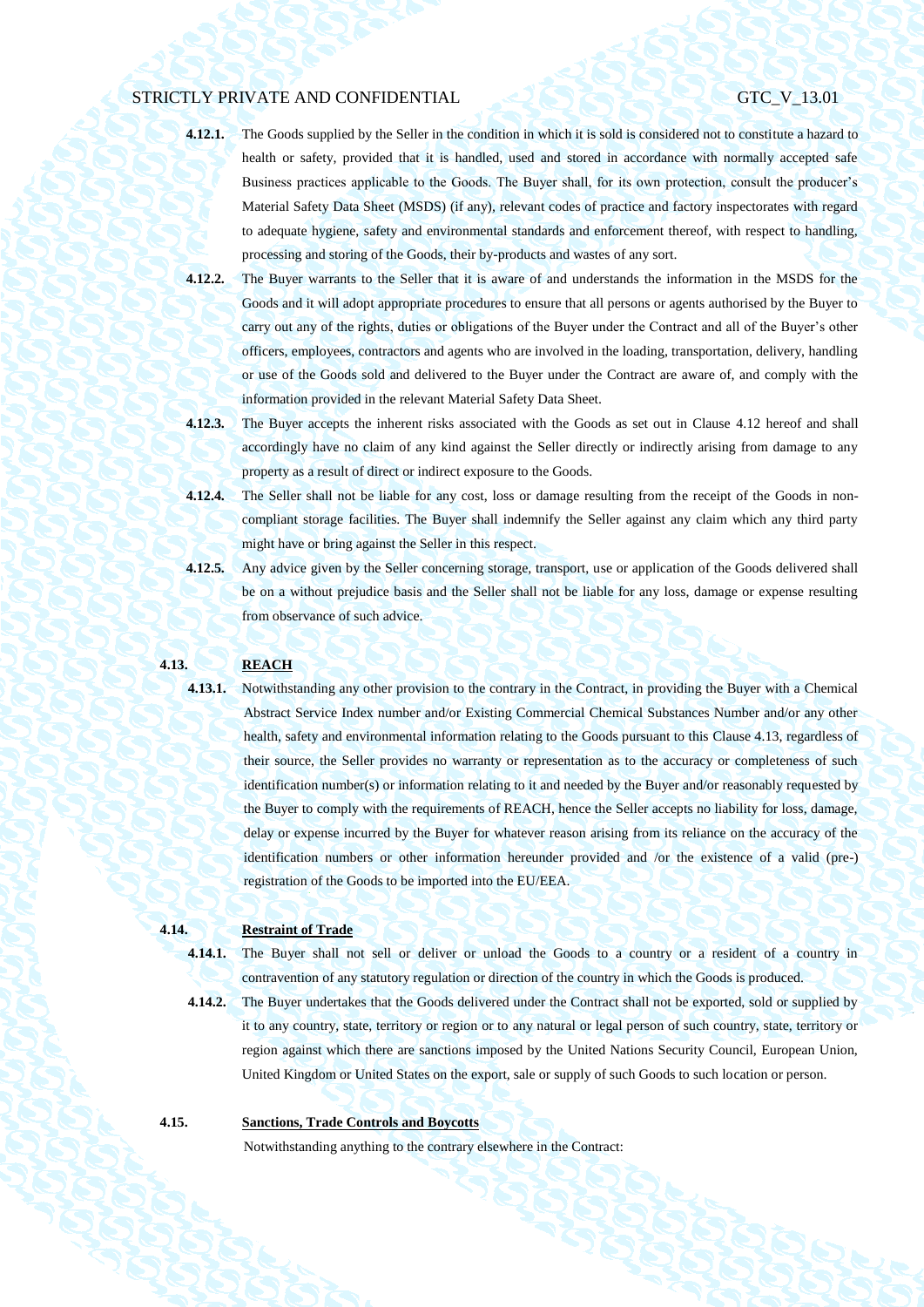- **4.15.1.** Nothing in the Contract or in GTC is intended, and nothing in the Contract or in GTC should be interpreted or construed, to induce or require either party hereto to act in any manner (including failing to take any actions in connection with a transaction) which is inconsistent with, penalized or prohibited under any laws, regulations, decrees, ordinance, order, demand, request, rules or requirements of the United States of America applicable to such Party which relate to international boycotts of any type.
- **4.15.2.** Neither Party shall be obliged to perform any obligation otherwise required by the contract (including without limitation an obligation to (a) perform, deliver, accept, sell, purchase, pay or receive monies to, from, or through a person or entity, or (b) engage in any other acts) if this would be in violation of, inconsistent with, or expose such party to punitive measure under, any laws, regulations, decrees, ordinances, orders, demands, requests, rules or requirements of the European Union, any EU member state, the United Nations or the United States of America applicable to the parties relating to trade sanctions, foreign trade controls, export controls, non-proliferation, anti-terrorism and similar laws (the "Trade Restrictions").
- 

**4.15.3.** Where any performance by a Party would be in violation of, inconsistent with, or expose such Party to punitive measures under, the Trade Restrictions, such party (the "Affected Party") shall, as soon as reasonably practicable give written notice to the other Party of its inability to perform. Once such notice has been given the Affected Party shall be entitled:

> **i.** to immediately suspend the affected obligation (whether payment or performance) until such time as the Affected Party may lawfully discharge such obligation; and/or

> **ii.** where the inability to discharge the obligation continues (or is reasonably expected to continue) until the end of the contractual time for discharge thereof, to a full release from the affected obligation, provided that where the relevant obligation relates to payment for the Goods which have already been delivered, the affected payment obligation shall remain suspended (without prejudice to the accrual of any interest on an outstanding payment amount) until such time as the Affected Party may lawfully resume payment; and/or

> **iii.** where the obligation affected is acceptance of the Vessel, to require the nominating Party to nominate an alternative Vessel;

> in each case without any liability whatsoever (including but not limited to any damages for breach of Contract, penalties, costs, fees and expenses).

**4.15.4.** Nothing in this Section shall be taken to limit or prevent the operation, where available under the governing law of the Contract, of any doctrine analogous to the English Common Law doctrine of frustration.

## **4.16. Anti-Trust**

Each Party hereby warrants to the other party that, as at the date of the Contract and on each subsequent occasion it performs obligations under the Contract, it has not engaged in any Anti-competitive Behaviour in relation to the potential or actual terms and conditions of contract to be agreed or as agreed in relation to the Goods, including but not limited to the amount paid for the Goods, any level of volume discount or any other credit terms.

## **4.17. Anti-Corruption**

**4.17.1.** Each Party hereby represents and warrants to the other that it complies with all Anti-Corruption Laws.

- **4.17.2.** The Buyer and the Seller each represent, warrant and undertake to the other that they shall not, directly or indirectly,
	- a) pay, offer, give or promise to pay or authorize the payment of any monies or other things of value to: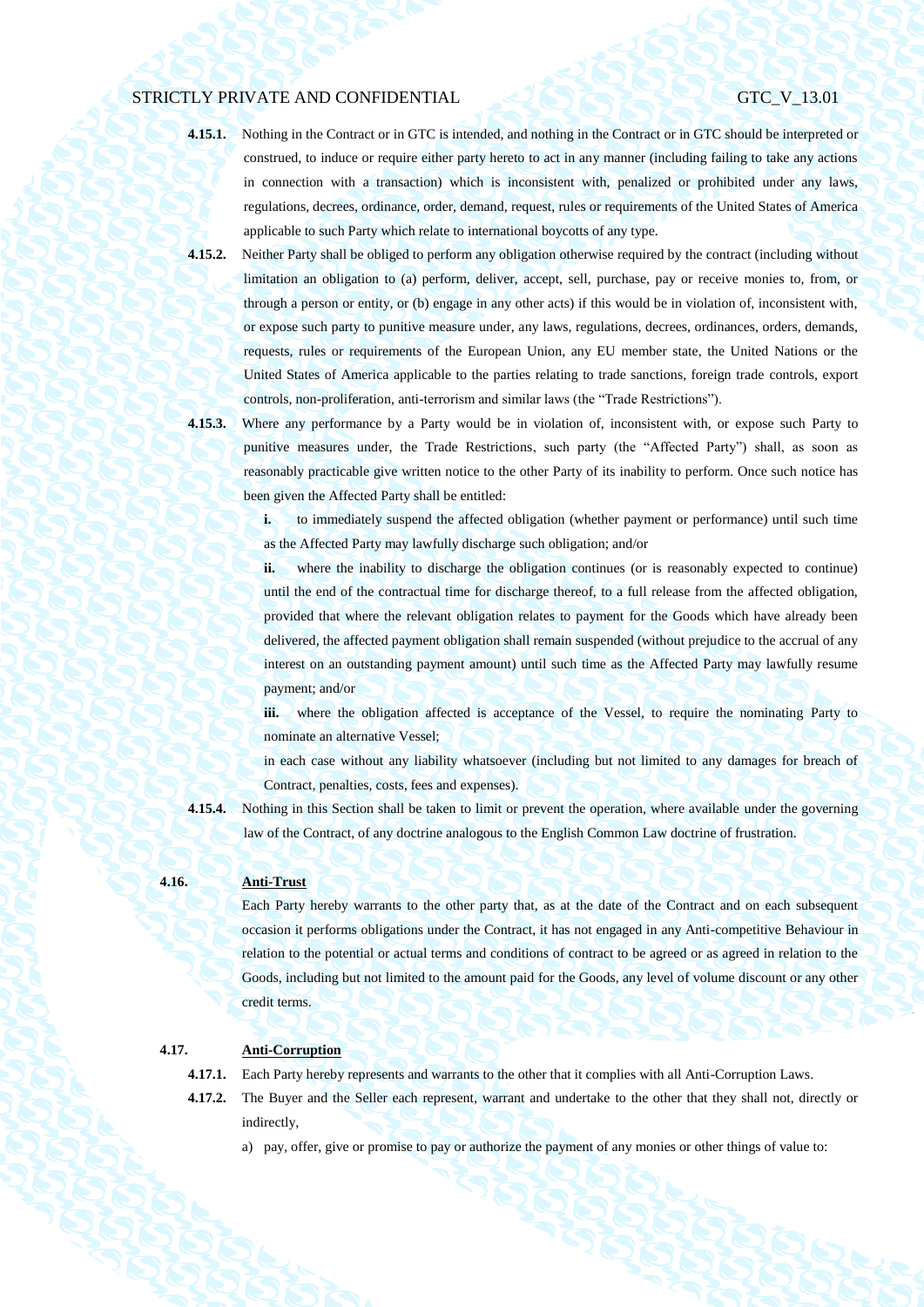- i. a government official or an officer or employee of a government or any department, agency or instrumentality of any government;
- ii. an officer or employee of a public international organization;
- iii. any person acting in an official capacity for or on behalf of any government or department, agency, or instrumentality of such government or of any public international organization;
- iv. any political party or official thereof, or any candidate for political office;
- v. any director, officer, employee or agent/representative of an actual or prospective counterparty, supplier or customer of the Buyer or the Seller;
- vi. or any other person, individual or entity at the suggestion, request or direction or for the benefit of any of the above-described persons and entities, or
- b) engage in other acts or transactions.
- c) in each case if this is in violation of or inconsistent with the Anti-Corruption Laws.
- **4.17.3.** Without prejudice to the other rights of the respective Party under the Contract or the applicable Law each Party may terminate the Contract forthwith upon written notice to the other at any time, if in their reasonable judgment the other is in breach of any of the above representations, warranties or undertakings.

## **4.18. Arbitration and Law**

**4.18.1.** The Contract shall be governed by, interpreted and construed in accordance with the laws of England and Wales notwithstanding the choice of law rules of any jurisdiction and determined without reference to the principles of conflicts of laws.

- **4.18.2.** Any dispute, controversy, claim or difference relating to or arising out of, or in connection with, the Contract, including any question regarding the existence, scope, validity or termination of the Contract shall be settled, to the exclusion of the ordinary courts, by arbitration in accordance with the rules of the London Court of International Arbitration in force on the date that the notice of arbitration is submitted. The number of arbitrators shall be 3 (three). Each Party shall nominate one arbitrator and the two appointed arbitrators shall appoint a third arbitrator who shall serve as the chairman of the arbitration tribunal. Unless otherwise agreed by the Parties, all arbitrators shall be fluent in English and have experience in acting as an arbitrator.
- **4.18.3.** Each Party shall submit the documents in English. Documents submitted in a language other than English shall be translated into English at the expense of the Party submitting the documents. Each Party shall have the right, at its sole cost and expense, to have an interpreter attend the arbitration hearings if it so chooses.
- **4.18.4.** The seat of the arbitration shall be London, England where all hearings shall take place. The arbitration proceedings shall be conducted in the English language, and the award shall be in English.
- **4.18.5.** The decision of a majority of the arbitrators shall be final and binding on the Parties. The arbitrators' awards shall be consistent with the limitations of liability and other terms and conditions set out in the Contract, to the extent permitted by English law.
- **4.18.6.** The United Nations Convention on Contracts for the International Sale of Goods shall not apply.

## **4.19. Duration and Termination**

- <span id="page-38-0"></span>**4.19.1.** The Contract shall come into effect on the Signing Date and, subject to observance of Clauses [4.19.2](#page-38-0) – [4.19.3](#page-39-0) shall continue in force until all obligations have been fulfilled (unless earlier terminated hereunder or the Parties agreed otherwise in writing) and in the part of payments – until such time that same are made in full.
	- **4.19.2. Buyer's default**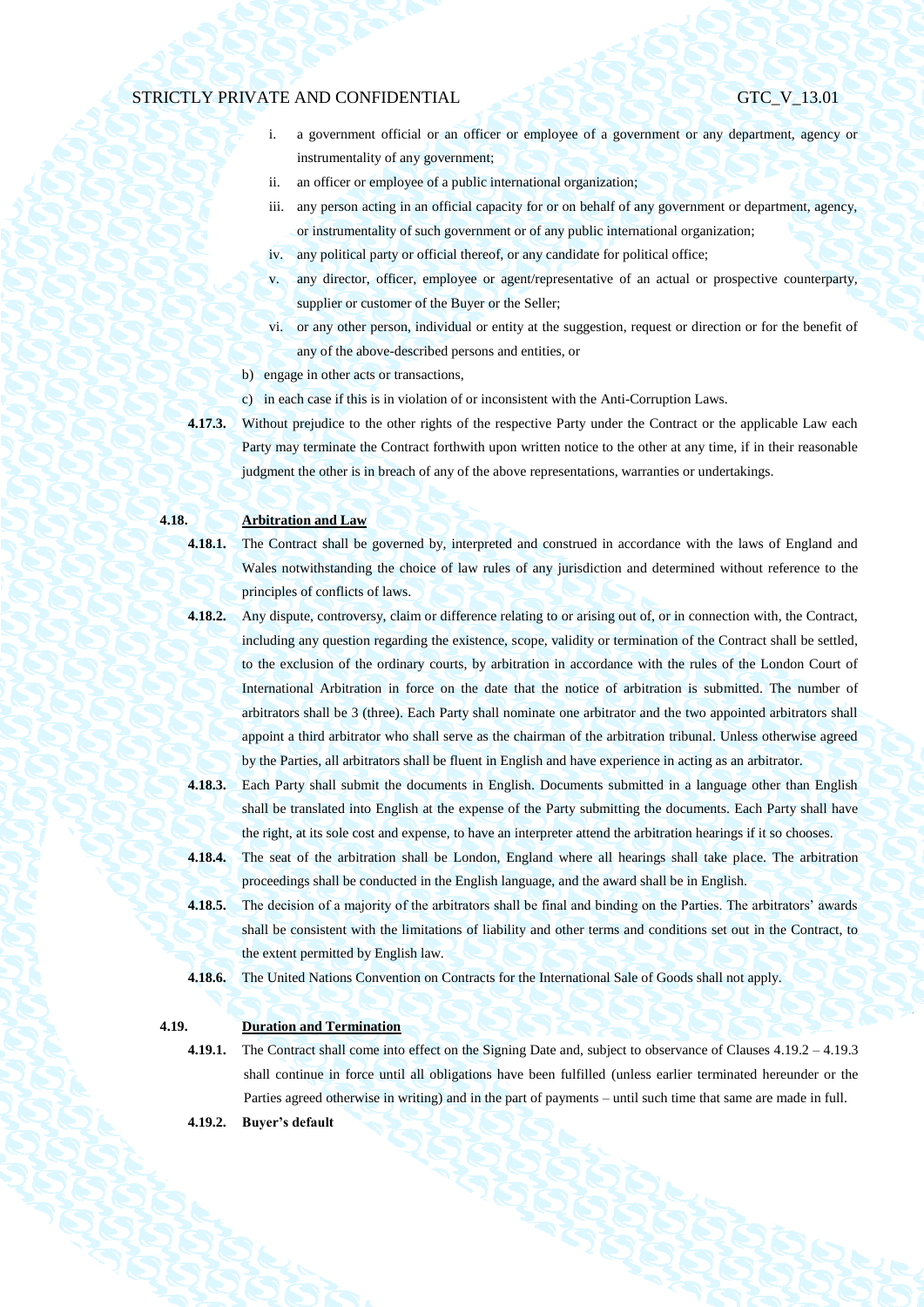- <span id="page-39-1"></span>a) The Seller may, at its sole discretion and in addition to any other legal remedies it may have, upon giving written notice to the Buyer suspend all deliveries under the Contract and/or unilaterally terminate the Contract where:
	- **i.** the Buyer is in breach of any condition of the Contract, including breach of any essential or material conditions of the Contract;
	- **ii.** delivery or unloading of the Goods is delayed due to any cause(s) attributable to the Buyer and such delay is not excused by any other provision of the Contract;
	- **iii.** loading or unloading of the Goods is delayed by more than 10 (ten) hours after the NOR has been tendered or a train or truck has been arrived at the Place of Destination due to reasons attributable to the Buyer;
	- **iv.** there is a major change in the direct or indirect ownership of the Buyer or its parent company;
	- **v.** the Buyer or its parent company commences, or becomes the subject of, any bankruptcy, insolvency, reorganization, administration, liquidation or similar proceeding or is in the Seller's reasonable opinion expected to be unable or unwilling to pay its debts as the same become due;
	- vi. the Buyer or its parent company ceases or threatens to cease to function as a going concern or conduct its operations in the normal course of business;
	- **vii.** a creditor attaches or takes possession of all or a substantial part of the assets of the Buyer or its parent company; or
	- viii. if applicable, the Buyer delays the provision of the parent company guarantee or other security of its obligations as provided in the Contract for more than 10 (ten) Business Days.
- b) Where the Seller suspends delivery of the Goods due to any of the events referred to under the Clause [a\)](#page-39-1) the Seller may, so long as such event is continuing, at any time unilaterally terminate the entire Contract.
- c) Where, pursuant to the provisions of this Clause [4.19.2,](#page-38-0) the Seller, under the Contract providing for multiple deliveries, temporarily suspends the delivery of the Goods and then decides to resume deliveries under the Contract, the Seller may cancel the suspended delivery and shall be under no obligation to make up for any quantity of the Goods that would have been delivered to the Buyer but for such suspension.
- d) Where the Contract provides for multiple deliveries, then the rights given to the Seller in this Clause [4.19.2](#page-38-0) apply to all deliveries such that where the Seller is allowed to terminate in respect of one delivery, then it is entitled to terminate all the remaining deliveries.
- e) Any termination of the Contract by the Seller shall be without prejudice to the rights and obligations of each Party as accrued on the date of termination.

#### <span id="page-39-0"></span>**4.19.3. Seller's default**

- a) The Buyer may at its sole discretion, and in addition to any other legal remedies it may have, upon giving notice to the Seller terminate the Contract, where the Seller, for any reason whatsoever, is in a material breach of any conditions of the Contract.
- b) In relation to multiple deliveries under the Contract, the Buyer's right to terminate under this Clause [4.19.3](#page-39-0) or otherwise, only applies to the delivery in respect of which the Seller is in breach and not to future deliveries.
- c) Any termination of the Contract by the Buyer shall be without prejudice to the rights and obligations of each Party as accrued at the date of termination.
- d) In the event of termination of the Contract by either Party pursuant to the provisions of Clause [4.19.2](#page-38-0) (Buyer's Default) or Claus[e 4.19.3](#page-39-0) (Seller's Default) then, save where the Buyer has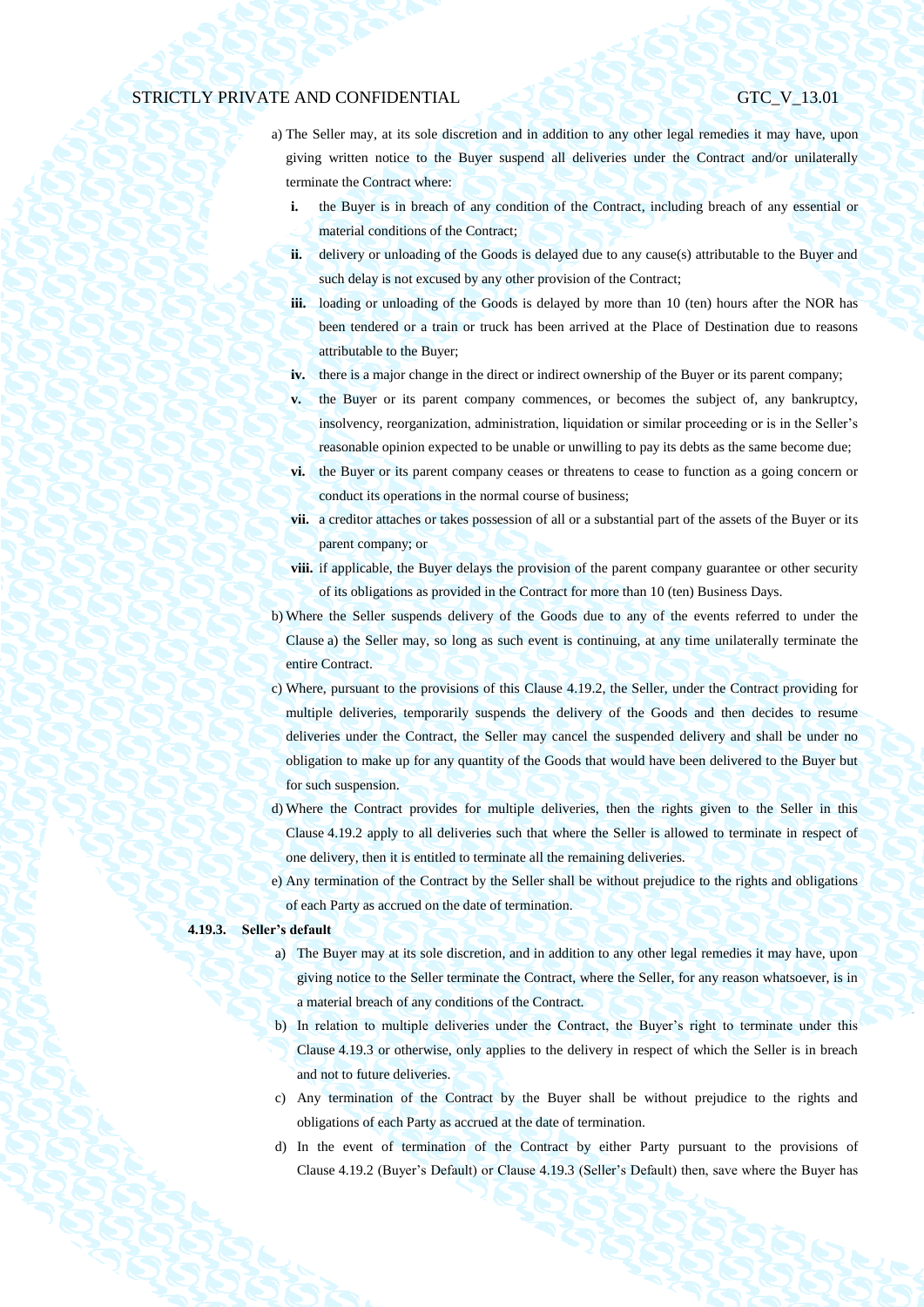terminated only part of a multiple delivery Contract, and in addition to any direct losses arising from the default or breach, the Party so terminating shall be entitled to claim damages from the Party in default as if the Party in default had failed to deliver or failed to accept, as the case may be, such quantity of the Goods as remained to be delivered under the Contract at the date of termination.

#### <span id="page-40-0"></span>**4.19.4. Force Majeure**

a) Except in relation to any failure or inability to make a payment due under the Contract, and the Buyer's liability for demurrage due hereunder, (which shall not be excused), neither Party shall be liable to the other Party (non-availability of funds is not meant here) for any delay or nonperformance of any obligations under the Contract (other than the payment of money) if such delay or non-performance is (i) due to circumstances reasonably beyond such Party's control, including but not limited to any fires, strikes, lockouts, labour disputes of any kind, partial or general stoppage of labour, breakdown of or accident to the Manufacturer or warehouse or storehouse, machinery facilities, delays of carriers due to break down or adverse weather, embargoes, explosions, floods, drought, war, sabotage, any local or national health emergency, appropriations of property, civil disorders, government requirements, export or import restrictions or limitations, rules, orders or any other acts issued or requested by any governmental or other public authorities or any person purporting to act on behalf of such authorities, civil or military authorities, acts of aggression, terrorism (or the threat thereof), acts of God or of the public enemy or any other causes beyond Party's reasonable control (hereinafter "Force Majeure Event"), and (ii) could not have reasonably been prevented by such Party taking commercially reasonable precautions or customary steps to circumvent or mitigate such circumstances (if and to the extent such events were reasonably foreseeable).

- b) The Party whose performance is affected by a Force Majeure Event shall provide written notice to the other Party of such Force Majeure Event, specifying the nature and the expected duration of the Force Majeure Event, within 10 (ten) Business Days after the Force Majeure Event begins, and shall take prompt action using its commercially reasonable efforts to remedy the effects of the Force Majeure Event. If requested by the Party not affected by a Force Majeure Event, the Parties shall discuss the Force Majeure Event and further steps in order to fulfill the Contract obligations.
- c) The Seller when affected by a Force Majeure Event which prevents or hinders the supply of the Goods to the Buyer or any other customer shall apportion any quantity of the Goods remaining available to it pro rata between itself, the Buyer and third parties (including the Seller's Affiliates) with whom the Seller then has contractual commitments to deliver the Goods, provided that those arrangements were entered into prior to the occurrences of the Force Majeure Event.
- d) In case of a Force Majeure Event declaration, the party affected by it shall have no obligation to acquire by purchase or otherwise any shortfall of the Goods which by reason of Force Majeure Event such party is unable to deliver to the other party under the contract.
- e) If the affected party's inability to perform lasts more than 60 (sixty) days, any Goods, the delivery of which has been prevented by the Force Majeure Event, may be cancelled by either of the Parties by giving of notice to the other. In such cases neither of the Parties will be entitled to claim from the other Party any compensation for possible losses.
- f) A certificate or other document describing the occurrence of the Force Majeure Event issued by the respective Chambers of Commerce of the Seller's or the Buyer's country or of a transit country or any Applicable Authority shall be a sufficient proof of Force Majeure Event and its duration.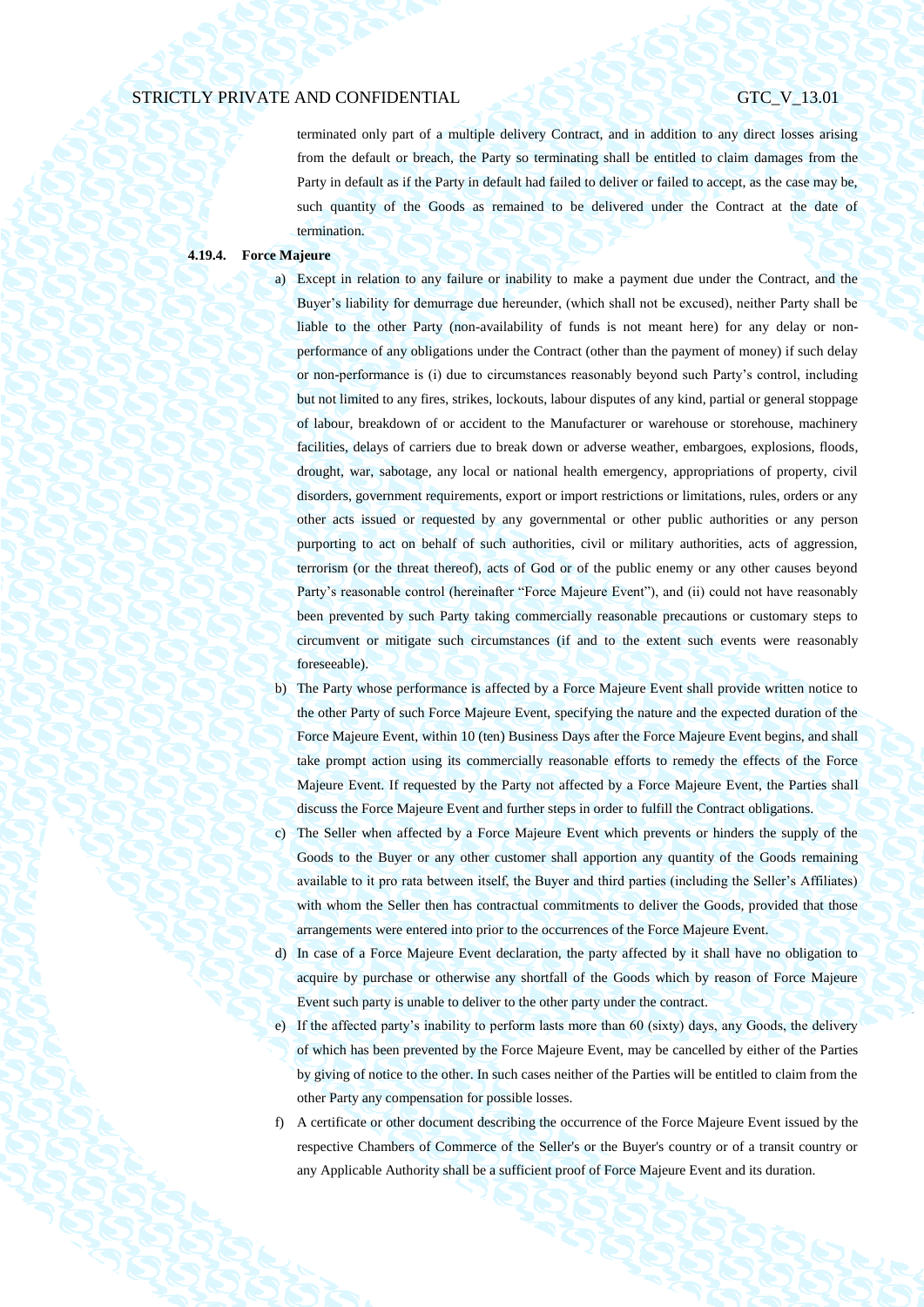g) In the event that the affected party's inability to perform exceeds three (3) months, the Party not affected by a Force Majeure Event shall, on giving of 30 (thirty) days written notice, have the right to terminate the Contract. Where the Contract is so terminated, neither Party will be entitled to compensation or damages arising from or in connection with this Clause, save in respect of shipments delivered prior to the Force Majeure Event.

## **4.20. Miscellaneous**

- **4.20.1. Entire Contract**. The Contract including attachments thereto, the GTC and any addenda, or amendments constitutes the sole and entire understanding between the Parties with respect to the subject matter of the Contract and supersedes all and any prior oral or written agreements, negotiations and discussions between the Parties pertaining to the subject matter of the Contract or the Contract in whole.
- 
- **4.20.2. Amendments**. Save as expressly provided in the Contract, no amendment or variation of the Contract shall be effective unless in writing in substantially the format set out at Annex A attached hereto and signed by a duly authorized representative of each of the Parties to it. Without prejudice the above, the Seller is entitled to unilaterally change the GTC from time to time by putting on the new version of the GTC on the Seller's website at www.sibur-int.com. The new version of the GTC shall come into force within 10 (ten) days after such putting.
- **4.20.3. Assignment**. Neither Party may assign the Contract or any of its rights under the Contract or transfer any obligations under the Contract, without the other Party's prior written consent, which consent shall not be unreasonably withheld or delayed. Notwithstanding the foregoing, the Seller may, without consent, assign or transfer its rights and/or obligations under the Contract in whole or in part to any Affiliate. Any attempt at assignment in violation of this Clause shall be null and void.
- **4.20.4. Binding effect**. The terms and conditions of the Contract shall be binding upon, and shall inure to the benefit of, the Parties hereto and their respective permitted successors and assigns.
- **4.20.5. No Third Party beneficiaries**. Nothing in the Contract will give rights to any third parties and the provisions of the Contract (Rights of Third Parties) Act 1999 as amended from time to time are specifically excluded.
- **4.20.6. The Parties' relationship.** The relationship hereby established between the Seller and the Buyer is solely that of the Seller and the Buyer. Each is an independent contractor engaged in the operation of its own respective business, and nothing in the Contract shall be construed to create a partnership, agency, joint venture, pooling, franchise or employer-employee relationship between the Parties. Neither Party has the power or the authority to act for, represent, or bind the other Party (or any of the other Party's Affiliates) in any manner.
- **4.20.7. Execution**. Either Party may sign the Contract and any related amendments attachments, or other documents and send a copy to the other Party by fax or email. Where original documents are required these shall be provided within 30 (thirty) days after the receipt of the copy document(s).
- **4.20.8. The Seller's warranties, guarantees and representations.** The Seller warrants that it has full legal title to the Goods and that it has full right and power to convey such title to the Buyer. FOR THE AVOIDANCE OF DOUBT THE SELLER MAKES NO GUARANTEES, WARRANTIES, REPRESENTATIONS, EXPRESS OR IMPLIED, WRITTEN OR ORAL, INCLUDING ANY WARRANTY OF MERCHANTABILITY OR FITNESS OR SUITABILITY OF THE GOODS FOR A PARTICULAR PURPOSE, CONCERNING THE GOODS. ANY WARRANTIES, CONDITIONS OR OTHER TERMS IMPLIED BY LAW, CUSTOM, CONTRACT, STATUTE OR OTHER LEGAL THEORY OR OTHERWISE, WHETHER AS TO MERCHANTABILITY, QUALITY, FITNESS FOR PURPOSE OF THE GOODS OR OTHERWISE ARE SPECIFICALLY EXCLUDED TO THE FULLEST EXTENT PERMITTED BY THE APPLICABLE LAW.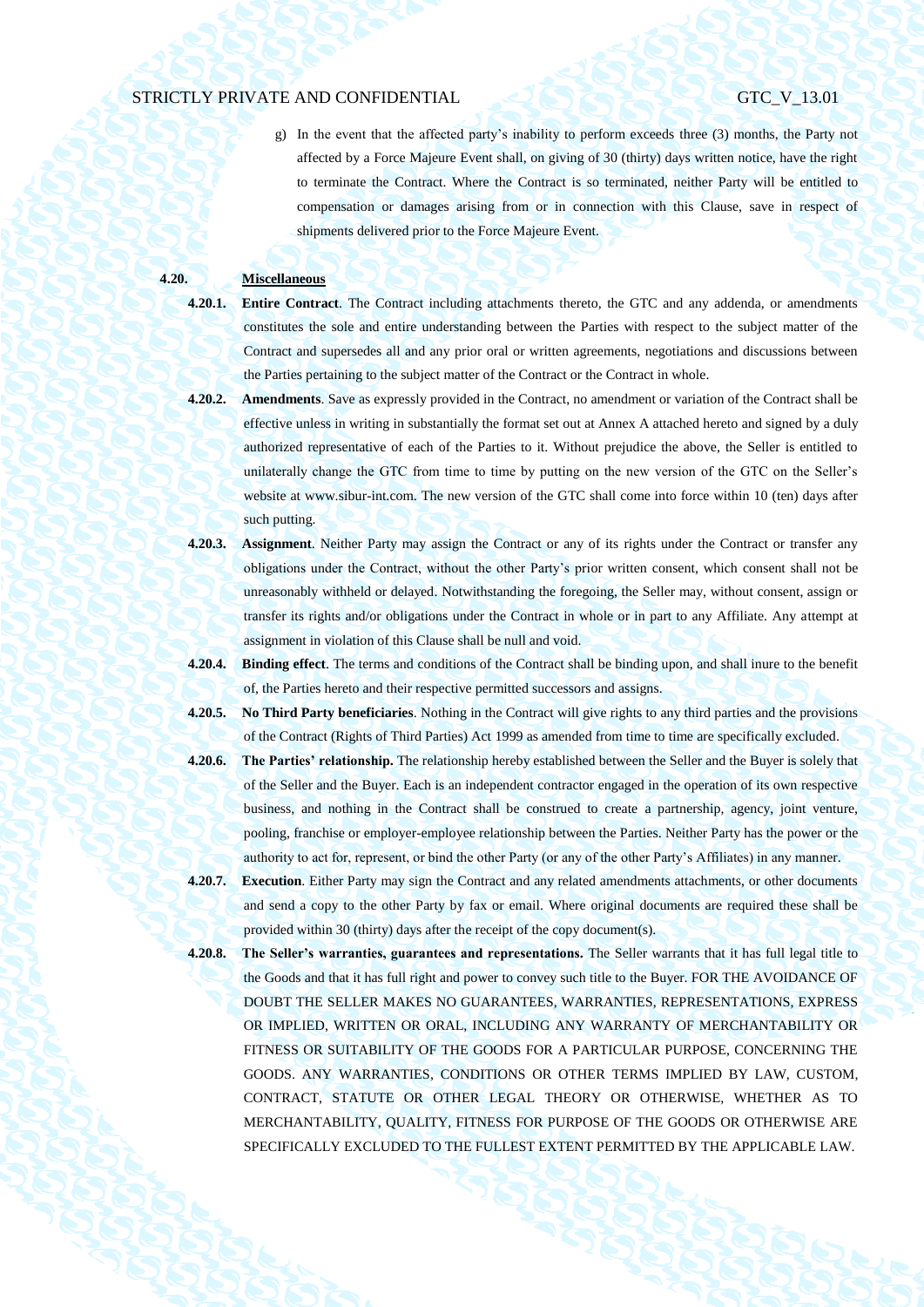**4.20.9. Notices**. Any consent, agreement, approval or notice required or permitted to be given or made under the Contract by one of the Parties hereto to the other Party shall be in writing and in English (unless otherwise agreed by the Parties) and shall be delivered in person or by Federal Express, DHL (or other recognized international courier service requiring signature upon receipt) or by facsimile or email (as evidenced by a paper copy of such email).

In proving the giving of a communication, it shall be sufficient to prove that delivery was made to the appropriate address, or the communication was properly addressed and posted by an appropriate courier, or the fax was properly addressed and transmitted or the email was sent to the appropriate email address and dispatch of transmission from the sender's external gateway was confirmed as specified in the Contract.

- **4.20.10. The date of receipt**. The date of receipt of the notice, demand or other communication will be (i) if delivered by hand, at the time of delivery, (ii) if delivered by courier – on the 14th day after the same is so mailed, except in the event of disruption of the postal service in which event the notice, demand or other communication will be deemed to be received only when actually received; (iii) if sent by fax, at the time of transmission; and (iv) if sent by email, at the earlier of: the time a return receipt is generated automatically by the recipient's email server; the time the recipient acknowledges receipt; and 24 (twenty four) hours after transmission, unless the sender receives notification that the email has not been successfully delivered.
- **4.20.11. Change of notice details**. Either Party hereto shall promptly notify the other Party in writing as to the change of notice details of the Party and the new details to which notice shall be given to it thereafter.
- **4.20.12. The originals provision**. Where original documents are required to be delivered in accordance with the Contract, such documents shall be sent either by certified mail or by courier to the postal address of the receiving Party as stipulated in the Contract.
- **4.20.13. Language of the correspondence**. All correspondence concerning the Contract shall be conducted in English.
- **4.20.14. Expenses**. Whether or not the transactions contemplated hereby are consummated, all costs and expenses (including the expenses, costs and fees of each Party attorneys, auditors and financial and other professional advisors) incurred in connection with the Contract and/or the drafting or negotiation of the terms and conditions of the Contract and/or any other transaction arising out of or in connection with the Contract shall be borne and paid by the Party incurring such costs and expenses.
- **4.20.15. Waiver**. Any failure on the part of any Party hereto to comply with any of its obligations, agreements or conditions under the Contract may only be waived in writing by the Party to whom such compliance is owed but such waiver will not be considered to be a waiver of future failure(s) to comply with an obligation, agreement or condition. No act or omission by a Party may be deemed to be a waiver of any rights if such a waiver is not declared explicitly and in writing.
- **4.20.16. Severability**. If any part of the Contract is deemed to be unenforceable, invalid or in contravention of applicable Law by a court or arbitral tribunal of competent jurisdiction, the remainder of the Contract shall remain in full force and effect. The Parties shall negotiate in good faith to replace the invalid provision with a provision which reflects, to the extent possible, the original intent of the invalid provision.

### **4.20.17. Confidential Information**.

a) In connection with the Contract a Party (hereinafter the "**Receiving Party**") may discover, receive, or otherwise acquire, whether directly or indirectly, information related to the other Party (hereinafter the "**Disclosing Party**") or Affiliates of the Disclosing Party or its Affiliates' businesses, or information of third parties that the Disclosing Party is obligated to keep confidential (collectively, in whatever form or medium, "Confidential Information"). Confidential Information shall not include information (i) that is, or becomes, publicly known through no wrongful act or omission, direct or indirect, of the Receiving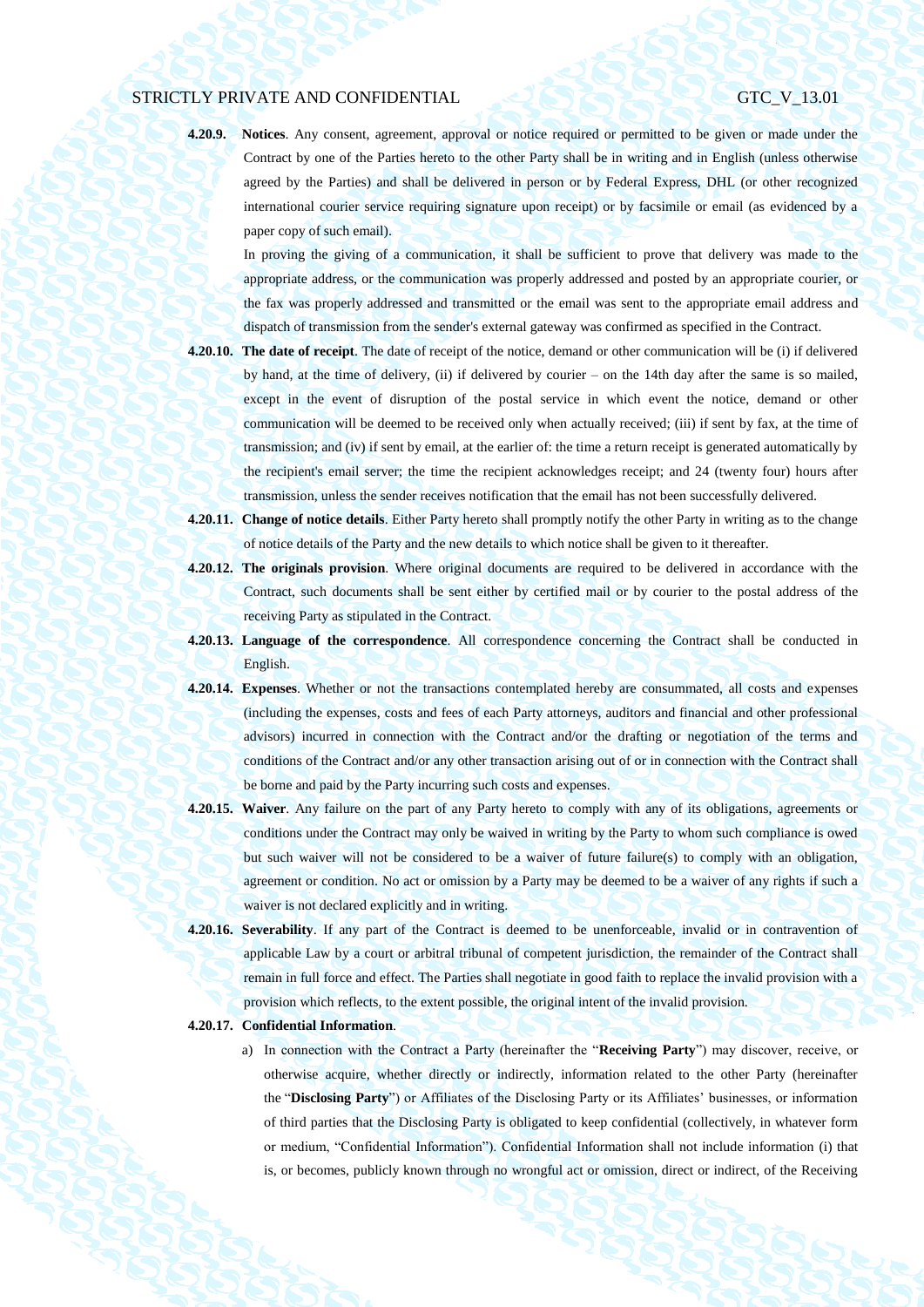Party or its officers, directors, employees, consultants or agents, (ii) that was already known to Receiving Party without obligations of confidentiality prior to the receipt from Disclosing Party, as reasonably evidenced by the Receiving Party, and was legitimately in Receiving Party's possession, without any obligation to keep such information confidential, (iii) that Receiving Party independently develops without the use of any Confidential Information of Disclosing Party, or (iv) that Receiving Party receives or has received on a non-confidential basis from a source other than Disclosing Party that is entitled to disclose the same to Receiving Party; provided however that Receiving Party is able to provide Disclosing Party with the documentary evidence regarding any of the exceptions (if any) or as required in connection with any rules or requirements of any stock exchange on which such Party is listed or may be listed, or as may otherwise be required by applicable Law.

- b) Receiving Party shall (i) use Disclosing Party Confidential Information solely in connection with exercise of its rights or performance of its obligations under the Contract, and (ii) disclose Disclosing Party Confidential Information only as necessary to its officers, employees, consultants, vendors and contractor including legal advisors and auditors whose duties relate to the Contract and reasonably require familiarity with such information in order for Receiving Party to perform its obligations or exercise its rights hereunder and who are bound by a legally enforceable written obligation of confidentiality with terms that are the same as, or more stringent than, those set out herein.
- c) Subject to the exceptions to the confidentiality obligations set out in this Clause above, neither Party (nor its Affiliates, subsidiaries or other related parties) may disclose, publish or otherwise reveal the contents of the Contract to any Third Party without the prior express written consent of the other Party (which consent shall not be unreasonably withheld or delayed); provided that (and without limiting the exceptions set out in this Clause), each Party shall be permitted to disclose the terms and conditions of the Contract (i) to actual or potential investors and lenders and their authorized representatives under written confidentiality agreements that protect the confidentiality of the contents of the Contract which are the same as, or more stringent than, those set out herein, or (ii) as required in connection with any rules or requirements of any stock exchange on which such Party is listed or may be listed, or (iii) as may otherwise be required by the applicable Law, or (iv) as may be reasonably required for the performance of the Parties obligations under the Contract; provided however, that the Party making a disclosure pursuant to an exception set forth in the preceding subsections (i) or (iv) shall provide the other Party with prior written notice and shall, to the extent practical, cooperate with the other Party in seeking confidential treatment of the information to be disclosed (if and to the extent available).
- **d)** No press release referring to the Contract or utilizing the other Party's name shall be made without the prior written consent of the other Party.
- **4.20.18. Set-off**. No set-off may be made against any claims unless otherwise agreed in writing by the Seller in advance. Under no circumstances the Buyer shall be entitled to set-off against the payment (including any VAT payable) under the Contract any sums owed to the Buyer by the Seller under the Contract or any other agreement it has with the Seller.

## **4.20.19. Warranties.** Each Party hereby represents and warrants to the other that:

- a) it has the authority to enter into and perform its obligations under the Contract,
- b) the Contract has been duly executed and delivered on behalf of such Party, and constitutes a legal, valid, binding obligation, enforceable against such Party in accordance with its terms,
- c) it is a corporation duly organized, validly existing and in good standing under the laws and regulations of its jurisdiction of incorporation or formation,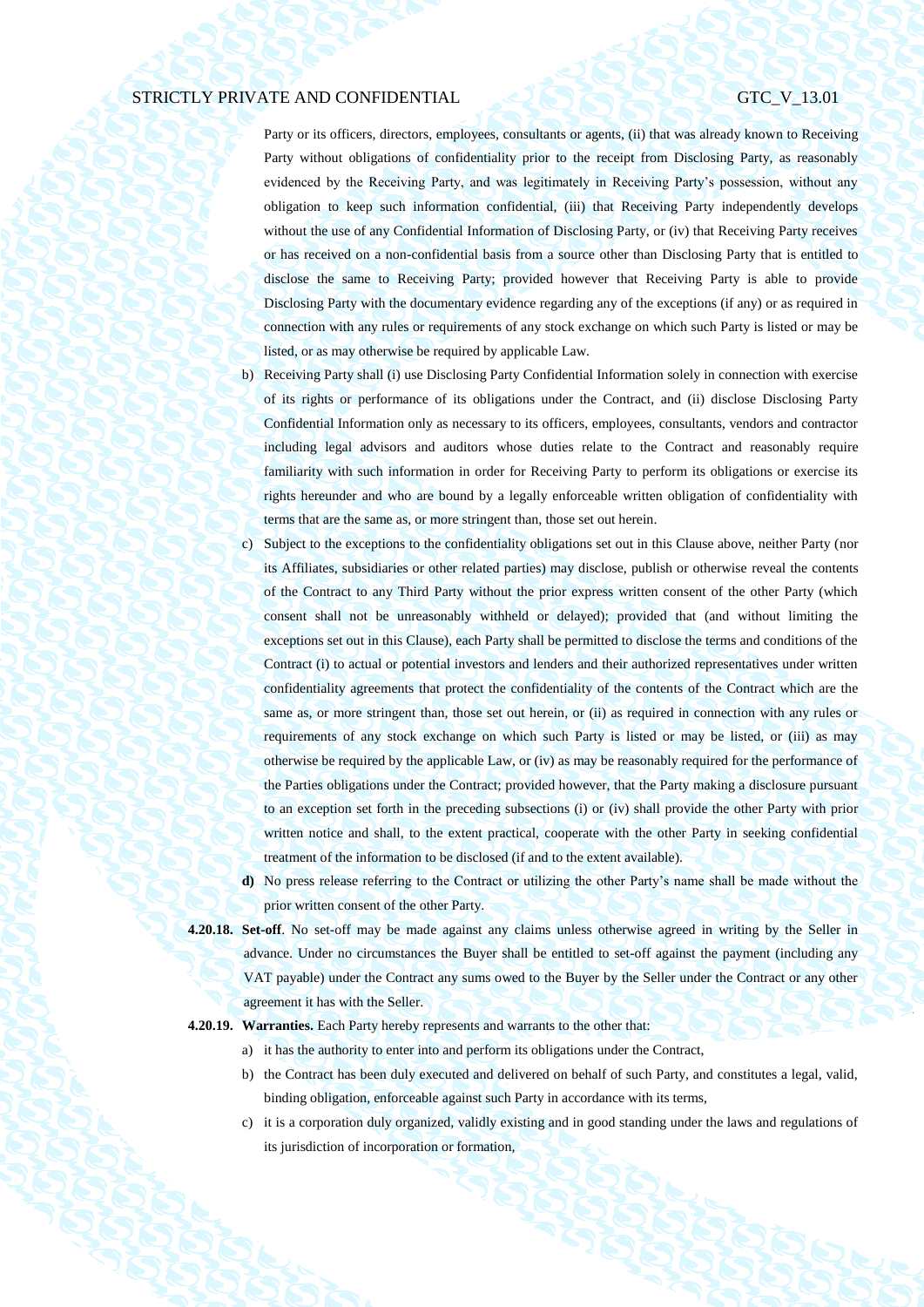- d) neither the execution of the Contract nor its performance thereunder conflicts with any applicable Law or any other contract to which it is a party or any obligation to which it is subject,
- e) within 5 (five) days after the relevant event, the Party so effected will inform the other Party of any changes or amendments to its direct or indirect ownership.
- **4.20.20. Counterparts**. If the Contract is executed in counterparts, each shall be deemed an original, but all of which together shall constitute one and the same instrument. The Parties hereby acknowledge and agree that the Contract has been prepared jointly and no rule of strict construction shall be applied against either Party.

## **4.21. Headings, References and Usage of Terms.**

- **4.21.1. Headings**. Any headings, article, clause, subclause, section, subsection and table headings in the Contract are inserted for purposes of convenience only and shall not affect in any way the meaning or interpretation of the Contract or the GTC.
- **4.21.2. Reference to articles, clauses, etc.** Save where the context requires otherwise, references to Articles, Clauses, Subclauses, Sections, Subsections, Tables, Annexes, Appendixes, etc. shall be references to the articles, clauses, subclauses, sections, subsections, tables, annexes, appendixes, etc. of the Contract or the GTC, when made in the Contract or the GTC respectively.
- **4.21.3. Singular and plural**. In the Contract and the GTC, the singular shall include the plural and vice versa and the word "including" shall be deemed to be followed by the phrase "without limitation", references to any gender shall include a reference to the other gender; references to other agreements or to any statute, rule or regulation or instrument shall mean the same as amended, modified or replaced from time to time.
- **4.21.4. Herein, hereunder, hereinafter**. The terms "herein", "hereunder", "hereinafter" and similar terms shall be interpreted to refer to the Contract or the GTC, when made in the Contract or the GTC respectively, unless otherwise follows from the context.
- **4.21.5. Reference to period**. Where any period in days, weeks, months or years is referred to in the Contract or the GTC, such period shall be calculated in days, weeks, months or years respectively, unless expressly provided otherwise (and the day on which any such period is expressed to commence shall not be counted for the purpose of such period's calculation).
- **4.21.6. Writing**. A reference to "writing" or any cognate expressions is a reference to any mode of representing or reproducing words in a visible non-transitory form and includes fax and e-mail.
- **4.21.7. Including**. Any phrase introduced by the terms "including" or "in particular", or any cognate expression, shall be construed as illustrative and not limiting of any preceding words.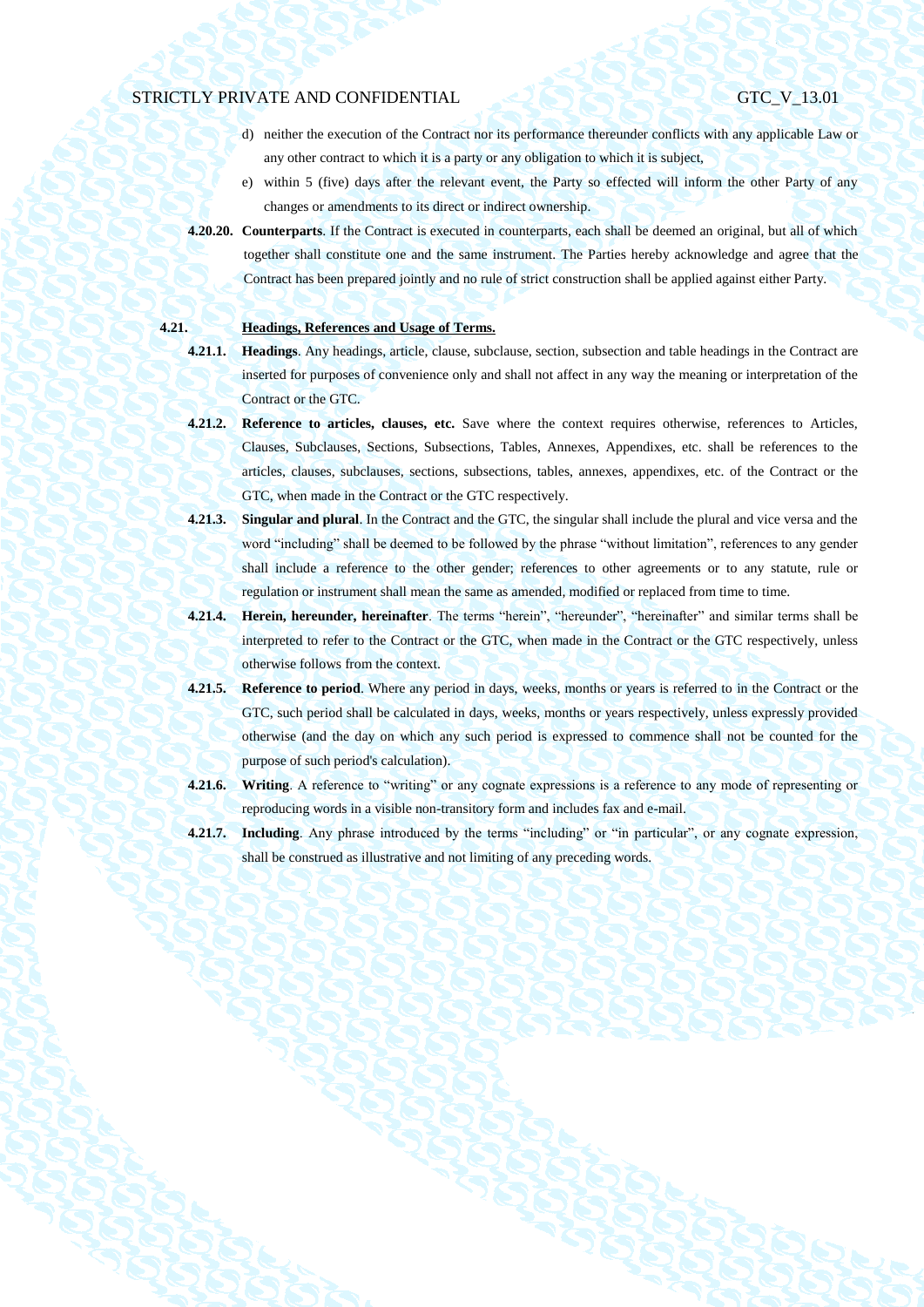## **ANNEX A THE FORMAT OF THE AMENDMENT**

## **AMENDMENT №** *[to insert the number the amendment]* **To** *[to insert the title of the Contract* **№** *[to insert the contract number]* **Dated** *[to insert the month, date, year]*

This Amendment № *[to insert the number of the amendment]* (hereinafter this "**Amendment**") dated as of *[to insert month, date, year]* (herewith and after the "**Signing Date**"),

by and between

- A. **SIBUR International GmbH**, a company organized and existing under the laws of Austria, with its registered legal address at Nussdorfer Platz 8, A-1190 Wien, Austria, represented by [**to insert the title, name**], acting on the basis of [**to insert the document**], (hereinafter the **"Seller"**), on the one hand, and
- B. *[to insert the name of the company]*, a company organized and existing under the laws of *[to insert the country]*, with its registered legal address at *[to insert the registered address]* represented by *[to insert the title, name]*, acting on the basis of *[to insert the document]* (herewith and after the "**Buyer**"), on the other hand.

The Seller and the Buyer may be referred to herein together, as "Parties", or each individually, as a "Party".

## **RECITALS**

**WHEREAS**, the Seller and the Buyer entered into a *[to insert the title of the Contract] №[to insert the number of the Contract, if any]* between the Seller, on the one hand and the Buyer, on the other hand, dated as of *[to insert the date of the Contract]* (the "Contract"); and

**WHEREAS**, the Seller and the Buyer wish to amend the Contract, on the terms and conditions set forth in this Amendment;

**NOW THEREFORE**, in consideration of the premises and the mutual covenants set forth herein and for other good and valuable consideration, the receipt and sufficiency of which are hereby acknowledged, the Parties hereby agree as follows:

1. **Amendment to** *[to insert Clause] [to insert the number]* **of the Contract.** The Contract is hereby amended to delete *[to insert Clause] [to insert the number]* and replace it with the following: *"[to insert the wording]"*.

2. **Amendment to** *[to insert Clause] [to insert the number]* **of the Contract.** Immediately following first/last sentence of *[to insert Clause] [to insert the number]* the following new sentence is added with the following: *"[to insert the wording]"*.

3. **Amendment to** *[to insert Clause] [to insert the number]* **of the Contract.** The Contract is hereby amended to delete *[to insert Clause] [to insert the number]* and replace it with "[Intentionally left blank by the Parties]".

4. **Amendment to** *[to insert Appendix] [insert the number]* **to the Contract.** The *[to insert Appendix] [to insert the number]* to the Contract is hereby amended to delete the *[to insert Appendix] [to insert the number]* and replace it with the *[to insert Appendix] [to insert the number]* attached as ATTACHMENT I hereto.

5. **Definitions**. All terms used, but not defined, in this Amendment shall have the respective meanings set forth in the Contract.

6. **Headings; Interpretation**. The section headings in this Amendment are inserted for convenience only and shall not affect in any way the meaning or interpretation of this Amendment. The Parties hereby acknowledge and agree that this Amendment has been prepared jointly and no rule of strict construction shall be applied against either Party. In this Amendment, the singular shall include the plural and vice versa and the word "including" shall be deemed to be followed by the phrase "without limitation". The terms "herein" and "hereunder" and similar terms shall be interpreted to refer to this entire Amendment.

7. **Effective Date of Amendment; Incorporation of Terms; Continuing Effect**. This Amendment shall be deemed effective for all purposes *[as of the Signing Date of the Contract / as of the latest date of signing of this Amendment by the Parties / upon the last date of execution by all of the undersigned Parties]*. All of the amended provisions set forth in this Amendment shall be deemed to be incorporated in, and made a part of, the Contract, and the Contract, as amended by this Amendment, shall be read, taken and construed as one and the same agreement. Except as otherwise expressly modified by this Amendment, the Contract shall remain in full force and effect in accordance with its terms and conditions.

8. **Counterparts**. This Amendment is executed in the English simultaneously in two identical original counterparts, each of which shall be deemed an original, but all of which together shall constitute one and the same instrument. Both counterparts have equal force and validity.